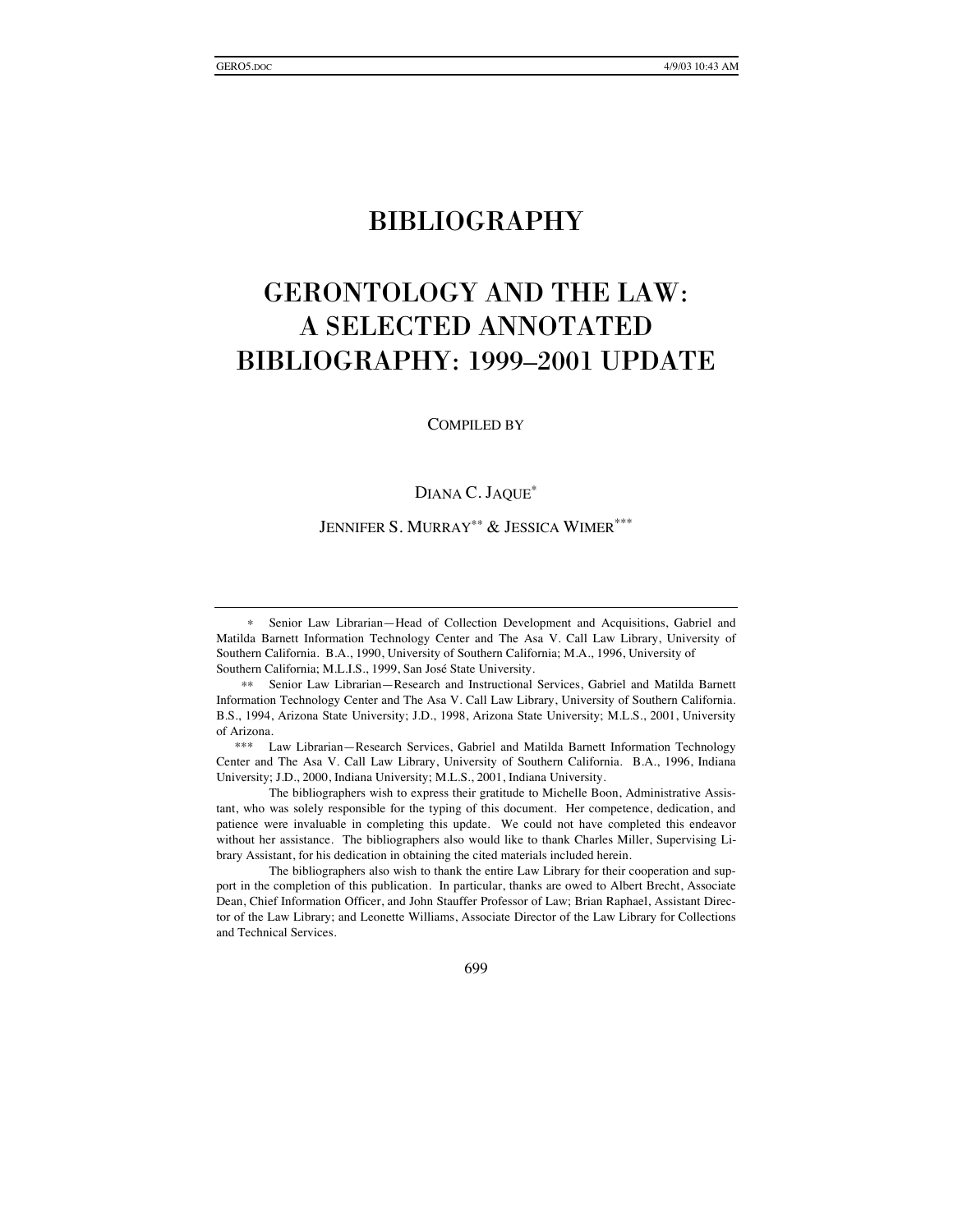#### PREFACE

This bibliography serves as the 1999–2001 update to *Gerontology and the Law: A Selected Annotated Bibliography*. The *Gerontology and the Law Bibliography* was first published in the *Law Library Journal* in 1980.<sup>1</sup> Subsequently, six updates to the bibliography were published in the *South*ern California Law Review between the years 1982 and 1999.<sup>2</sup> The original bibliography and the five subsequent updates provided citations of books, reports, and articles focusing on law-related topics concerning gerontology, the elderly, and aging. Following the format of the sixth update, this seventh update is more specific than its early predecessors in terms of its coverage of topics and types of materials. Like the sixth update, this annotated bibliography provides descriptive annotations that summarize the topics and/or major points discussed in the cited books or articles.

Because of the vast amount of gerontology-related materials published between 1999 and 2001, the bibliography contains only selected pieces of literature. The included sources are comprised of scholarly discussions of legal issues associated with various gerontology-related topics. Therefore, articles that do not discuss both law and gerontology and those that do not provide a scholarly analysis of the topic are excluded. In addition, publications directed toward the general public (for example, selfhelp publications and articles from popular magazines), book reviews, newspaper articles, and other articles reporting new laws, or other legal developments without sufficient analysis or commentary are excluded. Although some previous updates have included conference proceedings and dissertations, the bibliographers have excluded those materials as well. Further, the bibliography emphasizes gerontology and the law from an American perspective and does not contain foreign-language publications. Yet, some works with an international perspective on gerontology and the law in the United States are included. Finally, new editions of previously published books are included. However, only the most recent edition is included for those with more than one edition published during the time period covered by this update.

This bibliography update also includes two new categories of materials: web sites and congressional documents. The authors have included these new categories because of their value in the legal research process.

 <sup>1.</sup> *See* 73 L. LIBR. J. 255 (1980).

 <sup>2.</sup> *See* 56 S. CAL. L. REV. 289 (1982); 57 S. CAL. L. REV. 631 (1984); 60 S. CAL. L. REV. 897 (1987); 64 S. CAL. L. REV. 1675 (1991); 69 S. CAL. L. REV. 287 (1995); 72 S. CAL. L. REV. 1461 (1999).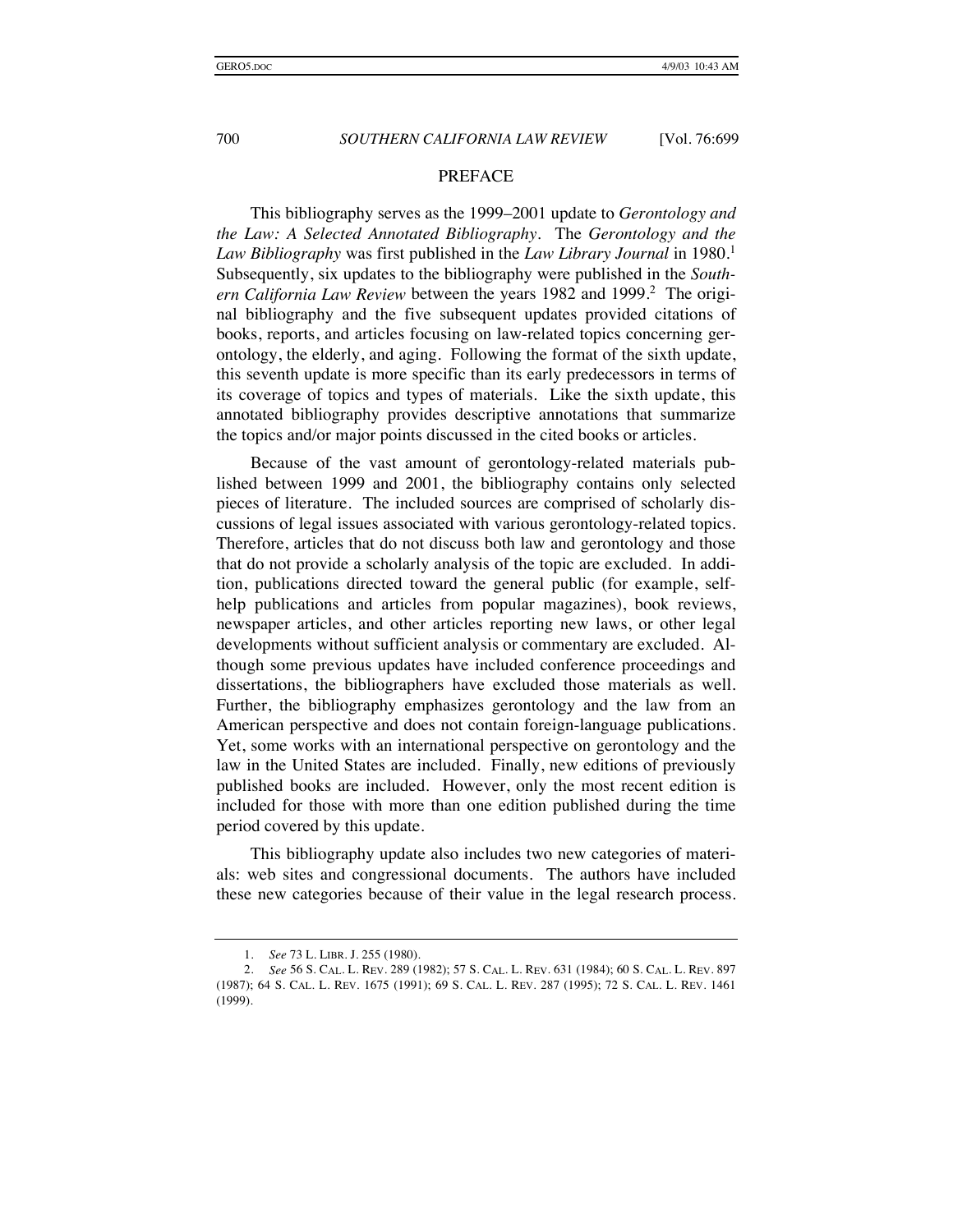The included web sites comprise those of the seminal organizations related to aging and the law in the United States. Inherent in the nature of web sites is a constant revision of content and organization, and as a consequence, the bibliographers have decided not to include annotations for the web sites. The included congressional documents comprise those from notable gerontology-related agencies and/or speakers that discuss gerontology issues but do not address a single bill or a specific state or community. Because of the extensiveness of the information contained in the citations to the congressional documents, the bibliographers have decided not to include annotations for these documents.

The bibliographers conducted online database searches periodically from August 2002 through November 2002 and used the following databases for this update:

Ageline (produced by the American Association of Retired Persons; searched via Silver Platter)

Congressional Universe (produced by LexisNexis, a division of Reed Elsevier Inc.)

Journals and Law Reviews (Westlaw database)

Legal Resource Index (produced by Information Access Co.; searched via Westlaw)

Medline (produced by the National Library of Medicine; searched via Ovid Online)

Social Scisearch (produced by the Institute for Scientific Information; searched via ISI Web of Knowledge)

WorldCat (produced by OCLC Online Computer Library Center, Inc.; searched via OCLC FirstSearch)

As with previous updates, the citations in this bibliography do not conform entirely to *The Bluebook: A Uniform System of Citation* or to *The Chicago Manual of Style*. Instead, the citation format used is a combination of the two styles and is consistent with previous updates of the bibliography.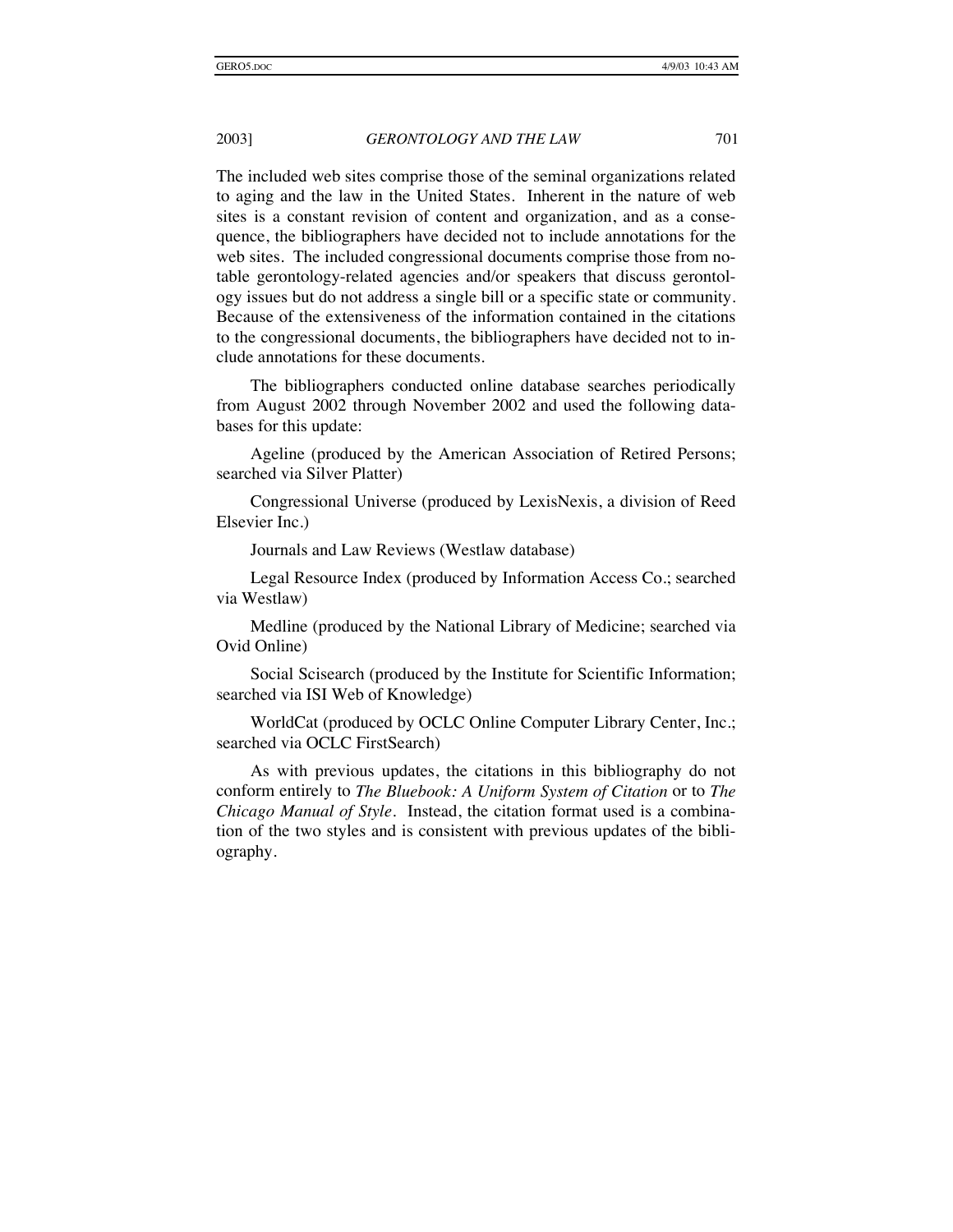# TABLE OF CONTENTS

| II. INCOME MAINTENANCE AND FINANCIAL/RETIREMENT |  |
|-------------------------------------------------|--|
|                                                 |  |
| A. GENERAL WORKS/MISCELLANY (INCLUDING          |  |
|                                                 |  |
|                                                 |  |
|                                                 |  |
|                                                 |  |
|                                                 |  |
|                                                 |  |
|                                                 |  |
|                                                 |  |
|                                                 |  |
|                                                 |  |
|                                                 |  |
|                                                 |  |
|                                                 |  |
|                                                 |  |
|                                                 |  |
|                                                 |  |
|                                                 |  |
|                                                 |  |
|                                                 |  |
|                                                 |  |
|                                                 |  |
|                                                 |  |
|                                                 |  |
|                                                 |  |
|                                                 |  |
|                                                 |  |
| C. FINANCING LONG-TERM HEALTHCARE/MEDICAID      |  |
|                                                 |  |
|                                                 |  |
|                                                 |  |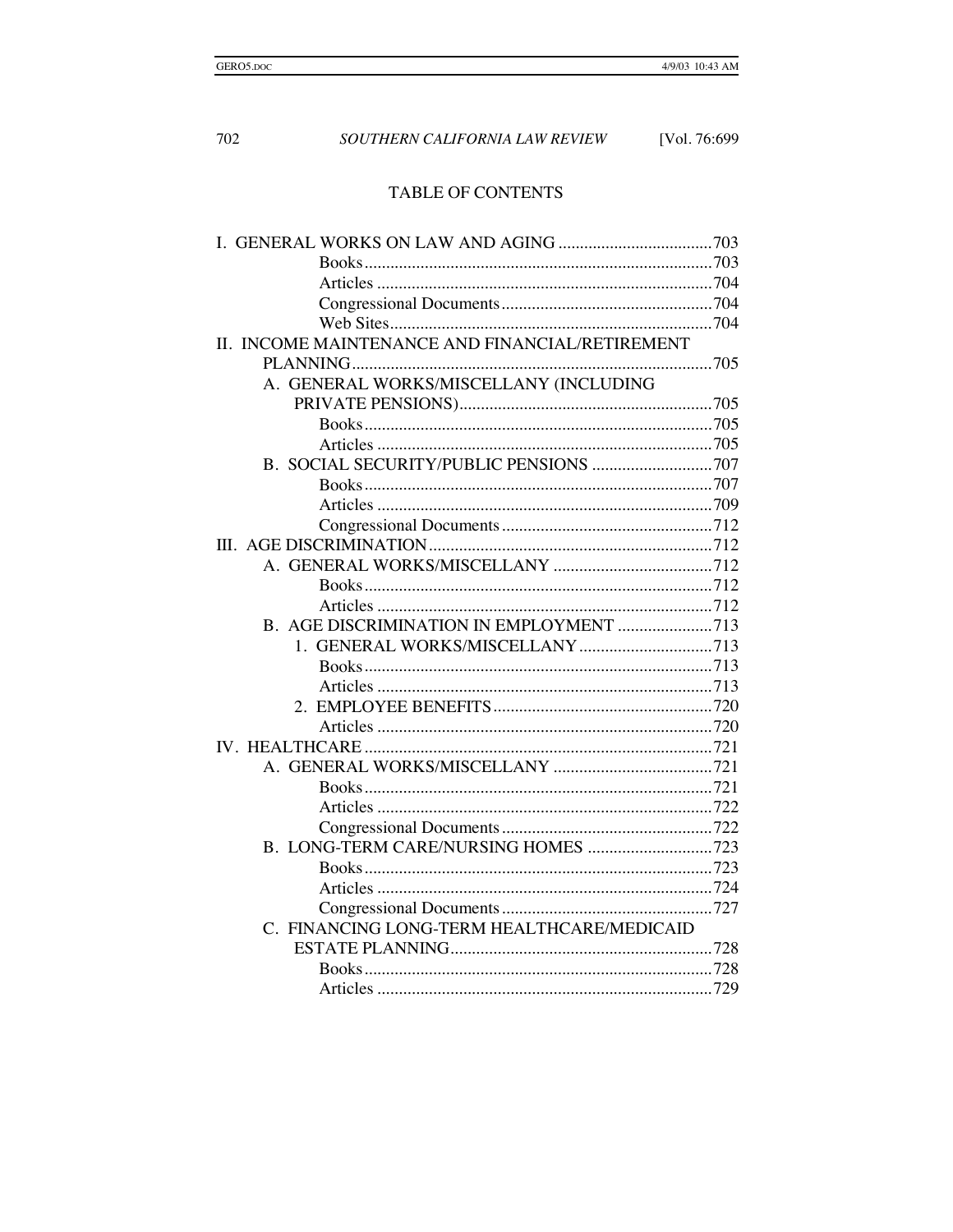| 2003] | <b>GERONTOLOGY AND THE LAW</b>            | 703 |
|-------|-------------------------------------------|-----|
|       | D. COMPETENCY/CAPACITY FOR DECISIONMAKING |     |
|       |                                           |     |
|       |                                           |     |
|       | E. RIGHT TO DIE/DECISIONS ABOUT DYING     |     |
|       | (INCLUDING ADVANCE DIRECTIVES) 737        |     |
|       |                                           |     |
|       |                                           |     |
|       |                                           |     |
|       |                                           |     |
|       |                                           |     |
|       |                                           |     |
|       |                                           |     |
|       |                                           |     |
|       |                                           |     |
|       |                                           |     |
|       |                                           |     |
|       |                                           |     |
|       |                                           |     |
|       |                                           |     |
|       |                                           |     |

#### I. GENERAL WORKS ON LAW AND AGING

#### *Books*

- COX, HAROLD. LATER LIFE: THE REALITIES OF AGING, 5TH ED. Upper Saddle River, NJ: Prentice Hall, 2001. In this gerontology textbook, Cox presents an interdisciplinary analysis of gerontology. Several chapters focus on public policy issues, such as victimization of the elderly, the aged and politics, and social services for the elderly.
- FROLIK, LAWRENCE A., ED. AGING AND THE LAW: AN INTERDISCIPLINARY READER. Philadelphia, PA: Temple University Press, 1999. This collection of articles and essays addresses many social, political, and legal problems resulting from the increasing population of aging individuals. Ten major categories are further subdivided, allowing the provided entries to explain specific aspects of the larger issues in great detail.
- FROLIK, LAWRENCE A. & KAPLAN, RICHARD L. ELDER LAW IN A NUTSHELL, 2ND ED. St. Paul, MN: West Group, 1999. This book provides a general outline of most elder law issues and discusses seminal cases on the topic. It includes chapters on advance direc-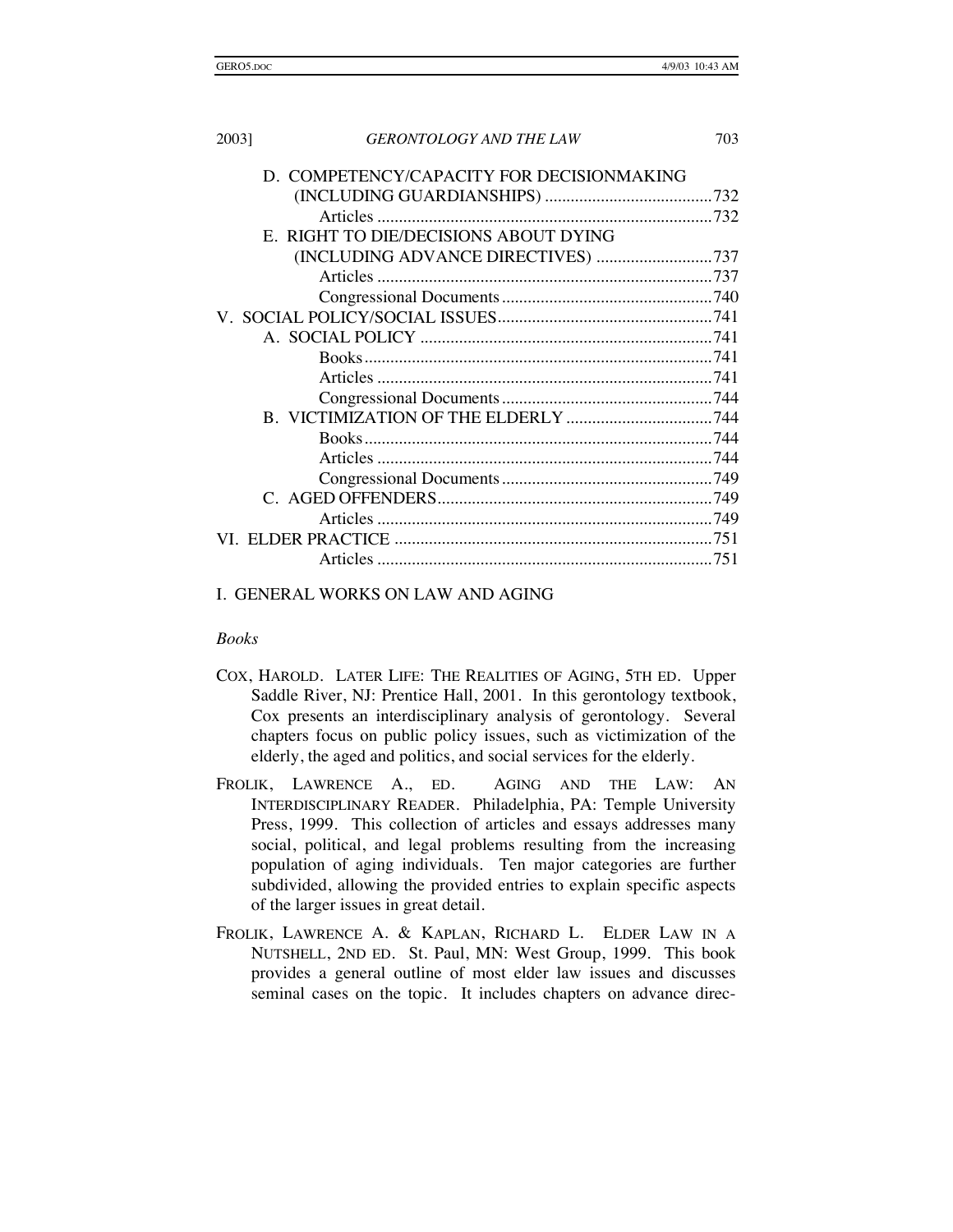tives, guardianship, long-term care, and elder abuse. For many readers, this work would be an excellent introduction to elder law.

SMITH, OLIVIA J., ED. AGING IN AMERICA. New York, NY: H. W. Wilson, 2000. This book explains a few of the major issues associated with aging, such as employment, elder care, and the unique challenges that face the baby-boom generation. It is a collection of personal profiles, feature stories, news reports, and commentaries.

#### *Articles*

FENGE, LEE-ANN. *Empowerment and Community Care Projecting the "Voice" of Older People*. 23(4) JOURNAL OF SOCIAL WELFARE & FAMILY LAW 427 (2001). Fenge discusses the possibility of empowering the elderly as part of the community-care system by allowing them a part in taking care of their own needs. Through a postmodern interpretation of empowerment, the author concludes that this is a viable option, provided the government is willing to commit to the concept.

#### *Congressional Documents*

- *Living Longer, Living Better: The Challenge to Policymakers: Committee on Aging, Special. Senate*, S. Hrg. 106-819 (2000).
- *Long-Term Care for the 21st Century: A Common Sense Proposal to Support Family Caregiver: Committee on Aging, Special. Senate*, S. Hrg. 106-102 (1999).
- *Older Americans Act: Oversight and Review: Committee on Health, Education, Labor, and Pensions. Senate*, S. Hrg. 106-15 (1999).

#### *Web Sites*

AARP Home Page, at http://www.aarp.org/ (November 5, 2002).

- Administration on Aging Home Page, at *http://www.aoa.dhhs.gov/* (November 5, 2002).
- American Society on Aging Home Page, at *http://www.asaging.org/* (November 5, 2002).
- ElderWeb Home Page, at *http://www.elderweb.com* (November 5, 2002).
- FirstGov for Seniors Home Page, *http://www.seniors.gov/* (November 5, 2002).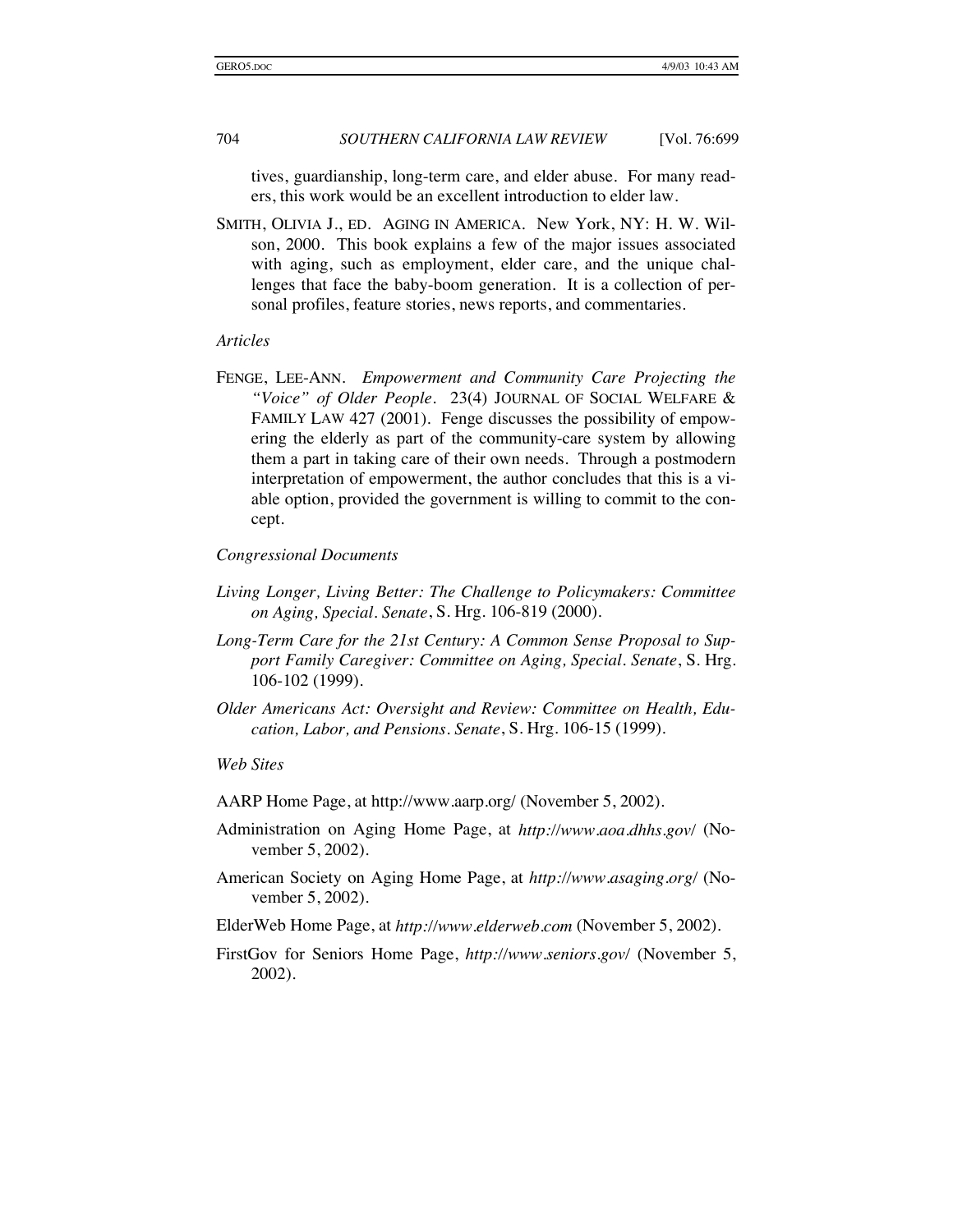- Gerontological Society of America Home Page, at *http://www.geron.org/* (November 5, 2002).
- National Academy of Elder Law Attorneys Home Page, at *http://www.naela.com/* (November 5, 2002).
- National Institute on Aging Home Page, at *http://www.nia.nih.gov/* (November 7, 2002).
- United States Department of Health and Human Services Home Page, at http://www.os.dhhs.gov/ (November 5, 2002).

II. INCOME MAINTENANCE AND FINANCIAL/RETIREMENT PLANNING

#### A. GENERAL WORKS/MISCELLANY (INCLUDING PRIVATE PENSIONS)

#### *Books*

- MITCHELL, DANIEL J. B. PENSIONS, POLITICS, AND THE ELDERLY: HISTORIC SOCIAL MOVEMENTS AND THEIR LESSONS FOR OUR AGING SOCIETY. Armonk, NY: M. E. Sharpe, 2000. This book provides background information on historic social movements and pension development in the United States, and it proposes ways the current population facing retirement might proceed. California is used as an example to show how the elderly can be politically active to achieve gains in areas such as Social Security and Medicare.
- SCHULZ, JAMES H. ECONOMICS OF AGING, 7TH ED. Westport, CT: Auburn House, 2001. This book is designed to answer questions about the financial aspects of aging and to address the economics behind public policy arguments regarding aging. The seventh edition provides new information on such topics as aging demographics; poverty measurements; and financial issues for the elderly, such as Social Security and pensions.

#### *Articles*

DILLEY, PATRICIA E. *Taking Public Rights Private: The Rhetoric and Reality of Social Security Privatization*. 41 BOSTON COLLEGE LAW REVIEW 975 (2000). Dilley examines the foundations of the Social Security-privatization debate and discusses the benefits and detriments of privatization. She argues that the largest issue of the debate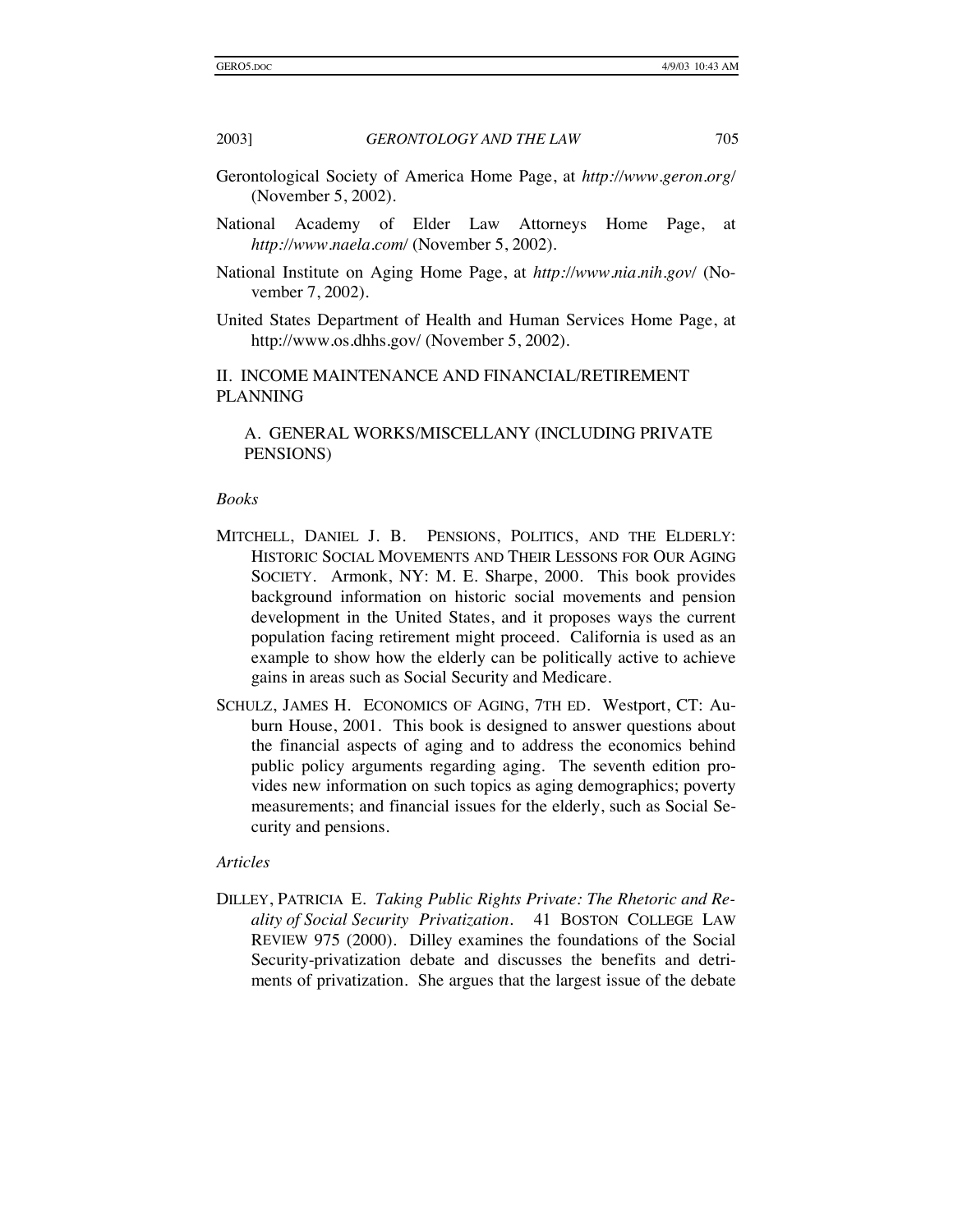rests with the concept of public entitlement versus private property rights. The works of Charles Reich and others are discussed in this context.

- MEDILL, COLLEEN E. *Targeted Pension Reform*. 27 JOURNAL OF LEGISLATION 1 (2001). Medill argues that plans for pension reform should target individuals who are likely to have inadequate retirement funds. She states that past attempts at pension reform have been tied to balancing the federal budget, she examines current proposals for reform, and she proposes a model to help the majority of workers obtain an adequate retirement income.
- MITZNER, IRA R. *Legal Decisions Affecting Pension Plans*. 25 EMPLOYEE BENEFITS JOURNAL 45 (June 2000). This article discusses recent legal decisions and their implications for pension plans. It offers various hypothetical situations through which readers can test their knowledge of the law surrounding pension plans.
- RODINE, JOSHUA A. *Does the Cash Ever Balance After Conversion?: An Examination of Cash Balance Pension Plan Conversions and ADEA Claims*. 9 ELDER LAW JOURNAL 285 (2001). In this law review note, the author analyzes how the Age Discrimination in Employment Act ("ADEA") interrelates with cash balance pension plan conversions. The author argues that such conversions treat the elderly in an unfair manner and, as a result, that the legislature should remedy the inequity in pension plan conversions.
- RUDOLPH, NOEMI V. & LUBITZ, JAMES. *Capitated Payment Approaches for Medicaid- Financed Long-Term Care Services*. 21 HEALTH CARE FINANCING REVIEW 51 (1999). The authors analyze five capitated payment approaches for long-term-care services. The description of each of these programs focuses on Medicaid reimbursement and highlights both the differences and the similarities of the approaches taken by the program in setting capitation rates.
- VANDERHEI, JACK & COPELAND, CRAIG. *Changing Face of Private Retirement Plans*. 232 EBRI ISSUE BRIEF 1 (April 2001). VanDerhei and Copeland take on the assumption that the Social Security program is in trouble. They look at different types of private pension plans as substitutes for the current Social Security program. The differences between defined benefit and defined contribution plans are discussed, and cash balance plans are explained.
- YABIKU, SCOTT T. *Family History and Pensions: The Relationships Between Marriage, Divorce, Children, and Private Pension Coverage*.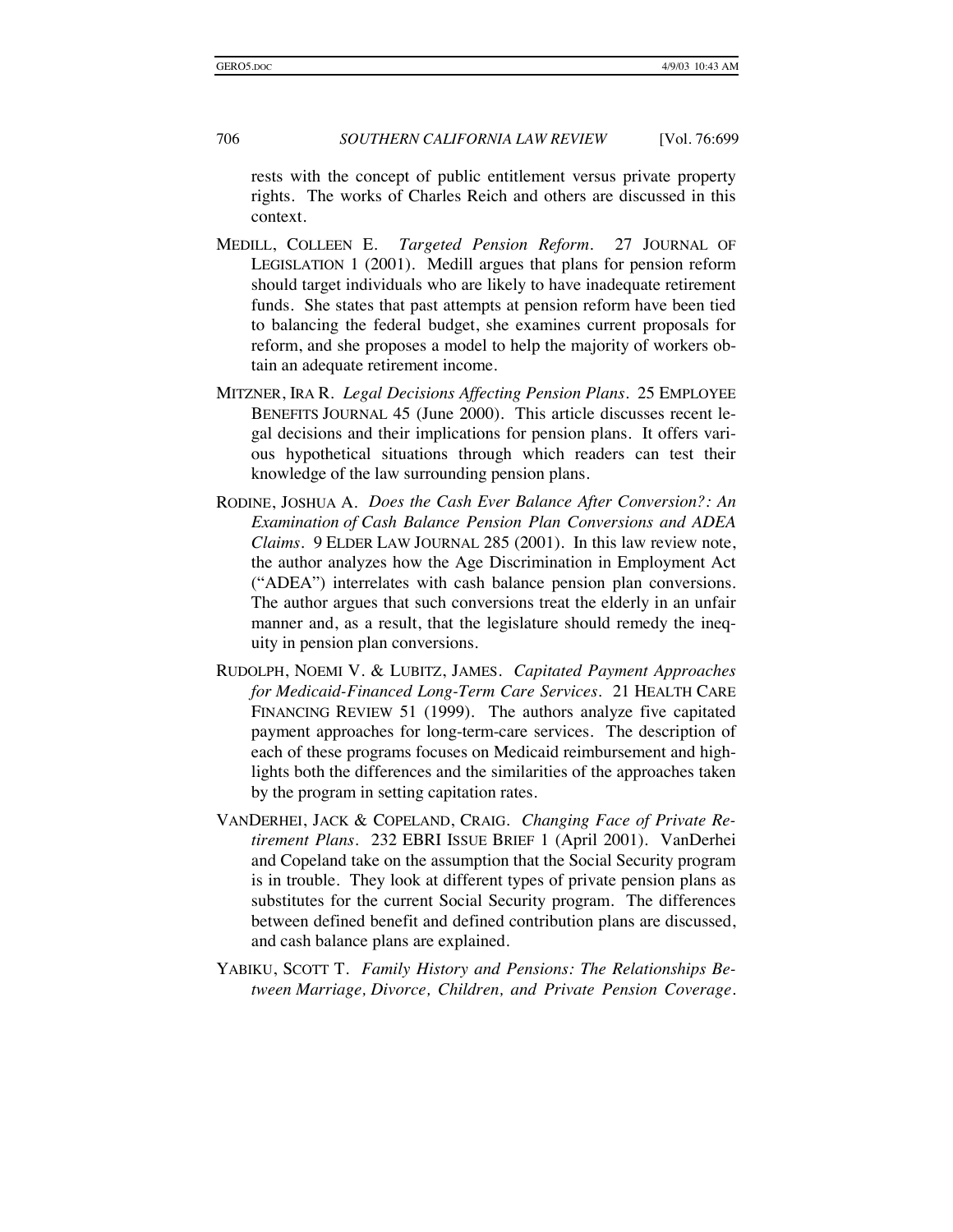14 JOURNAL OF AGING STUDIES 293 (2000). This article uses the relationships between gender, marital status, and whether a person has children to analyze the likelihood of private pension receipt. Several conclusions are made from this analysis, including that married men are likely to have a greater pension receipt and that married women are less likely to have a greater pension receipt relative to their unmarried counterparts.

### B. SOCIAL SECURITY/PUBLIC PENSIONS

#### *Books*

- AARON, HENRY J. & OTHERS. SHOULD THE UNITED STATES PRIVATIZE SOCIAL SECURITY? Cambridge, MA: MIT Press, 1999. This collection of papers addresses changes that need to be made to Social Security. The primary question addressed is whether to shift from a payas-you-go system to one where individuals retain control over the investment of their own funded assets.
- BAKER, DEAN & WEISBROT, MARK. SOCIAL SECURITY: THE PHONY CRISIS. Chicago, IL: University of Chicago Press, 1999. Baker and Weisbrot address the popular prediction that within thirty years the Social Security Trust Fund will have a major shortfall. They argue that this prediction is a fallacy, that in reality the program is operating at a significant surplus, and that although workers may expect to increase their contributions to the program, Social Security will continue to dispense benefits for future generations.
- BLAHOUS, CHARLES P., III. REFORMING SOCIAL SECURITY FOR OURSELVES AND OUR POSTERITY. Westport, CT: Praeger Publishers, 2000. The author recommends various reforms to the Social Security system. He concentrates on the necessity of prefunding benefit payments now for those retiring after 2030 by setting aside funds from taxable payrolls. Ultimately, however, the author recognizes that no single reform can solve the complex problems of the Social Security system.
- DIAMOND, PETER A., ED. ISSUES IN PRIVATIZING SOCIAL SECURITY: REPORT OF AN EXPERT PANEL OF THE NATIONAL ACADEMY OF SOCIAL INSURANCE. Cambridge, MA: MIT Press, 1999. The book arises from a National Academy of Social Insurance panel that conducted research and issued findings and recommendations about social insurance and Social Security. Two proposals that would in-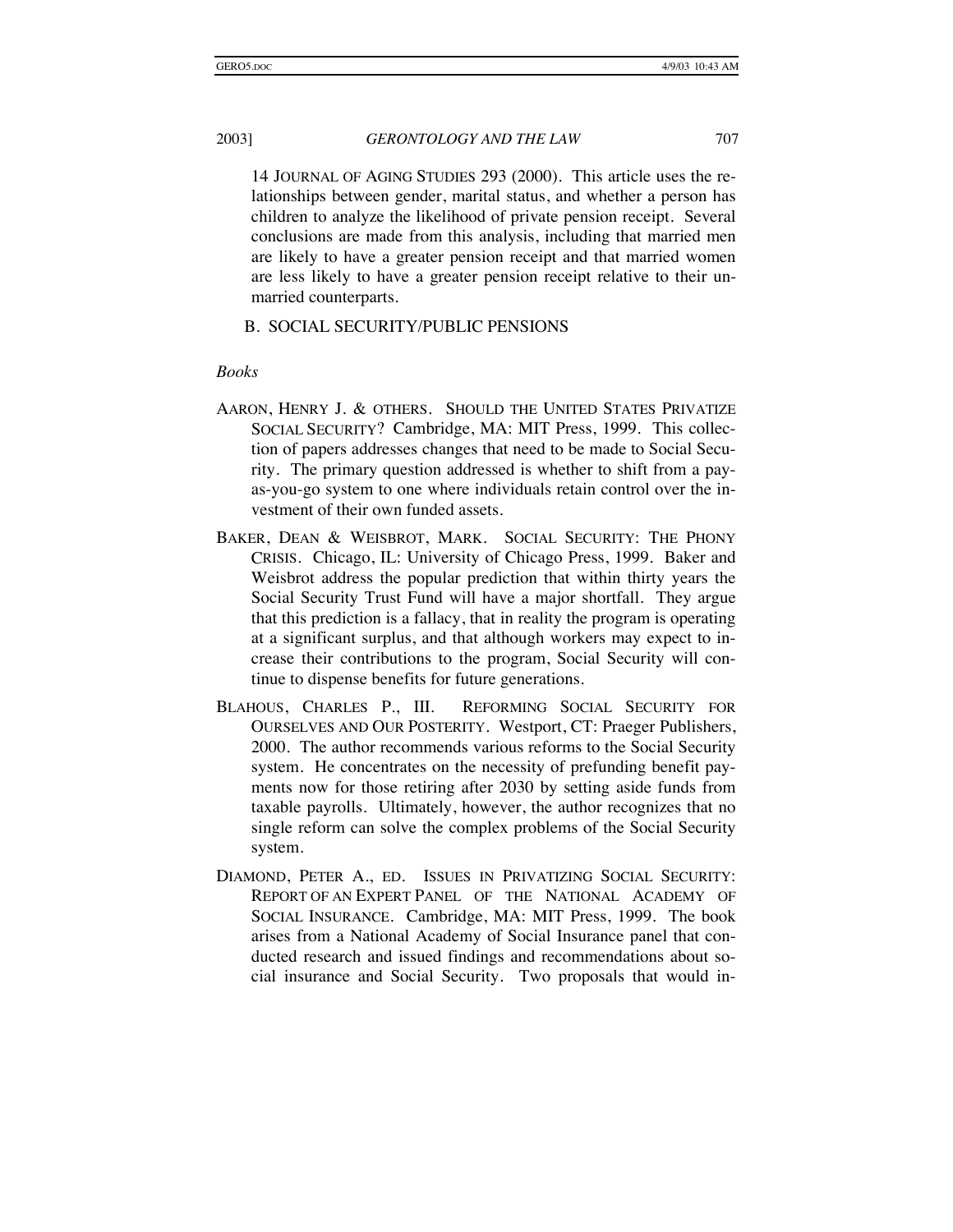crease advance funding for Social Security, and the issues that arise from each proposal, are the topics of this published study.

- MITCHELL, OLIVIA S. AND OTHERS, EDS. PROSPECTS FOR SOCIAL SECURITY REFORM. Philadelphia, PA: University of Pennsylvania Press, 1999. This is a collection of essays discussing the necessity of reforming the present Social Security system. Contributors include economists, actuaries, fund managers, pension experts, market analysts, and policymakers. Articles discuss the basic issues of the present system and propose several different paths for reform.
- PETERSON, WALLACE C. SOCIAL SECURITY PRIMER: WHAT EVERY CITIZEN SHOULD KNOW. Armonk, NY: M.E. Sharpe, 1999. This book is designed to explain how Social Security works, identify the problem areas, and highlight what needs to be done to make the system better. Organized in five sections, it discusses the history and future of Social Security, misconceptions about the system, and ways to view problems from a new perspective. Solutions are offered to solve current problems, and predictions about future difficulties are made.
- SCHIEBER, SYLVESTER J. & SHOVEN, JOHN B. REAL DEAL: THE HISTORY AND FUTURE OF SOCIAL SECURITY. New Haven, CT: Yale University Press, 1999. Schieber and Shoven trace the history of Social Security and examine past attempts and proposals to change the present system. Proposals from the 1994–96 Advisory Council are discussed, as are those put forth by Ball, Gramlich, Ferrara, Moynihan and Kerrey, Schieber and Weaver, and Feldstein and Samwick.
- SHAVIRO, DANIEL N. MAKING SENSE OF SOCIAL SECURITY REFORM. Chicago, IL: University of Chicago Press, 2000. The author evaluates the present retirement-income system of Social Security and analyzes the economic impact both as a whole and on individuals by socioeconomic class and age. He also discusses the consequences of various proposed Social Security reforms.
- WHITE, JOSEPH. FALSE ALARM: WHY THE GREATEST THREAT TO SOCIAL SECURITY AND MEDICARE IS THE CAMPAIGN TO "SAVE" THEM. Baltimore, MD: Johns Hopkins University Press, 2001. White discusses the future of Social Security and Medicare and addresses the claims that these systems must be reformed. He discusses the current role of Medicare and Social Security as social insurance programs, disputes claims that the current system is unworkable, provides examples of proposed reforms that would not improve the system, and gives suggestions for "responsible" reform.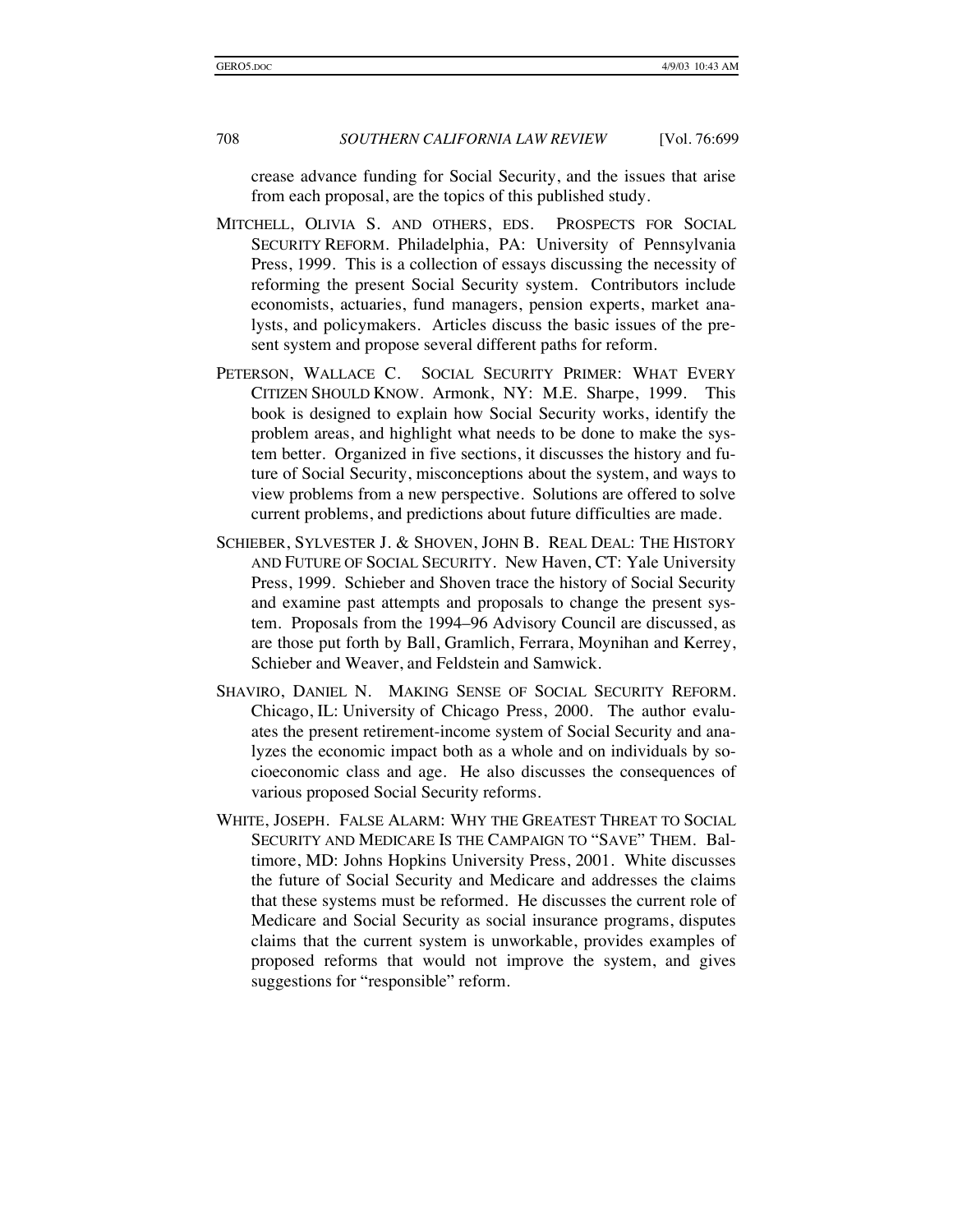*Articles* 

- BAUM, CHARLES L. & FORD, WILLIAM F. *The Effect of "The Senior Citizen's Freedom to Work Act of 2000" on Delayed Retirement Incentives*. 52 LABOR LAW JOURNAL 3 (Spring 2001). This short article examines The Senior Citizen's Freedom to Work Act of 2000 and its implications for delayed retirement incentives. The article discusses the optimal age to cease employment under the Act and who would most likely be affected by the Act. It also analyzes empirical data relating to the Act.
- BOSWORTH, BARRY AND OTHERS. *Lifetime Earnings Patterns, the Distribution of Future Social Security Benefits, and the Impact of Pension Reform*. 63(4) SOCIAL SECURITY BULLETIN 74 (2000). The authors implement two new methods for the estimation of lifetime earning patterns for the American workforce. They then use this data in comparison with other data previously collected to discuss the future of pension reform. They conclude that the standard methods for estimation of lifetime earning patterns have only limited applicability for policy discussion and pension reform.
- CHOI, NAMKEE G. *Potential Consequences of Raising the Social Security Eligibility Age on Low-Income Older Workers*. 11(4) JOURNAL OF AGING & SOCIAL POLICY 15 (2000). This study evaluates the potential consequences of raising the Social Security retirement age on future low-income elderly individuals. The authors base their results on data collected in the Health and Retirement Study, 1992–94, that show that having disabilities is the most significant predictor of nonwork. The authors conclude that raising the Social Security eligibility age could result in an increased number of Disability Insurance claimants.
- FORMAN, JONATHAN B. *How Federal Pension Laws Influence Individual Work and Retirement Decisions*. 54 TAX LAWYER 143 (Fall 2000). Forman considers how federal pension laws should be changed to encourage elderly employees to remain in the workforce. The author provides general information on aging in America, gives examples of federal legislation and IRS provisions that influence retirement decisions, discusses the proper role of government, and recommends modifications to current laws and regulations that would encourage the elderly to remain in the workforce.
- FORMAN, JONATHAN B. *Legal Issues in Cash Balance Pension Plan Conversions*. 17 BENEFITS QUARTERLY 27 (First Quarter 2001). This ar-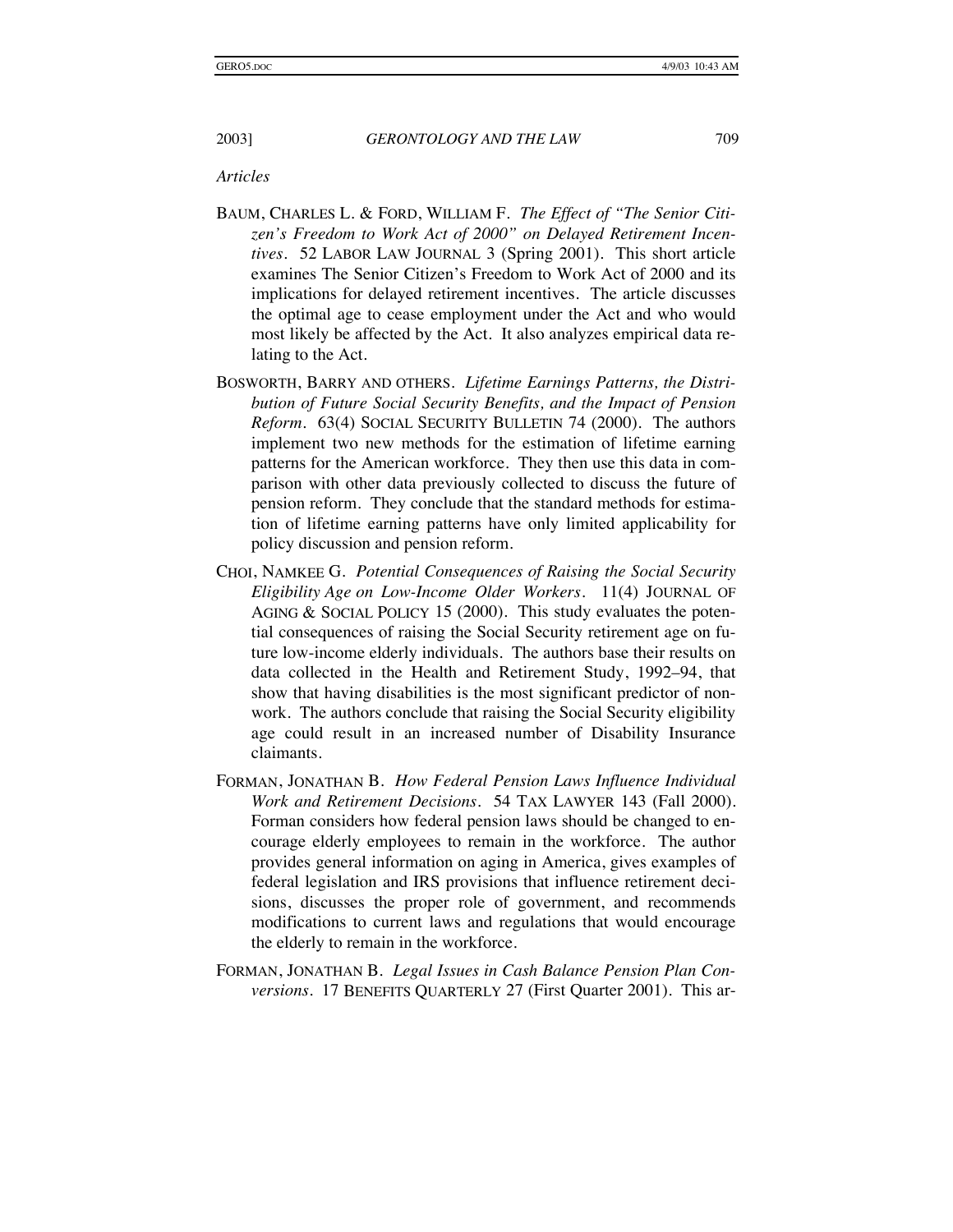ticle explains the general characteristics of cash balance pension plans and their differences from traditional pensions. It delineates possible actions for Congress to take in light of the popularity of cash balance pensions, and it identifies and discusses legal issues raised under the Internal Revenue Code, the Employee Retirement Income Security Act ("ERISA"), and the ADEA. Ultimately, the author concludes that it is perfectly legal for employers to switch to cash balance plans in spite of the fact that older workers have argued that cash balance plans will reduce their pension benefits.

- MARKHAM, JERRY W. *Privatizing Social Security*. 38 SAN DIEGO LAW REVIEW 747 (2001). The author argues that, because the current Social Security system fails to provide actual social security, the United States should implement privatization of the Social Security system. Although privatization would be costly, it could be achieved through tax credits and deductions, as well as through the removal of government control over investments.
- MOJIRI-AZAD, NINA. *Social Security Benefits to Widows: The Ongoing Favoritism of Single-Earner Families and the Impact on Elderly Women*. 17 LAW & INEQUALITY: A JOURNAL OF THEORY & PRACTICE 537 (1999). Mojiri-Azad compares Social Security payouts to widows from single- and dual-income families. She shows how the current system penalizes widows from dual-earner families with a diminished level of benefits, and she examines current proposals to reform Social Security and how these changes would affect benefits to widows.
- MOORE, KATHRYN L. *Raising the Social Security Retirement Ages: Weighing the Costs and Benefits*. 33 ARIZONA STATE LAW JOURNAL 543 (2001). The author first analyzes the legislative history of the current statutory Social Security retirement age. Then, after weighing the costs and benefits of raising the retirement age, the author proposes that the age should be raised.
- MOORE, KATHRYN L*. Redistribution Under the Current Social Security System*. 61 UNIVERSITY OF PITTSBURGH LAW REVIEW 955 (2000). This article describes how Social Security redistributes income to lift the elderly and other risk groups out of poverty. It also examines how the following elements affect those groups: the method by which benefits are paid out, the progressive benefit formula, disability benefits, and auxiliary benefits.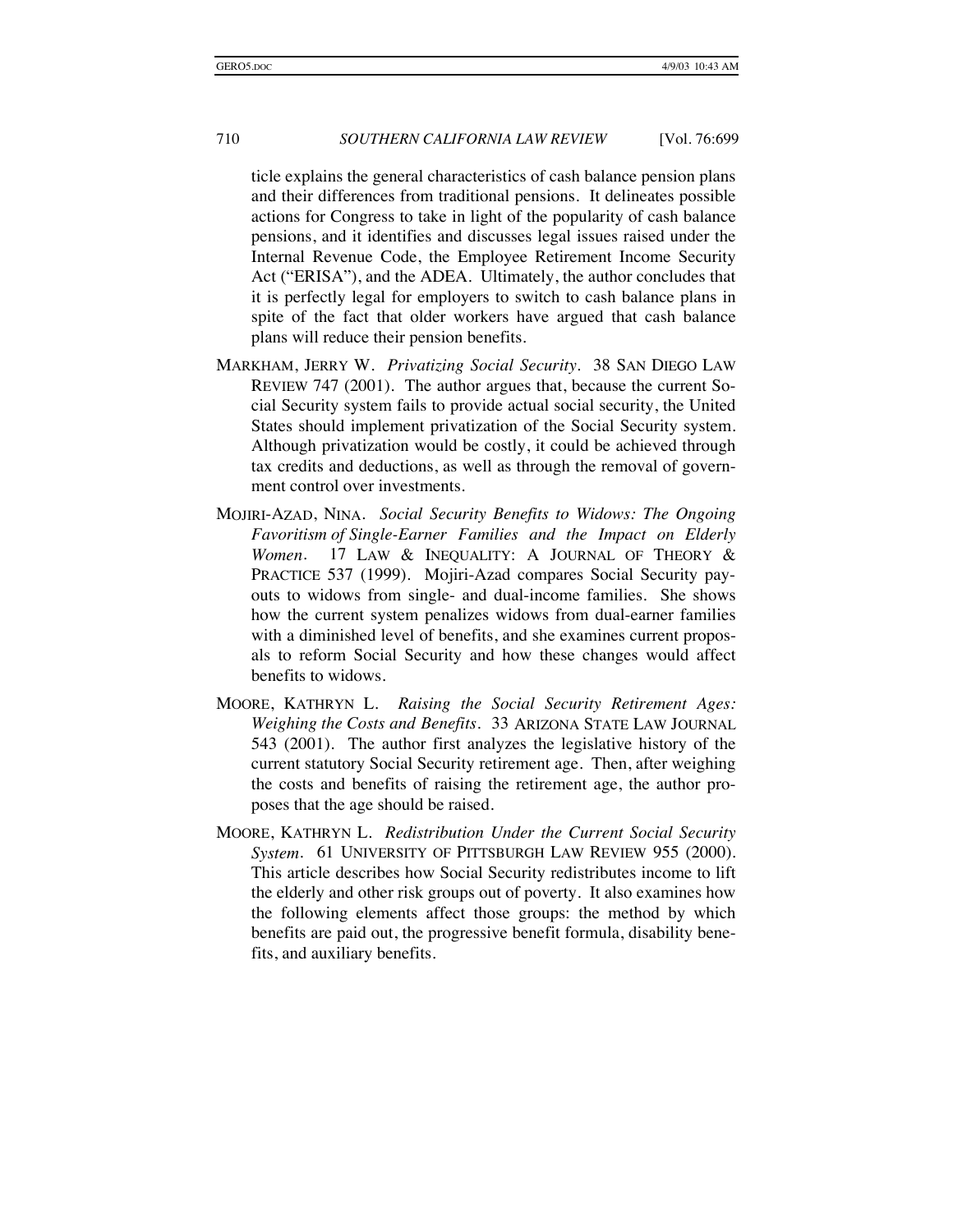- MORGAN, LESLIE A. *The Continuing Gender Gap in Later Life Economic Security*. 11(2/3) JOURNAL OF AGING & SOCIAL POLICY 157 (2000). Morgan furnishes statistics revealing the economic health of retired men and women aged sixty-five and older. The economic disadvantages many women face in retirement may be attributable to choices such as marital status and family size. To remedy the economic problems for retired women, Morgan proposes revisions to the Social Security system, including an earnings-sharing system combining the wages of both spouses.
- MOSKOWITZ, SEYMOUR. *On Golden Pond: Integrating Legal Issues of the Elderly into Family Law*. 30 STETSON LAW REVIEW 1427 (2001). In this article, the author discusses different issues relating to the elderly that could potentially be discussed in a family law course, including marriage, child custody, mediation of disputes, intra-family support, elder abuse, and legal ethics. The author also discusses the most effective ways of presenting this information in a family law course, such as through the use of hypotheticals and statutes.
- PARK, NEUNG HOO & GILBERT, NEIL*. Social Security and the Incremental Privatization of Retirement Income*. 26 JOURNAL OF SOCIOLOGY & SOCIAL WELFARE 187 (1999). The authors demonstrate how, over the last thirty years, the proportion of retirement income provided by Social Security has gradually diminished and how, at the same time, the proportion of retirement income from private pensions has grown, especially for the wealthiest Americans.
- PIRMANTGEN, THOMAS G. *Respecting Your Elders: The "Highly Marketable" Skills Standard for Social Security Disability Claimants over Age Sixty*. 65 MISSOURI LAW REVIEW 267 (Winter 2000). This law review note analyzes *Kerns v. Apfel*, a case of first impression in the Eighth Circuit Court of Appeals, where the court applied a highly marketable-skills standard to a Social Security disability claim. The author argues that, although applying such a standard may be appropriate from a public policy perspective, it may not be an appropriate legal inquiry.
- SOLOMON, LEWIS D. & BERSON, BRYAN L. *Private Market Reforms for Social Security: A Comprehensive Guide for Composing Reform Legislation*. 11 SOUTHERN CALIFORNIA INTERDISCIPLINARY LAW JOURNAL 117 (2001). Solomon and Berson discuss the government's part in the Social Security system, private market modifications, and the Presidential Commission to Strengthen Social Security. The article analyzes the U.S. government's role in Social Security and com-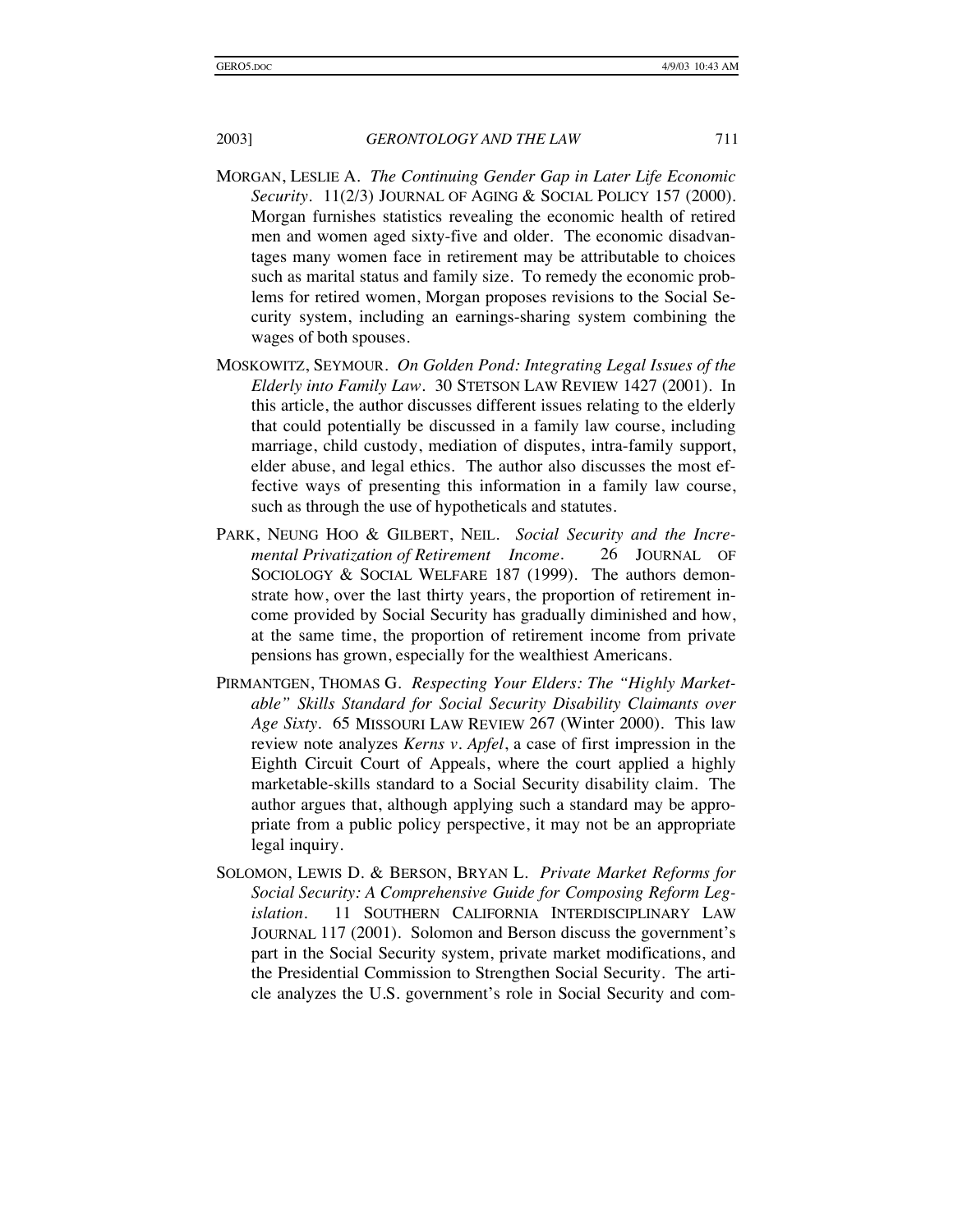pares it to the Chilean government's role in that country's Social Security system. The ultimate goal of the article is to provide an understanding of the current Social Security system and how it can best achieve success.

- SPURGEON, EDWARD D. & MUSTARD, ELIZABETH J. *Integrating Tax and Elder Law into Elder Law and Tax Courses*. 30 STETSON LAW REVIEW 1375 (2001). Spurgeon and Mustard discuss how elder law is incorporated into law school curricula. The authors recommend ways to increase the coverage of relevant tax and nontax topics in elder law course materials. The authors review casebooks and recommend improvements for covering tax aspects of elder law in individual income tax and tax policy casebooks.
- WILLIAMSON, JOHN B. & RIX, SARA E. *Social Security Reform: Implications for Women.* 11(4) JOURNAL OF AGING & SOCIAL POLICY 41 (2000). Williamson and Rix discuss the fact that more women than men are reliant on their Social Security income, they examine current proposals to reform Social Security, and they describe what effect each reform will have on the financial well-being of women.

#### *Congressional Documents*

- *Hybrid Pension Plans: Committee on Health, Education, Labor, and Pensions. Senate*, S. Hrg. 106-393 (1999).
- III. AGE DISCRIMINATION

A. GENERAL WORKS/MISCELLANY

#### *Books*

PLATT, L. STEVEN & VENTRELL-MONSEES, CATHY. AGE DISCRIMINATION LITIGATION. Costa Mesa, CA: James Publishing, 2000. This practice guide, which includes a CD-ROM, instructs the reader on the process of litigating an age discrimination claim. The guide provides direction on each step of the litigation process, including administrative hearings, discovery, and appeals.

#### *Articles*

FENTONMILLER, KEITH R. & SEMMEL, HERBERT. *Where Age and Disability Discrimination Intersect: An Overview of the ADA for the ADEA Practitioner*. 10 GEORGE MASON UNIVERSITY CIVIL RIGHTS LAW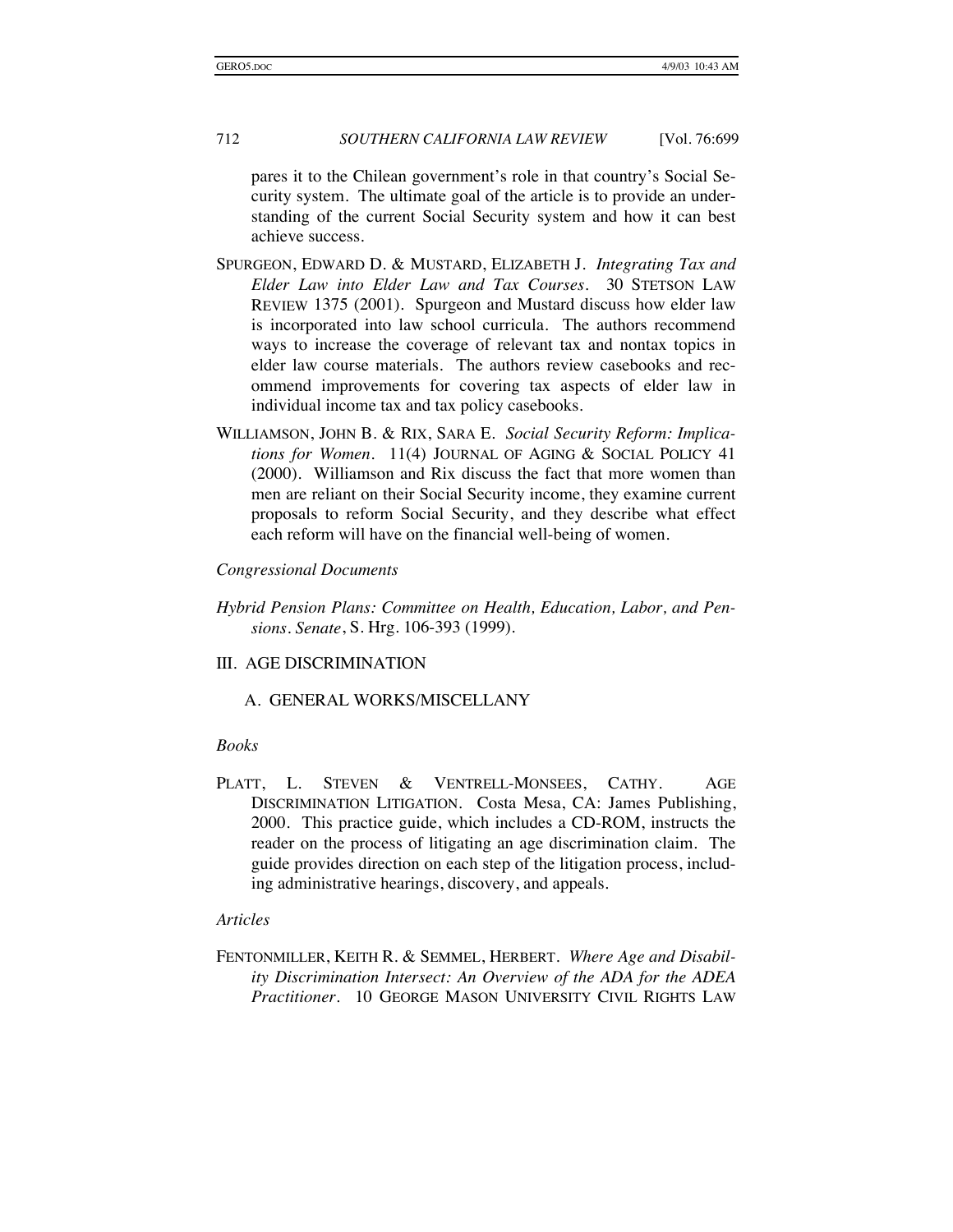JOURNAL 227 (Summer 2000). This article explains how older workers are able to realize benefits under the Americans with Disabilities Act ("ADA") that are unavailable through the ADEA. It describes the individuals who can be sued under the ADA and ADEA, the three principle types of ADA employment claims as compared to potential remedial theories under the ADEA, and theories of age discrimination.

NEUMARK, DAVID & STOCK, WENDY A. *Age Discrimination Laws and Labor Market Efficiency*. 107 JOURNAL OF POLITICAL ECONOMY 1081 (1999). Neumark and Stock examine federal and state age discrimination laws and Lazear's model of long-term incentive contracts. Findings from this study show that the age-earnings profile is steepened by age discrimination laws and thus encourages employers to utilize Lazear contracts.

#### B. AGE DISCRIMINATION IN EMPLOYMENT

#### 1. GENERAL WORKS/MISCELLANY

#### *Books*

- GREGORY, RAYMOND F. AGE DISCRIMINATION IN THE AMERICAN WORKPLACE: OLD AT A YOUNG AGE. New Brunswick, NJ: Rutgers University Press, 2001. This book begins with a brief discussion of older workers in today's workplace and then addresses many aspects of employment discrimination in great detail. Age-related issues such as stereotypes, retirement plans, hiring, promotions, and proving age discrimination are just a few of the relevant topics included.
- SEGRAVE, KERRY. AGE DISCRIMINATION BY EMPLOYERS. Jefferson, NC: McFarland, 2001. This book chronicles the history of age discrimination from the late nineteenth century to the present day. Each chapter discusses prevailing attitudes and early efforts to identify and combat this type of discrimination. The most important legislation from each time period is highlighted.

## *Articles*

ABERNATHY, CONIE L. *The O'Connor Standard—How Wide Is the Divide?* 31 UNIVERSITY OF MEMPHIS LAW REVIEW 611 (2001). Abernathy reviews the major U.S. appellate court decisions that relate to the O'Connor Standard, which is the requirement that a plaintiff show a substantial age difference to establish a prima facie ADEA claim.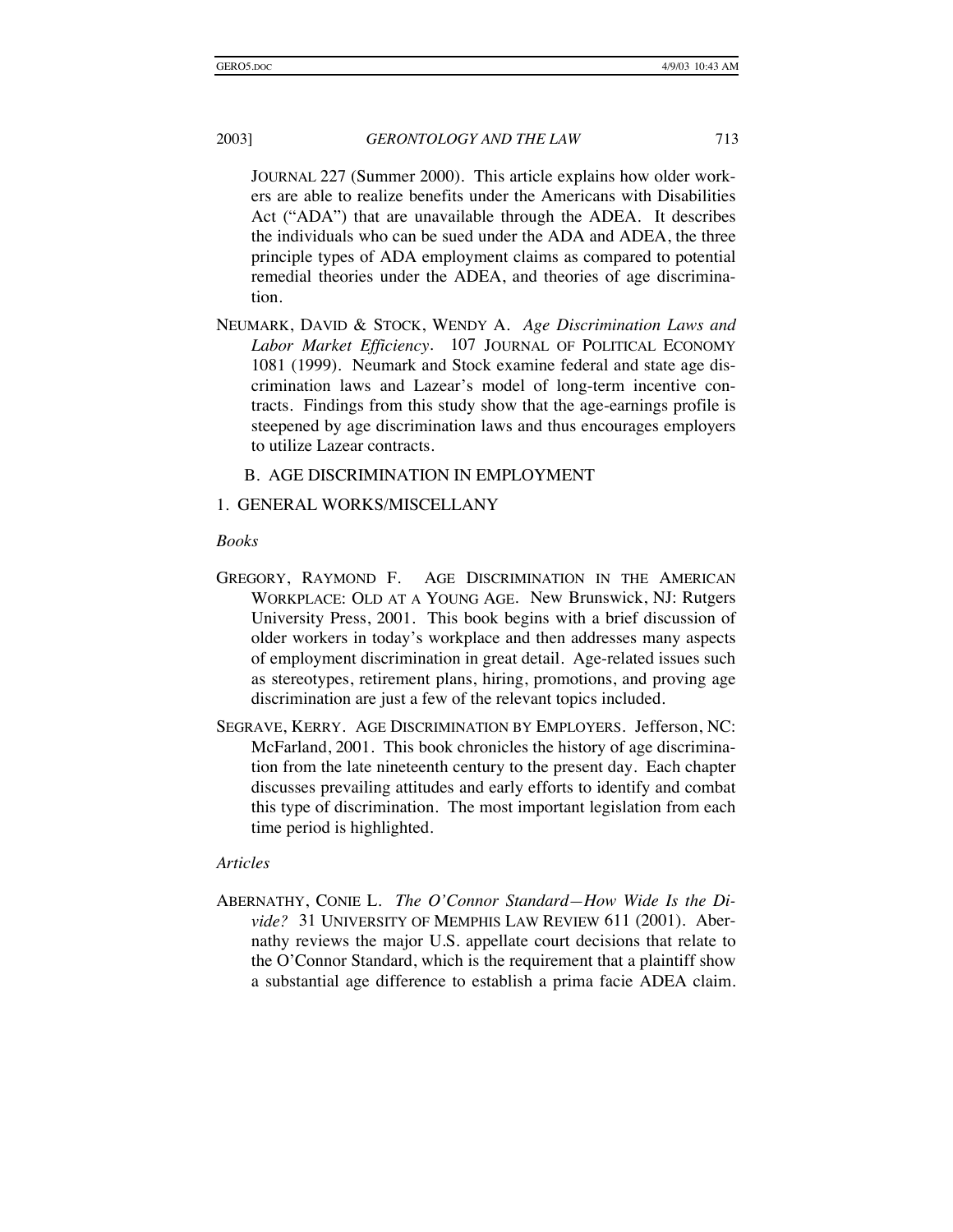The author supports the Seventh Circuit's objective standard as a uniform approach for all circuits.

- ALEXANDER, ROBERTA S. *The Future of Disparate Impact Analysis for Age Discrimination in a Post-*Hazen *Paper World*. 25 UNIVERSITY OF DAYTON LAW REVIEW 75 (1999). After the Supreme Court's decision in the *Hazen* case, some circuit courts have split on whether disparate impact analysis may be used on ADEA claims. This comment explains the ADEA and the different analyses applied, and it summarizes the *Hazen* holding and its significance.
- BAILEY, JAMES C. *Age Discrimination Models After* Hazen Paper Co. v. Biggins*.* 9 ELDER LAW JOURNAL 175 (2001). This article discusses the means of proving age discrimination via an age proxy. The author argues that courts will consider an age proxy factor as evidence of age discrimination provided the plaintiff can demonstrate the proxy factor is directly related to age.
- BARKER, ROSINA B. & O'BRIEN, KEVIN P. *Cash Balance Plans: Are Wear-Away Transitions Legal Under the ADEA?* 13 BENEFITS LAW JOURNAL 1 (2000). Cash balance transition issues may result when employers convert traditional benefit pension plan formulas to cash balance formulas. This article discusses whether "wear-away" transition formulas are legal under the ADEA. The authors conclude that typical formulas satisfy relevant sections of the ADEA, ERISA, and the Code.
- BASS, STUART L.Reeves v. Sanderson*: United States Supreme Court Attempts to Clarify Plaintiff's Burden in "ADEA" Claims*. 105 COMMERCIAL LAW JOURNAL 275 (2000). Bass discusses ADEA claims that involve intentional disparate treatment by an employer of an employee because of the employee's age in light of *Reeves v. Sanderson*. The author concludes that *Reeves* imposes an unreasonable burden of proof upon the plaintiff in an ADEA claim.
- BASS, STUART L. & ROUKIS, GEORGE S. *Age Discrimination in Employment: Will Employers Focus on Business Necessities and the "ROFTA"* [*sic*] *Defense?* 104 COMMERCIAL LAW JOURNAL 229 (1999). Bass and Roukis explain the ADEA and the reasonablefactor-other-than-age ("RFOTA") defense exception. Recent California and federal cases concerning RFOTA are discussed.
- BENDICK, MARC, JR. AND OTHERS. *No Foot in the Door: An Experimental Study of Employment Discrimination Against Older Workers*. 10(4) JOURNAL OF AGING & SOCIAL POLICY 5 (1999). This study uses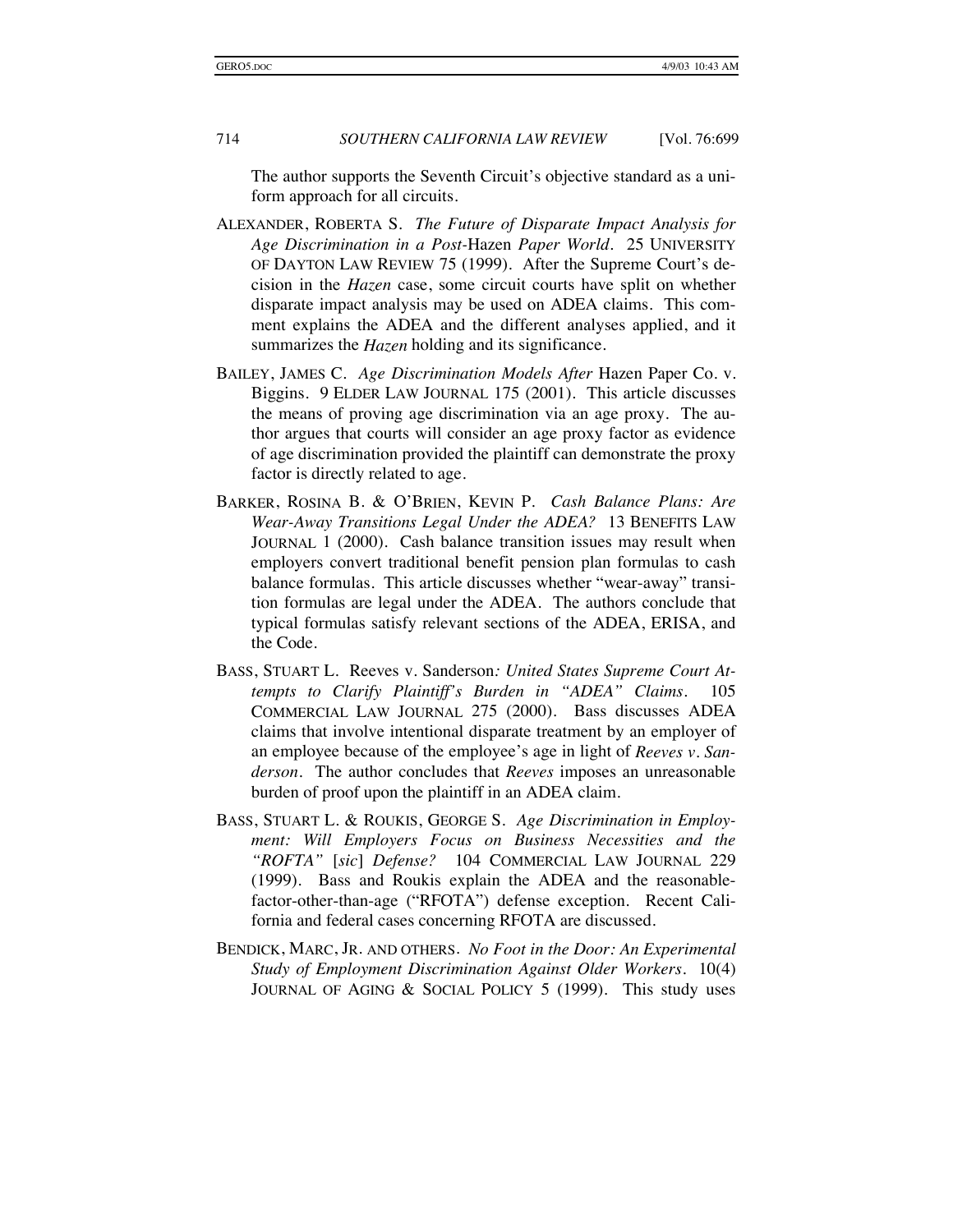pairs of equally qualified testers, one aged fifty-seven and one aged thirty-two, applying for management level jobs, in order to determine whether age is a factor in the treatment of job applicants. The authors conclude that the evidence confirms the existence of age discrimination in hiring practices and that current approaches that rely on legal enforcement are unlikely to remedy the situation.

- BLAIR, AMY R. *Mandatory Arbitration Agreements of ADEA Claims: An Analysis of Their Validity Under the Older Workers Benefit Protection Act*. 16 OHIO STATE JOURNAL ON DISPUTE RESOLUTION 195 (2000). This note examines the history of mandatory arbitration agreements and discusses seminal cases on the topic. The note examines the 1990 enactment of the Older Workers Benefit Protection Act ("OWBPA") and its attempts to set minimum requirements for valid and enforceable waivers of rights. Opinions discussing OWBPA are included, and the author concludes that the courts must revisit the *Gilmer* decision in light of OWBPA.
- BODENSTEINER, IVAN A. & LEVINSON, ROSALIE B. *Litigating Age and Disability Claims Against State and Local Government Employers in the New "Federalism" Era*. 22 BERKELEY JOURNAL OF EMPLOYMENT & LABOR LAW 99 (2001). The authors analyze the ability of a plaintiff to sue a state or local agency under the ADEA. They conclude that, while a local employee could bring an ADEA claim, such a claim would prove problematic for a state employee. The article then suggests ways that the state employee might be able to bring an ADEA claim.
- CHASE, MICHAEL C. *"Transferable Skills" and the Older Claimant's Dilemma: A Call for Allowing Employer Hiring Practices and Other Economic Justifications to Be Relevant in the Decision to Award Disability Benefits*. 31 RUTGERS LAW JOURNAL 553 (2000). Older workers under sixty years of age face considerable challenges when finding employment after their disability claims have been denied and they have been found to have other marketable skills. This note explains the procedure for making a disability claim and the challenges faced by these older workers.
- CLEMONS, JENNIFER J. & BALES, RICHARD A. *ADEA Disparate Impact in the Sixth Circuit*. 27 OHIO NORTHERN UNIVERSITY LAW REVIEW 1 (2000). Clemons and Bales discuss the applicability of disparate impact claims under the ADEA. Although they emphasize the Sixth Circuit, the authors look at how each circuit court has or has not ruled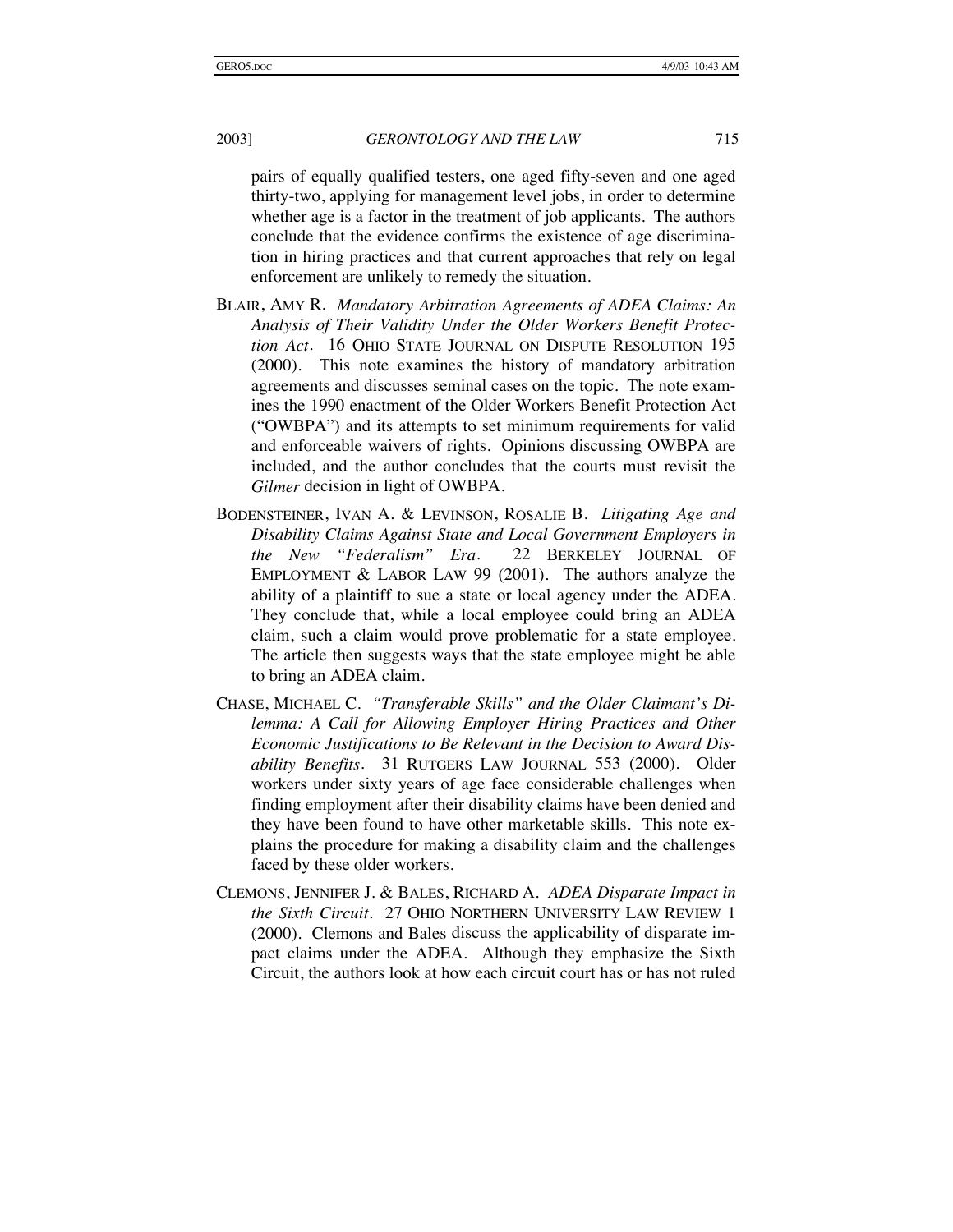on the issue, and they suggest that Congress should intervene legislatively to codify disparate impact cases under the ADEA.

- DENNARD, H. LANE, JR. & KELLY, KENDALL L.Price Waterhouse*: Alive and Well under the Age Discrimination in Employment Act*. 51 MERCER LAW REVIEW 721 (2000). Dennard and Kelly discuss the correct application of the *Price Waterhouse* decision to ADEA cases. The authors analyze today's changing workforce and the elements and evidentiary framework of the ADEA. Their discussion supports the conclusion that those bringing ADEA claims must show that age was a substantial factor in the employment decision.
- DUBOIS, MATTHEW R*. Legal Planning for Gay, Lesbian, and Non-Traditional Elders*. 63 ALBANY LAW REVIEW 263 (1999). This law review comment discusses legal issues unique to nontraditional elderly clients, including elderly gay and lesbian individuals. These legal issues include financial planning, healthcare planning, insurance, planning for incapacity, and estate planning.
- GEMBALA, MARGARET M. *ADEA and the Hostile Work Environment Claim: Are the Circuit Courts Dragging Their Feet at the Expense of the Harassed Older Worker?* 7 ELDER LAW JOURNAL 341 (1999). Gembala advocates recognizing the hostile-work-environment claim as a valid claim under the ADEA because it is consistent with the purpose of the law and its relationship with Title VII, and because it follows public policy. Her article analyzes the purpose of the ADEA, the policies it promotes, and the similarities between the ADEA and Title VII.
- HENKEL, JAN W. *Waiver of Claims under the Age Discrimination in Employment Act After* Oubre v. Entergy Operations, Inc*.* 35 WAKE FOREST LAW REVIEW 395 (2000). Henkel analyzes the case of *Oubre v. Entergy Operations, Inc.* and how it relates to the waiver of OWBPA claims by an employee. The author fears that this case will be used to justify the waiver of other discrimination claims.
- HOLMES, NATHAN E. *Age Discrimination in Employment Act of 1967: Are Disparate Impact Claims Available?* 69 UNIVERSITY OF CINCINNATI LAW REVIEW 299 (2000). Claims of age discrimination against older workers may result when employers switch from traditional defined benefit pension plans to cash balance plans. The claims arise from differences in the manner in which benefits accrue under these plans. This note argues that courts consistently are wrong in applying the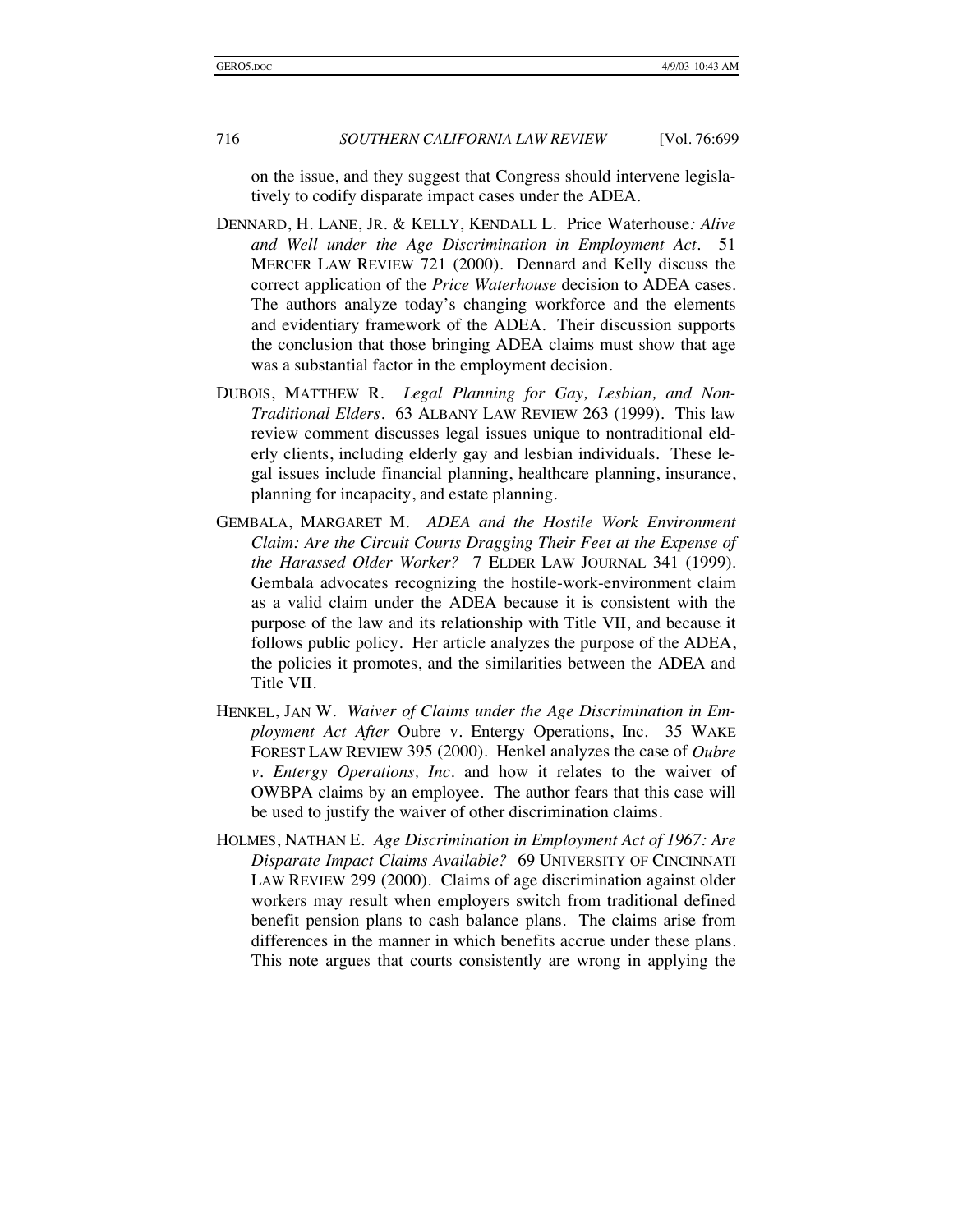ADEA because it does not support disparate impact claims allowable under Title VII.

- *The Irrational Application of Rational Basis:* Kimel*,* Garrett*, and Congressional Power to Abrogate State Sovereign Immunity*. 114 HARVARD LAW REVIEW 2146 (2001). This law review note analyzes *Kimel v. Florida Board of Regents* and *Board of Trustees of the University of Alabama v. Garrett*. The note argues that when state employees use age to discriminate against an individual, the court should apply a heightened scrutiny standard of review. Such a standard of review would allow for the abrogation of state sovereign immunity by the courts.
- JOHNSON, BRETT I. *Six of One, Half Dozen of Another*: Mullin v. Ratheon Co. *as a Representative of Federal Circuit Courts Erroneously Distinguishing the ADEA from Title VII Regarding Disparate Impact Liability*. 36 IDAHO LAW REVIEW 303 (Spring 2000). This note argues that disparate impact claims brought under the ADEA should receive the same treatment as those brought under Title VII of the 1964 Civil Rights Act, and it provides causes of action under both Title VII and the ADEA. The author outlines recent decisions, focusing on *Mullen*, which he argues was incorrectly decided.
- KANDEL, W. L. *After* Reeves*: Proving Pretext, Imprecision or Imperfection?* 26 EMPLOYEE RELATIONS LAW JOURNAL 5 (Winter 2000). This article examines the *Reeves* case, decided by the Supreme Court in 2000, and similar age discrimination cases leading up to it. The author gives an idea of the possible outcomes and impact that the *Reeves* decision will have on future litigation under the ADEA
- KEARNEY, ROBERT A. *Rethinking Employment Discrimination: How Lawyers and Judges Both Can Do Better*. 2001 LAW REVIEW OF MICHIGAN STATE UNIVERSITY—DETROIT COLLEGE OF LAW 1077 (2001). This article provides an in-depth analysis and critique of the age discrimination case *Baker v. Speedway Superamerica LLC*. The article also discusses the implications of the case for the future of employment discrimination law.
- KNEISEL, EDMUND M. & NORTHUP, JULIE S. *Enforcement of Employer "Self-Help" Remedy Clauses When Employees Attack ADEA Waivers*. 25 EMPLOYEE RELATIONS LAW JOURNAL 71 (Autumn 1999). This article outlines cases involving employers' remedies when sued under the OWBPA amendment to the ADEA, and it discusses a proposed EEOC regulation that would significantly limit most forms of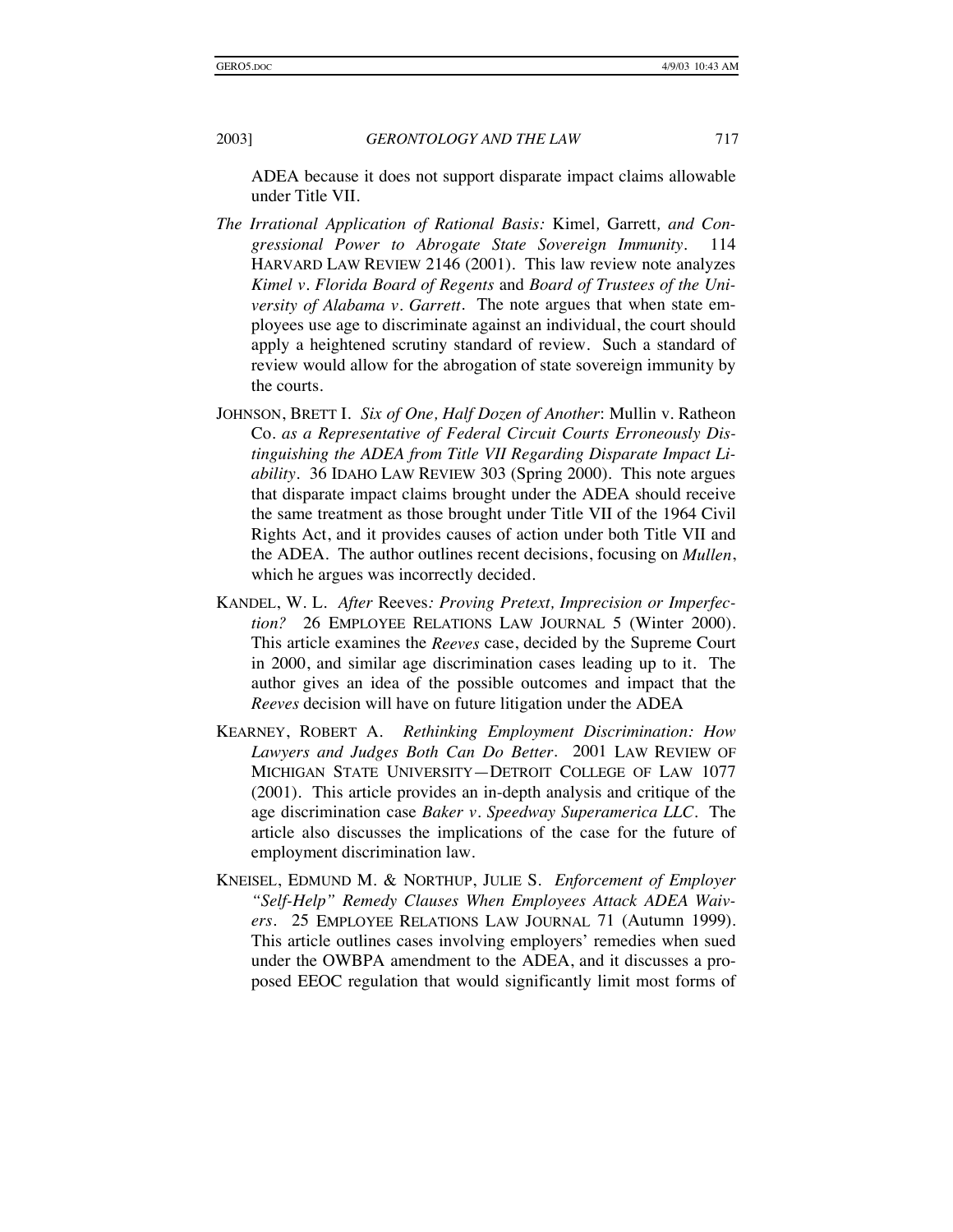employer remedies. The authors contend that current case law suggests that employers should use caution before invoking certain contractual remedies.

- MILLER, DAVID C. *Alone in Its Field: Judicial Trend to Hold that the ADEA Preempts § 1983 in Age Discrimination in Employment Claims*. 29 STETSON LAW REVIEW 573 (2000). The author argues that the ADEA preempts § 1983 in employment age discrimination claims and that the leading case in this area of law, *Zombro v. Baltimore City Police Department*, was incorrect in its holding. The author describes the appropriate means of deciding this preemption issue and also discusses why Title VII is not appropriate for resolving this issue.
- MORNEAU, JEFF. *Too Good, Too Bad: "Overqualified" Older Workers*. 22 WESTERN NEW ENGLAND LAW REVIEW 45 (2000). Older workers face considerable employment challenges in finding and keeping employment because of factors such as downsizing and/or "overqualification." While the ADEA protects applicants from discrimination based on age, employers are able to reject applicants for reasons associated with being overqualified. This article discusses how different circuits have considered the use of "overqualification," and it proposes a way for employers to limit their potential liability under the ADEA.
- OSBORNE, TOM. *Proving Age Discrimination with Ageist Comments*. 35 TRIAL 18 (1999). This article serves as a practical guide to the use of ageist comments as evidence at trial in age discrimination cases. It sets forth the rule as applied, its application, and other important factors to be considered in preparation for litigation.
- PETERSON, CARSTEN A. *New Twist to an Old Injustice—Genetic Discrimination and Medicare Reform*. 36 IDAHO LAW REVIEW 345 (2000). This law review comment analyzes the need for Medicare reform to address genetic discrimination in order to prevent insurers from denying, limiting, or overcharging for insurance coverage. The comment uses the Human Genome Project to demonstrate why such reform is necessary, and it specifically addresses how genetic discrimination would affect the elderly.
- POSNER, RICHARD A. *Employment Discrimination: Age Discrimination and Sexual Harassment*. 19 INTERNATIONAL REVIEW OF LAW & ECONOMICS 421 (1999). Posner begins with a general discussion of the problem of age discrimination. He includes a description of most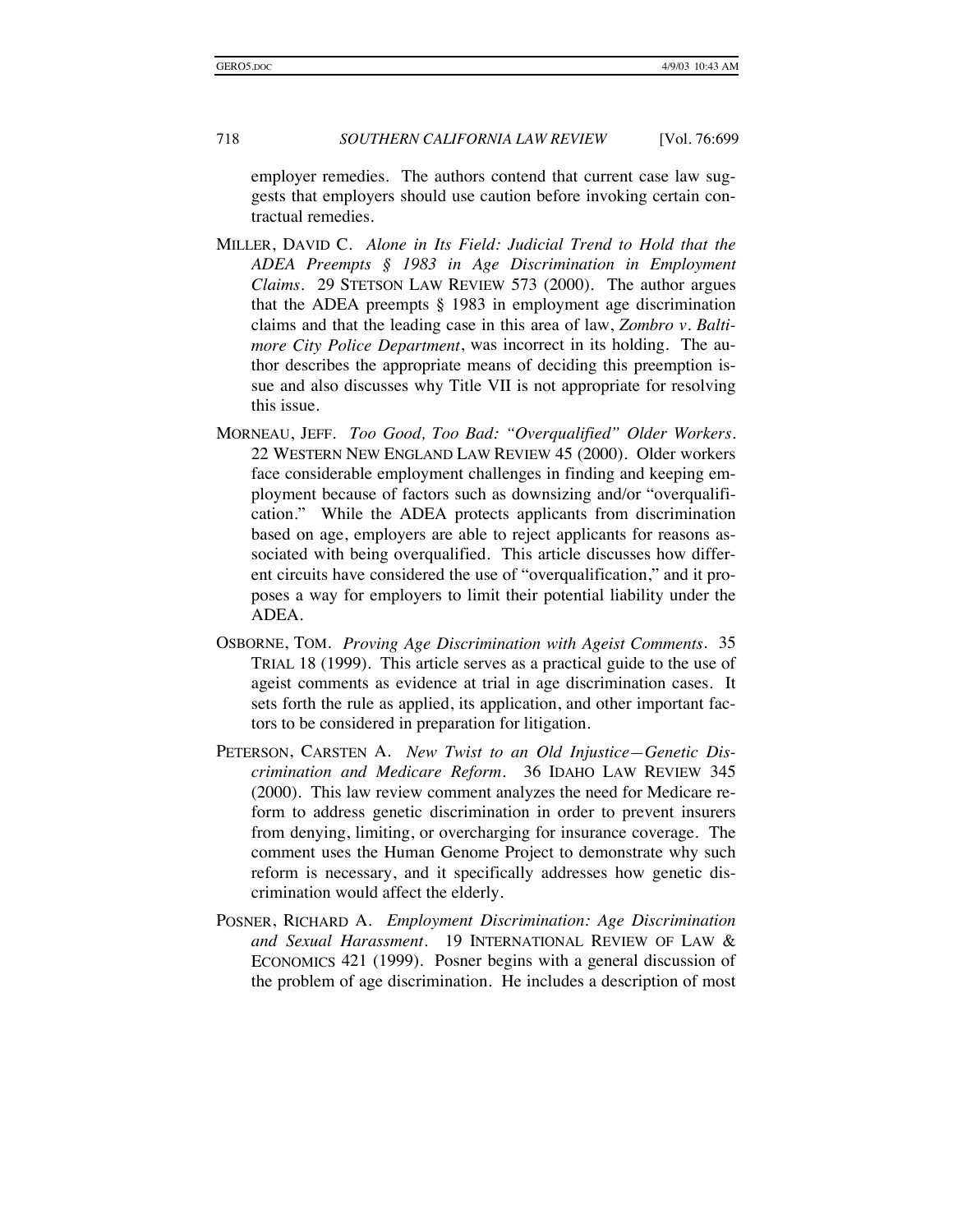elements of age discrimination in employment, he considers the types of cases resulting from the ADEA, and he gives statistics about how many plaintiffs prevail in each type of case. He also provides a section on sexual harassment in the workplace, which is not specific to the aged worker.

- SPINDLER, KESTER. *Shareholder Demands for Higher Corporate Earnings Have Their Price: How Courts Allow Employers to Fire Older Employees for Their Achievements*. 27 PEPPERDINE LAW REVIEW 807 (May 2000). The intent of Congress when enacting the ADEA was to protect older workers from age discrimination. This comment proposes that by allowing salary-based discrimination and by finding that age and salary are analytically distinct, courts fail to act in accordance with the intent of the law.
- VENTRELL-MONSEES, CATHY. *"Take the Money and Run or It's Too Late Baby": Early Retirement Incentives and the Age Discrimination in Employment Act*. 29 UNIVERSITY OF MEMPHIS LAW REVIEW 783 (1999). The author discusses early-retirement incentives through both the ADEA and the OWBPA. She uses case law on this legal issue to analyze the burden of proof and defenses to age discrimination claims. The author concludes that, as long as the employer meets certain criteria, early-retirement incentives are not illegal.
- WOLFF, MARK J. *Sex, Race and Age: Double Discrimination in Torts and Taxes*. 78 WASHINGTON UNIVERSITY LAW QUARTERLY 1341 (2000). This article provides an extensive analysis of  $\S$  104(a)(2) of the Internal Revenue Code, which prohibits the taxation of monetary damage awards for personal injury but not damage awards for discrimination. The article also analyzes the case law surrounding this statute. It then discusses the public policy and tax policy arguments regarding the statute and the effect of civil rights law and tort reform on the statute. The article concludes that the statute discriminates by sex, race, and age, and that there is an immediate need for the legislature to reform the statute.
- ZIAJA, ERIN. *Do Independent and Assisted Living Communities Violate the Fair Housing Amendments Act and the Americans with Disabilities Act?* 9 ELDER LAW JOURNAL 313 (Fall 2001). The Fair Housing Amendments Act ("FHAA") is necessary to protect the disabled elderly from housing discrimination because these citizens are uniquely underprivileged and disadvantaged. The author examines the protections provided by the FHAA and the ADA, and the success the eld-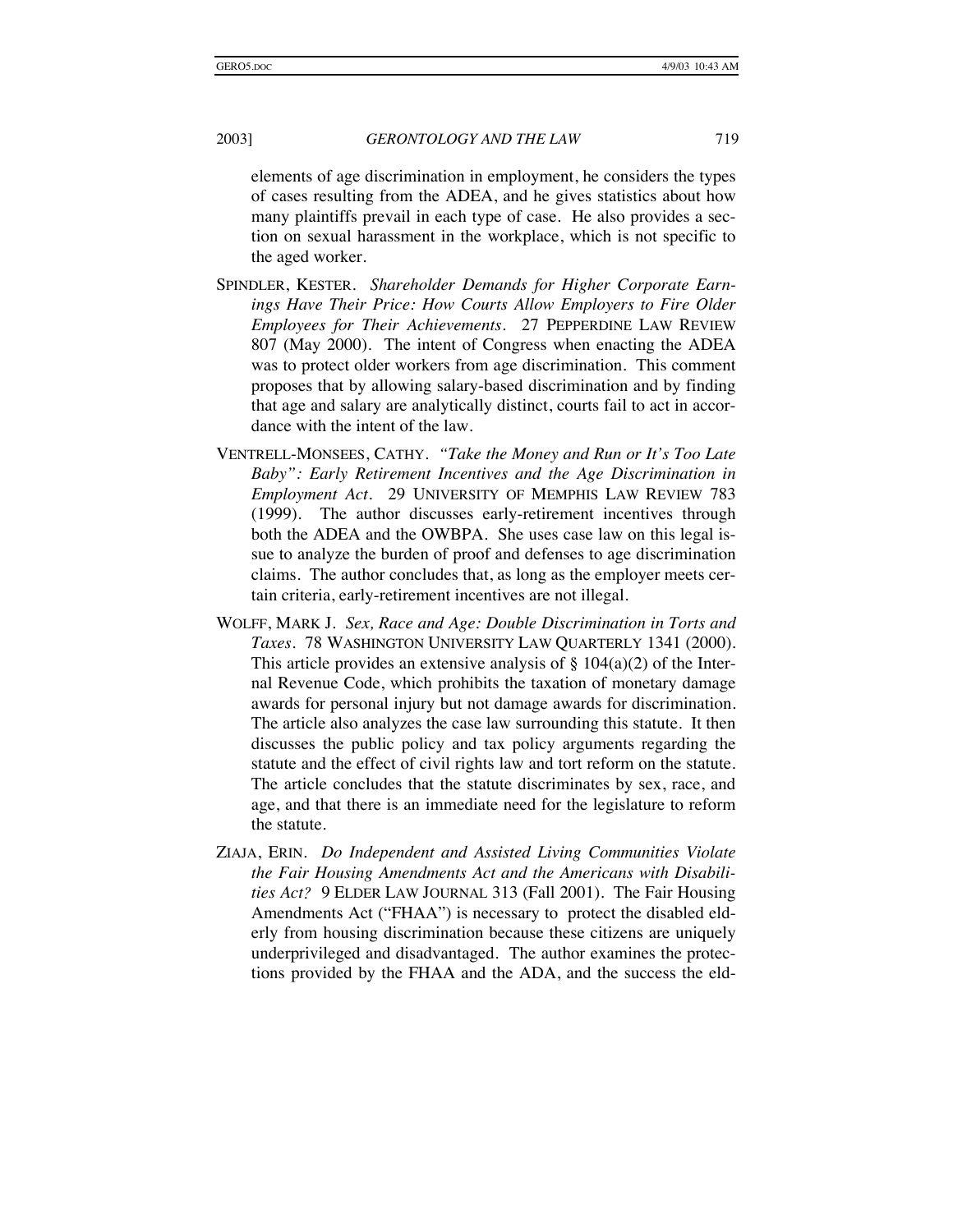erly have had in enforcing their rights. She recommends that class action litigation be used to enforce the civil rights of elderly citizens.

ZIMMER, MICHAEL J. *Chaos or Coherence: Individual Disparate Treatment Discrimination and the ADEA*. 51 MERCER LAW REVIEW 693 (2000). Zimmer looks at individual disparate impact discrimination from the perspective of the ADEA. He discusses seminal cases, such as *Price Waterhouse v. Hopkins* and *McDonnell Douglas Corp. v. Green*.

#### 2. EMPLOYEE BENEFITS

#### *Articles*

- SAXINGER, DEANA. *Cash Balance Plans: They Work for Employers but Do They Work for Employees?* 34 JOHN MARSHALL LAW REVIEW 345 (2000). Saxinger explains cash balance pension plans and their effects on younger and older employees. She considers if cash balance pension plans violate the ADEA, ultimately concluding that they do not. After a brief discussion, she determines that litigation under disparate impact is viable.
- SHEA, RICHARD C. AND OTHERS. *Age Discrimination in Cash Balance Plans: Another View*. 19 VIRGINIA TAX REVIEW 763 (Spring 2000). In this response to an article by Professor Zelinsky in the same issue of the *Virginia Tax Review*, the authors argue that, although Zelinsky's article contains a thoughtful analysis of cash balance plans, his thesis is faulty. The authors explain that the flaw in his analysis lies in his method for determining benefit accrual.
- SHEPPARD, LEE A. *The Down-Aging of Pension Plans*. 82 TAX NOTES 171 (1999). Sheppard analyzes cash balance pension plans and the problems that they present for the IRS and the Labor Department. One problem is that cash balance pension plans could allow age discrimination through the reduction in benefits and use of age accruals. The author concludes that legislation regarding cash balance pension plans is necessary.
- ZELINSKY, EDWARD A. *The Cash Balance Controversy*. 19 VIRGINIA TAX REVIEW 683 (2000). Zelinsky explains the general characteristics of cash balance pension plans and compares cash balance to defined benefit plans. He presents the pros and cons of cash balance pensions and states that they violate statutory provisions on age-based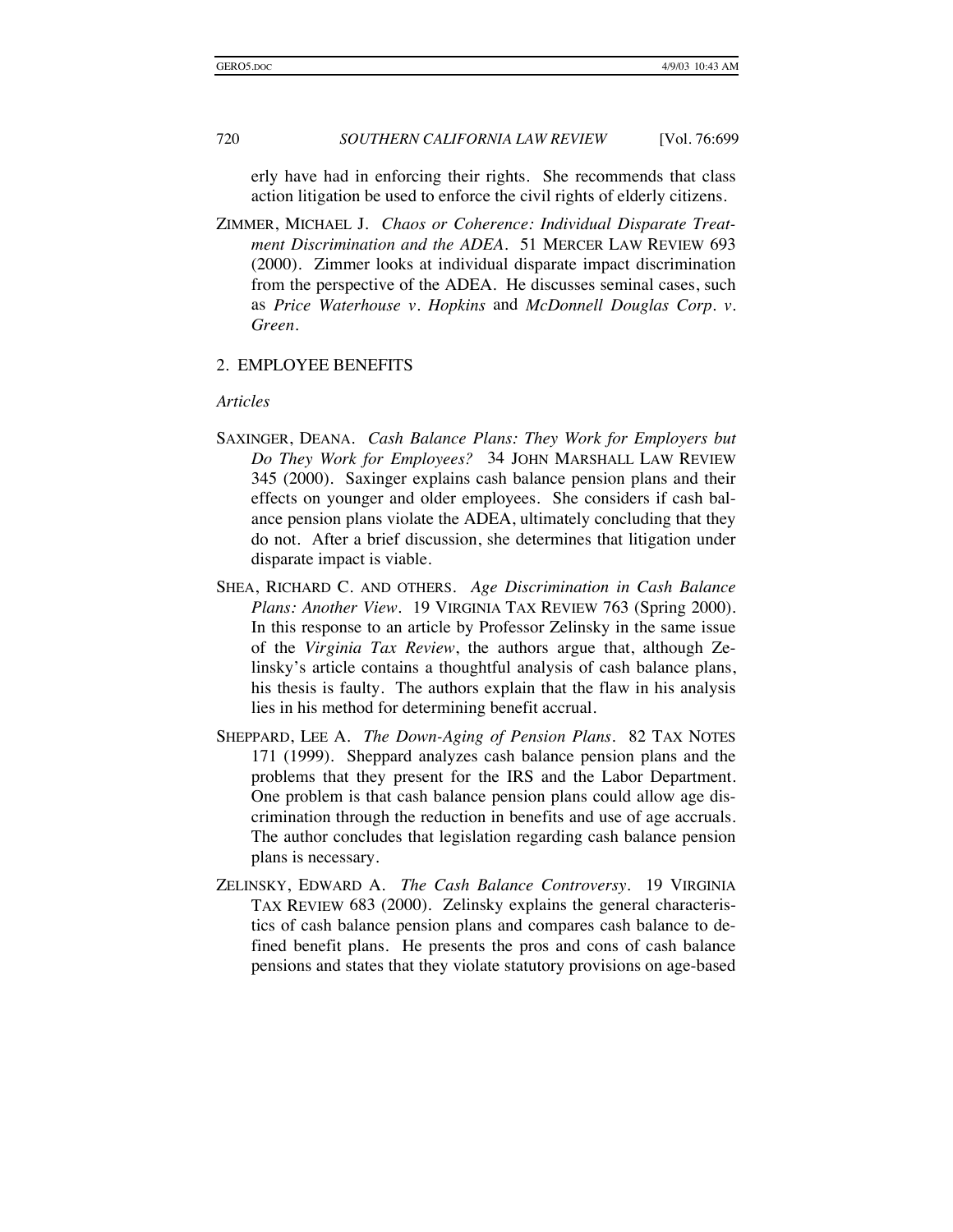reductions in the accrual rate of benefits. He then proposes legislative compromises to address these violations.

#### IV. HEALTH CARE

#### A. GENERAL WORKS/MISCELLANY

#### *Books*

- EDELSTEIN, STEPHANIE & GADDY, KAREN. ASSISTED LIVING: SUMMARY OF STATE STATUTES. Washington, DC: AARP, Public Policy Institute, 2000. This three-volume set provides the reader with general information about the assisted-living statutes and regulations in all fifty states. The statutory and regulatory information outlines such issues as transfer and discharge, contractual requirements, and grievance procedures.
- KAPP, MARSHALL B., ED. GERIATRICS AND THE LAW: UNDERSTANDING PATIENT RIGHTS AND PROFESSIONAL RESPONSIBILITIES. New York, NY: Springer Publishing Company, 1999. This book provides guidance for healthcare professionals on meeting the legal challenges that arise when dealing with older persons who need medical services. In outlining emerging legal issues, the authors focus on patients' rights and the duties and behavior of healthcare professionals when interacting with elderly patients.
- LESNOFF-CARAVAGLIA, GARI, ED. AGING AND PUBLIC HEALTH: TECHNOLOGY AND DEMOGRAPHY: PARALLEL EVOLUTIONS. Springfield, IL: Charles C. Thomas, 2001. This collection examines the biological and social aspects of aging. Emphasis is placed on specific population groups and the effect of technology on the elderly. The broad range of topics covered makes this book is a good introduction to all aspects of public health policy for seniors.
- MARMOR, THEODORE R. THE POLITICS OF MEDICARE, 2ND ED. Hawthorne, NY: Aldine de Gruyter, 2000. This book provides an analysis of the political process that surrounded the passage and implementation of the Medicare program. The first edition of *The Politics of Medicare*, reprinted in part for the second edition, provides an analytical structure for understanding the complex forces of governments and politics. The second edition incorporates an analysis of Medicare in the 1990s.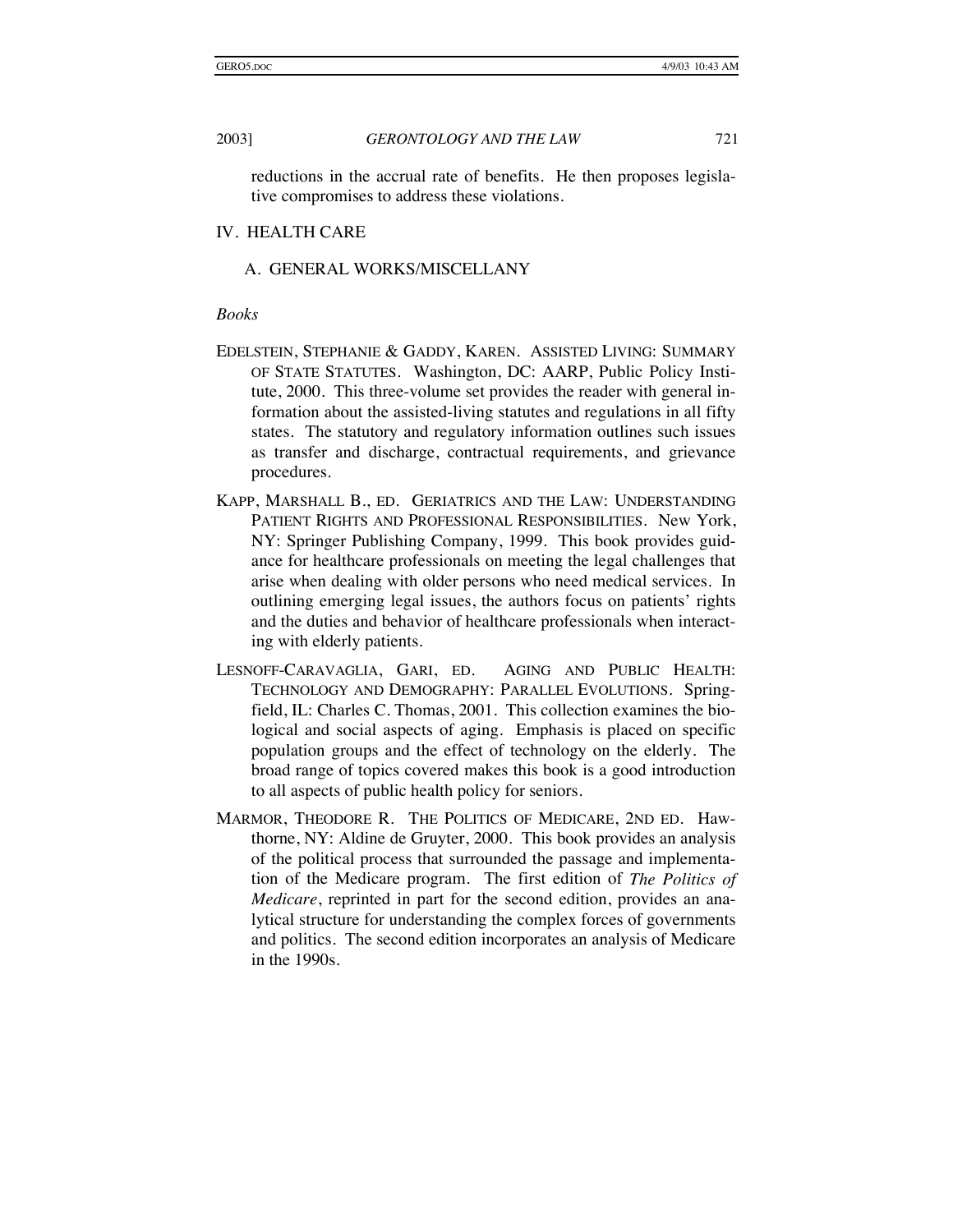- RETTENMAIER, ANDREW J. & SAVING, THOMAS R., EDS. MEDICARE REFORM: ISSUES AND ANSWERS. Chicago, IL: University of Chicago Press, 1999. This series of essays, written from a variety of standpoints and perspectives, discusses the problems facing the Medicare system today and how it can be reorganized more effectively. When addressing the economic problems that face the healthcare industry, the contributors also predict future trends and provide solutions for revising the system.
- SCHOEN, CATHY AND OTHERS. COUNTING ON MEDICARE: PERSPECTIVES AND CONCERNS OF AMERICANS AGES 50 TO 70: FINDINGS FROM THE COMMONWEALTH FUND 1999 HEALTH CARE SURVEY OF ADULTS AGES 50 TO 70. New York, NY: Commonwealth Fund, 2000. This 1999 survey asks adults aged fifty to sixty-four about their level of trust in Medicare and asks adults aged sixty-five to seventy to compare Medicare's services with their previous health coverage. Those surveyed indicate a higher opinion of the Medicare program versus other available coverage. Although many express concern over prescription-drug coverage, most of those between the ages of fifty and sixty-four would like to enroll prior to age sixty-five, if the program allowed it.

#### *Articles*

BYOCK, IRA R. *End-of-Life Care: A Public Health Crisis and an Opportunity for Managed Care*. 7 AMERICAN JOURNAL OF MANAGED CARE 1123 (2001). This article compares the quality of care in palliative and hospice environments to those in nursing homes. It cites studies showing better pain management and improved patient care in the hospice setting, and it encourages managed-care providers to implement aspects of hospice care within the managed-care setting.

#### *Congressional Documents*

- *Assisted Living in the 21st Century: Examining Its Role in the Continuum of Care: Committee on Aging, Special. Senate*, S. Hrg. 107-64 (2001).
- *Family Caregiving and the Older American Act: Caring for the Caregiver: Committee on Aging, Special. Senate*, S. Hrg. 107-80 (2001).
- *Medicare Reform: Providing Prescription Drug Coverage for Seniors: Committee on Energy and Commerce. House*, (2001).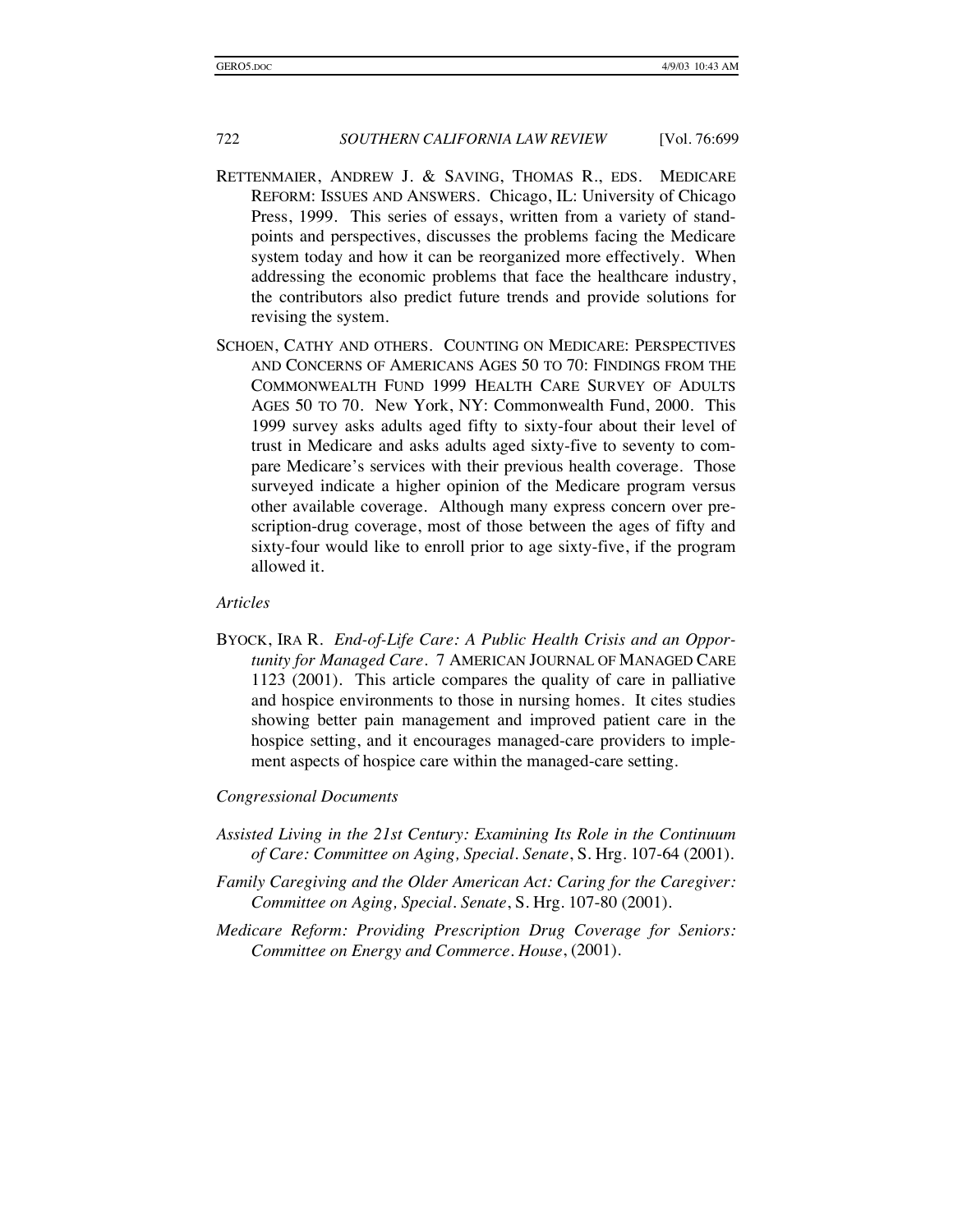*Passport to Independence: Battling the Leading Causes of Disability Among Seniors: Committee on Aging, Special. Senate*, S. Hrg. 106- 199 (1999).

#### B. LONG-TERM CARE/NURSING HOMES

#### *Books*

- GIACALONE, JOSEPH A. THE U.S. NURSING HOME INDUSTRY. Armonk, NY: M.E. Sharpe, 2001. The author closely examines public policy issues related to nursing-home care in the United States. Discussion topics include, but are not limited to, national expenditures on healthand nursing-home care, the history and current structure of the industry, and cost and financing challenges.
- KATZ, PAUL R. AND OTHERS, EDS. EMERGING SYSTEMS IN LONG-TERM CARE. New York, NY: Springer Publishing Company, 1999. This is a collection of essays discussing all facets of long-term care, including Medicare home health services, community-based care, and involuntary admissions to nursing homes. Each chapter contains an extensive bibliography of recent materials on the various topics. Overall, this collection is a useful starting place for research on longterm care.
- PRATT, JOHN R. LONG-TERM CARE: MANAGING ACROSS THE CONTINUUM. Gaithersburg, MD: Aspen Publishers, 1999. Pratt discusses the current role of long-term care in American society. His text is designed to provide a thorough explanation of the changing system and of care providers, and it predicts future trends. Several audiences will find this book useful, including students, healthcare administrators, policymakers, and consumers.
- WUNDERLICH, GOOLOO S. & KOHLER, PETER O., EDS. IMPROVING THE QUALITY OF LONG-TERM CARE. Washington, DC: National Academy Press, 2001. This report, completed by the Institute of Medicine's Committee on Improving Quality in Long-Term Care, provides information regarding existing long-term-care services and concentrates on five areas for future improvement: access to long-term care, quality assurance through external oversight, strengthening the workforce, building organizational capacity, and reimbursement.
- ZIMMERMAN, SHERYL AND OTHERS, EDS. ASSISTED LIVING: NEEDS, PRACTICES, AND POLICIES IN RESIDENTIAL CARE FOR THE ELDERLY. Baltimore, MD: Johns Hopkins University Press, 2001. The author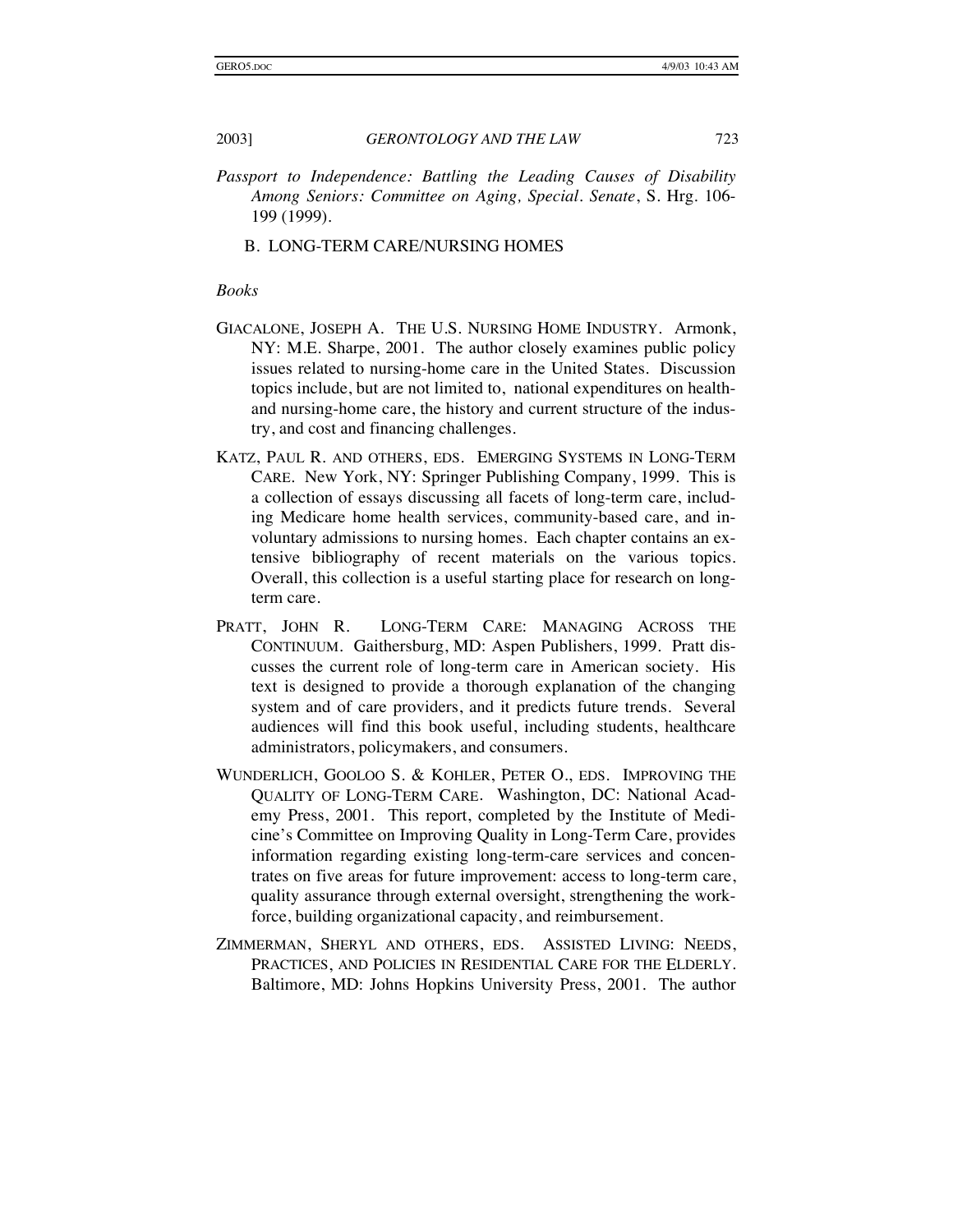examines issues involving residential care, including regulation, reimbursement, and staffing. The author bases the book on a four-state study of assisted-living facilities. This study includes analysis of the past, present, and future of the facilities; the residents; and the services offered.

#### *Articles*

- BRAUN, JULIE A. & CAPEZUTI, ELIZABETH A. *The Legal and Medical Aspects of Physical Restraints and Bed Siderails and Their Relationship to Falls and Fall-Related Injuries in Nursing Homes*. 4 DEPAUL JOURNAL OF HEALTH CARE LAW 1 (2000). The authors give a thorough discussion of the use of physical restraints and siderails in nursing homes and how their use impacts falls and injuries in the nursing home. After an analysis of the regulations of the use of restraints and rails and a discussion of strategies to avoid liability for such falls and injuries, the authors conclude that a case-by-case assessment of risk of falls and injuries is best.
- BROOKS, CORY W. *Skilled Nursing Homes: Replacing Patient Restraints with Patient Rights*. 45 SOUTH DAKOTA LAW REVIEW 606 (2000). The Nursing Home Reform Law, enacted to ensure that the elderly receive adequate treatment, subjects almost every aspect of the lives of nursing-home residents to state or federal regulation. Brooks discusses the issue of nursing homes and elder abuse by focusing on the use of physical and chemical restraints and their relationship to injuries in nursing-home facilities.
- CARLSON, ERIC M. *Siege Mentality: How the Defensive Attitude of the Long-Term Care Industry Is Perpetuating Poor Care and an Even Poorer Public Image*. 31 MCGEORGE LAW REVIEW 749 (2000). Carlson looks at the negative public perceptions of the nursing-home industry. These perceptions may be blamed on publicized problems with the enforcement system for the industry. In order to improve their image, long-term-care providers must work together, and the government needs to commit to effective enforcement of standards in long-term-care facilities.
- COHEN, PAMELA S. *Being "Reasonable": Defining and Implementing a Right to Community-Based Care for Older Adults with Mental Disabilities Under the Americans with Disabilities Act*. 24 INTERNATIONAL JOURNAL OF LAW & PSYCHIATRY 233 (March/June 2001). Cohen discusses the possibility of defining and implementing a right to community-based care for the elderly with mental disabili-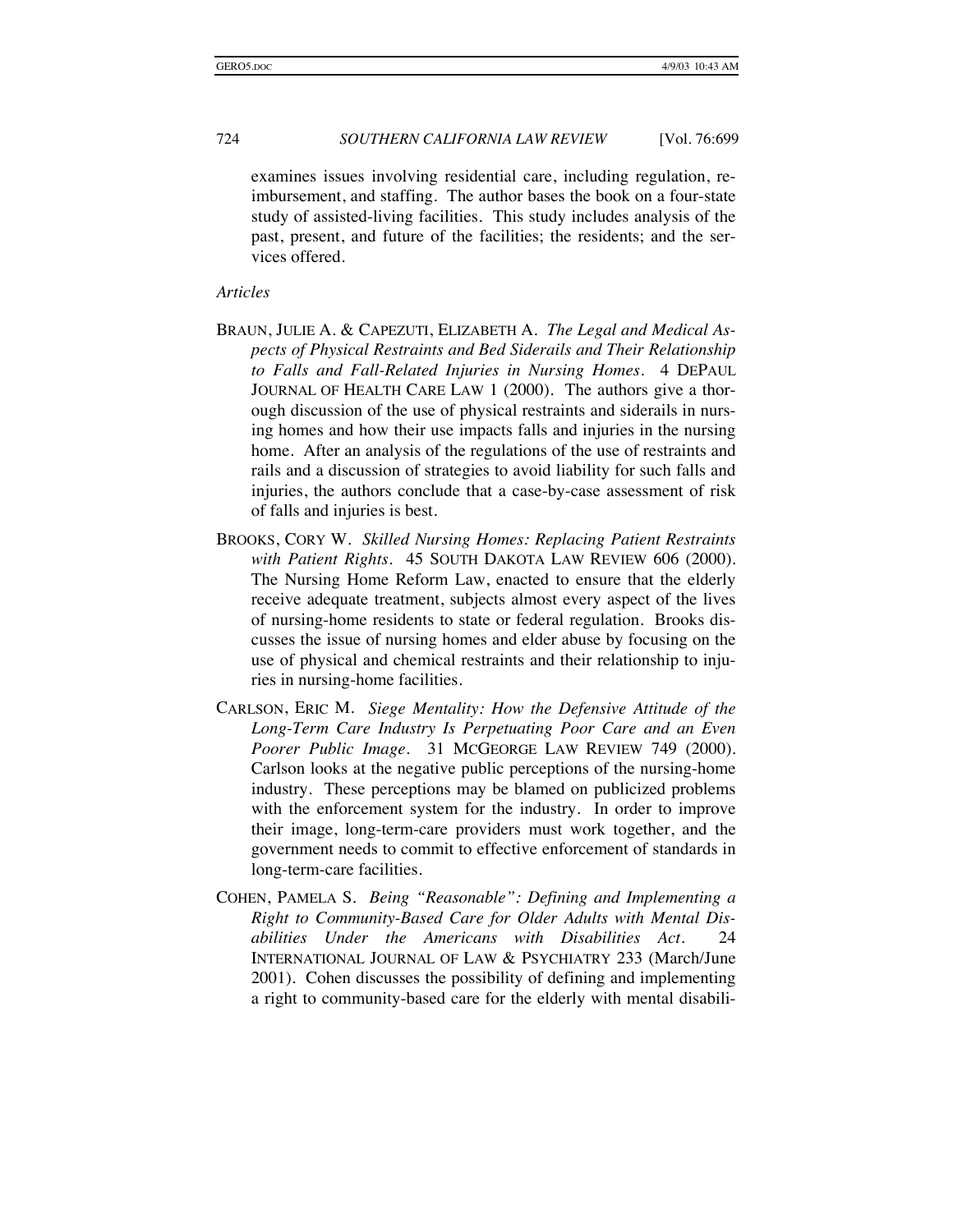ties. She explains the need for reform and the current legal right to such care under the ADA, and she recommends strategies for implementing a right to community-based care.

- FEDER, JUDITH AND OTHERS. *Long-Term Care in the United States: An Overview*. 19(3) HEALTH AFFAIRS 40 (May–June 2000). This article, based on a presentation given at the Commonwealth Fund's 1999 International Symposium on Health Care Policy, considers the lack of long-term-care coverage for the elderly in the United States. The authors critique Medicaid's long-term-care coverage and argue that the need for improvement is critical.
- GORDON, M. AND OTHERS. *Addressing Ethical Issues in Geriatrics and Long-Term Care: Ethics Education at the Baycrest Centre for Geriatric Care*. 19 MEDICINE & LAW 475 (2000). This article outlines the program used at the Baycrest Centre for Geriatric Care, which can serve as a model for other long-term-care and geriatric-care facilities wanting to incorporate formal bioethics training programs. The authors describe the program used at Baycrest and identify some of the ethical issues that must be handled in the geriatric- and long-termcare setting.
- GRASSLEY, CHARLES. *The Resurrection of Nursing Home Reform: A Historical Account of the Recent Revival of the Quality of Care Standards for Long-Term Care Facilities Established in the Omnibus Reconciliation Act of 1987*. 7 ELDER LAW JOURNAL 267 (1999). This essay written by Iowa Sen. Charles Grassley outlines the sanctions and enforcement aspects of the Omnibus Reconciliation Act ("OBRA") of 1987. Rising concerns in the 1990s led a senate committee headed by Grassley to reconsider OBRA's effectiveness and led to a series of hearings on long-term care. Grassley's essay includes a synopsis of these hearings and outlines areas for future reform in the nursing-home industry.
- HARKINS, MALCOLM J., III. *Be Careful What You Ask for: The Repeal of the Boren Amendment and Continuing Federal Responsibility to Assure that State Medicaid Programs Pay for Cost Effective Quality Nursing Facility Care*. 4 JOURNAL OF HEALTH CARE LAW & POLICY 159 (2001). Harkins analyzes the history of payment standards under the Medicaid Act, specifically the repealed Boren Amendment and the legislation that replaced the Boren Amendment, as well as the case law interpreting these standards. The author argues that the repeal of the Boren Amendment did not achieve its intended effect and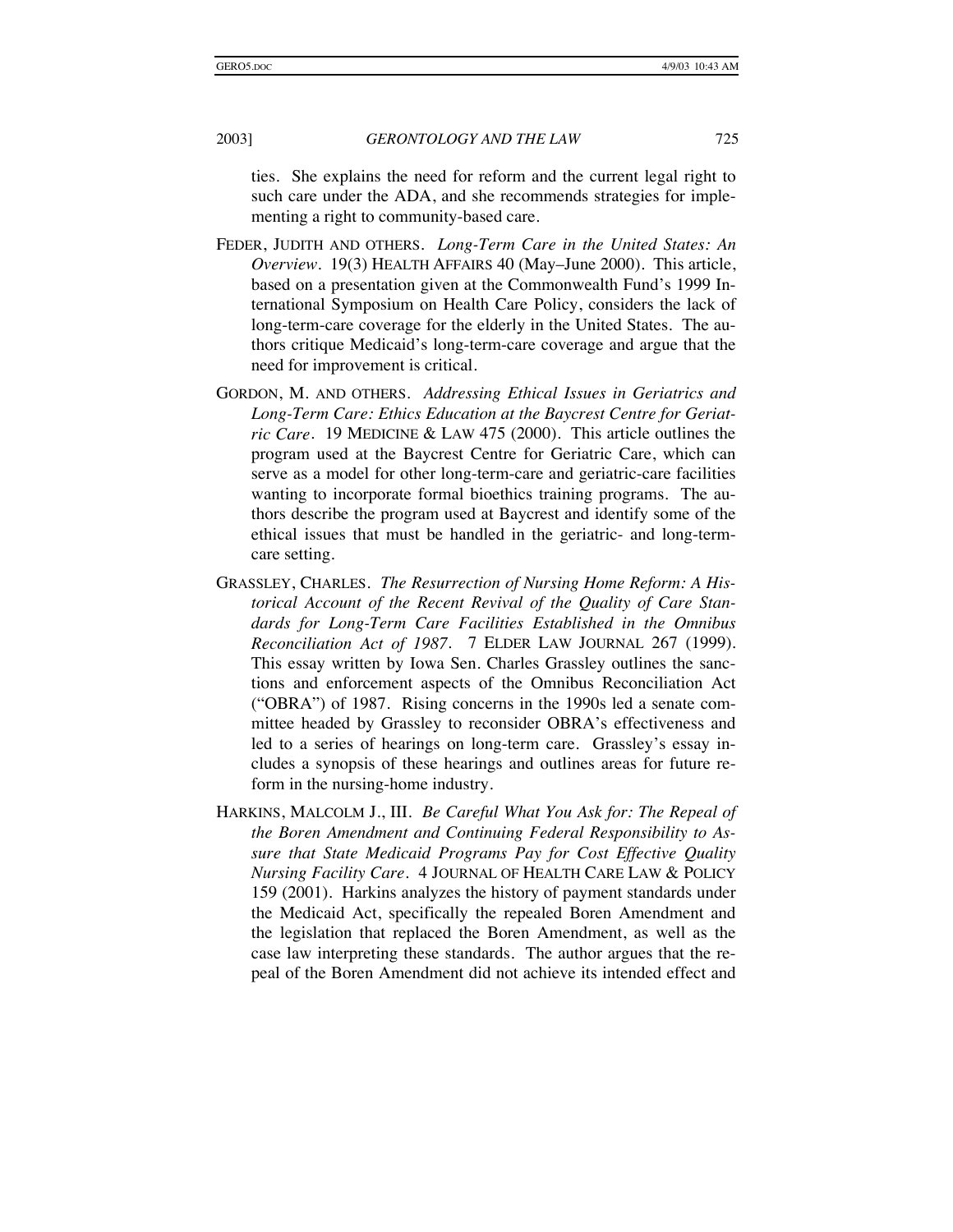that states no longer have the protections that the amendment allowed them.

- KAPP, MARSHALL B. *Consumer Choice in Long-Term Care: What the United States Can Teach and Learn from Others About Decisionally Incapacitated Consumers*. 24 INTERNATIONAL JOURNAL OF LAW & PSYCHIATRY 199 (2001). A recent trend in the financing and delivery of health- and long-term care is toward greater consumer choice, control, and direction. These duties traditionally have been filled by the government. This article focuses on the issue of consumer control for the decisionally impaired consumer, and it compares the practice in the United States with other international programs.
- KAPP, MARSHALL B. *Quality of Care and Quality of Life in Nursing Facilities: What's Regulation Got to Do with It?* 31 MCGEORGE LAW REVIEW 707 (2000). Kapp considers the impact of nursing-facility regulation through the "therapeutic jurisprudence" perspective to determine what benefit, if any, these regulations provide. The author concludes that, although some benefit occurred from the regulations, there remains much room for improvement.
- MARTIN, NATHALIE D. *Funding Long-Term Care: Some Risk-Spreaders Create More Risks than They Cure*. 16 JOURNAL OF CONTEMPORARY HEALTH LAW & POLICY 355 (Summer 2000). This article examines the options available to seniors to finance long-term care, and it looks at the ways individuals can ensure personal funds are not depleted by long-term-care needs. The author explains traditional and alternative long-term-care programs and other cost issues resulting from longterm care in the United States.
- MARTIN, NATHALIE D. & ROURKE, ELIZABETH. *Les Jeux Ne Sont Pas Faits: The Right to Dignified Long-Term Care in the Face of Industry-Wide Financial Failure*. 10 CORNELL JOURNAL OF LAW & PUBLIC POLICY 129 (2000). Martin and Rourke examine the consequences of the 1997 Balanced Budget Act ("BBA") in light of current bankruptcy problems in the nursing-home industry. They recommend a public dialogue about federal policy respecting aging and long-term care. The authors feel that legislation was not thoroughly considered as to which long-term-care services should be covered by Medicare.
- MENKIN, CORI. *Senior Citizen Overlay Districts and Assisted Living Facilities: Different but the Same*. 21 PACE LAW REVIEW 481 (2001). In this article, Menkin analyzes the statutes and case law surrounding assisted-living facilities and senior-citizen overlay districts to deter-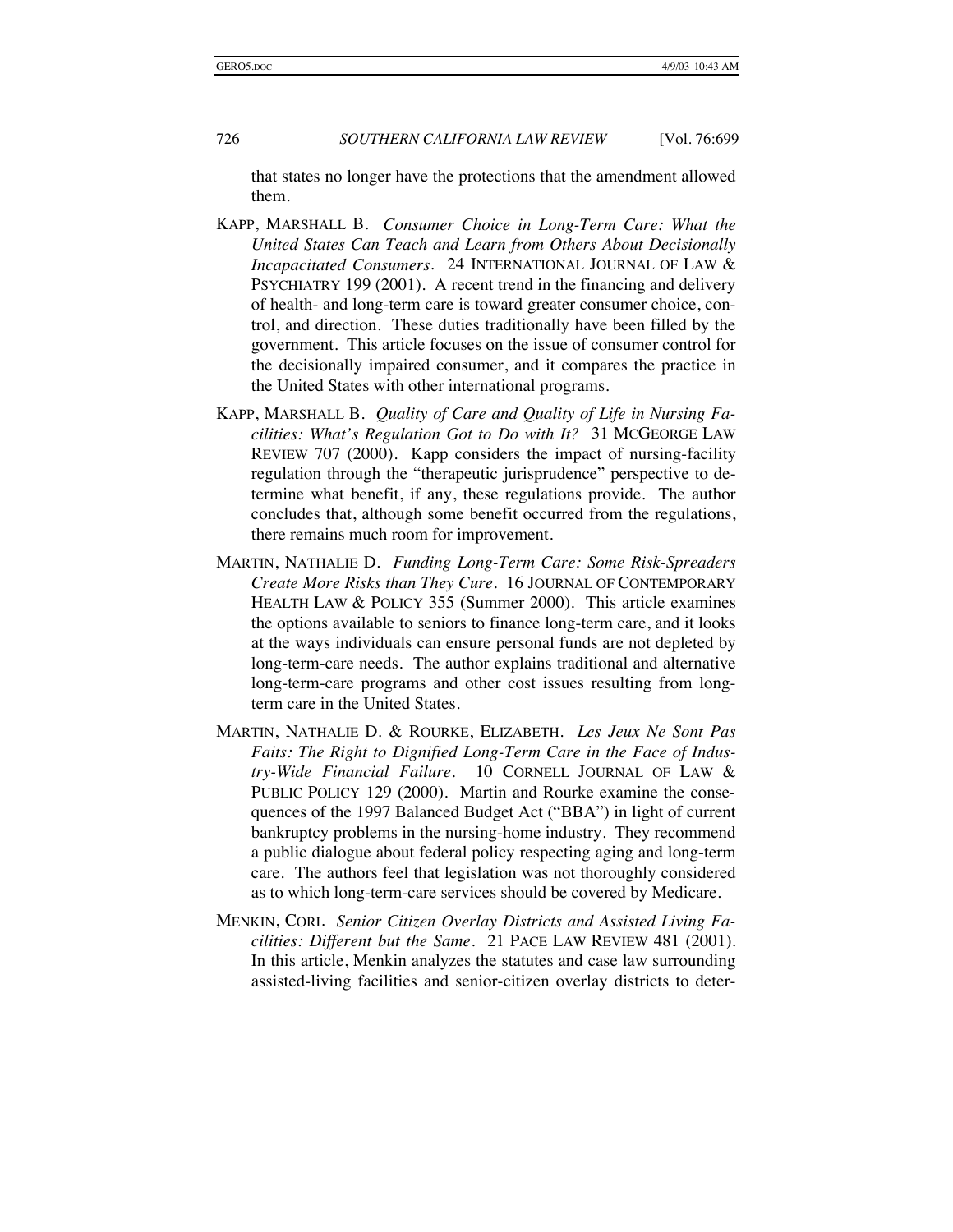mine why the two are treated differently despite their similarities. The author then goes on to analyze the definitions of the terms "elderly" and "handicapped" under the Fair Housing Act and concludes that their interpretations support similar treatment of the assistedliving facility and senior overlay district.

- QUINN, ANGELA S. *Imposing Federal Criminal Liability on Nursing Homes: A Way of Deterring Inadequate Health Care and Improving the Quality of Care Delivered?* 43 SAINT LOUIS UNIVERSITY LAW JOURNAL 653 (1999). Quinn looks at the development of a national nursing home standard as mandated by OBRA, describes the federal government's means of enforcing standards, and examines state statutes imposing criminal penalties for substandard care. Quinn feels that only a small number of programs will be made to combat the poor quality of nursing-home care, and she urges Congress to enact legislation criminalizing poor behavior by nursing-home staff that causes injury to nursing-home patients.
- WHITTON, LINDA S. *Navigating the Hazards of the Eldercare Continuum*. 6 JOURNAL OF MENTAL HEALTH & AGING 145 (Summer 2000). Whitton discusses elderly housing and long-term-care legislation and argues that such legislation results in the increased vulnerability of the elderly. Thus, additional legislation is necessary to provide better safeguards for the elderly regarding these issues.
- WILLIAMS, CHRISTINE V. *The Nursing Home Dilemma in America Today: The Suffering Must Be Recognized and Eradicated*. 41 SANTA CLARA LAW REVIEW 867 (2001). Williams proposes solutions to remedy the mistreatment of nursing-home residents who suffer abuse in longterm-care facilities. She explains how long-term-care facilities are funded, provides examples of many of the problems that plague these institutions, and gives suggestions for possible solutions.
- WYTYCHAK, MICHAEL, III*. Payment of Nursing Home Bills Through the Medicaid Program*. 36 IDAHO LAW REVIEW 243 (2000). This article outlines the steps to Medicaid eligibility and the payment of nursinghome bills through Medicaid. It includes a brief discussion about Medicaid spend down of assets. This article is useful, as it dispels common misconceptions many seniors have about Medicaid.

#### *Congressional Documents*

*Affordability of Long-Term Care: Committee on Finance. Senate*, S. Hrg. 107-61 (2001).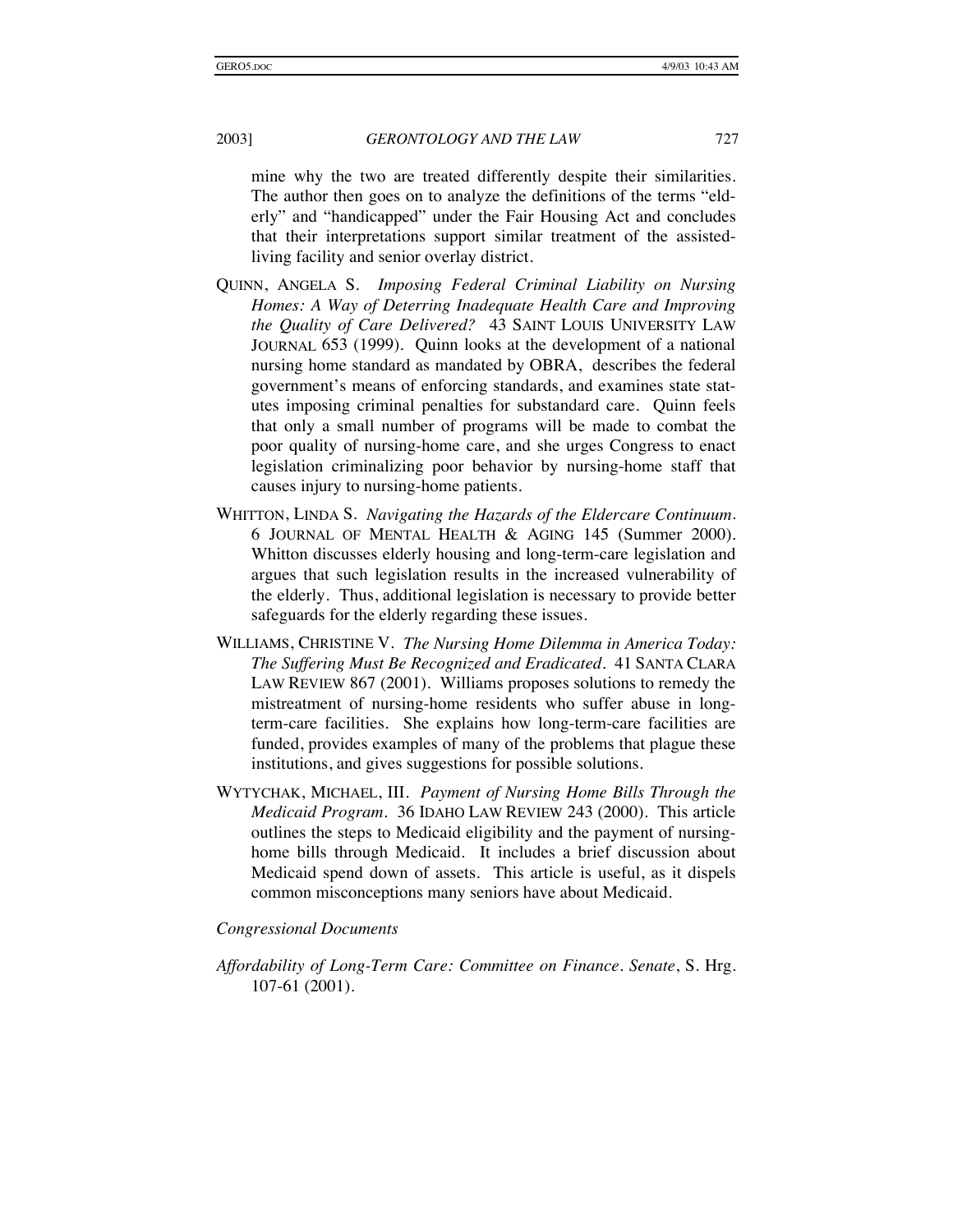- *Consumers Assess the Nursing Home Initiative: Committee on Aging, Special. Senate*, S. Hrg. 106-430 (1999).
- *HCFA Regional Offices: Inconsistent, Uneven, Unfair: Committee on Aging, Special. Senate*, S. Hrg. 106-485 (1999).
- *Long-Term Care After Olmstead: Aging and Disability Groups Seek Common Ground: Committee on Aging, Special. Senate*, S. Hrg. 107-179 (2001).
- *Long-Term Care: Who Will Care for the Aging Baby Boomers Committee on Aging, Special. Senate*, S. Hrg. 107-106 (2001).
- *Nursing Home Initiative: A Two-Year Progress Report: Committee on Aging, Special. Senate*, S. Hrg. 106-818 (2000).
- *Nursing Home Initiative: Results at Year One: Committee on Aging, Special. Senate*, S. Hrg. 106-353 (1999).
- *Older Americans Act and a Long-Term Family Caregiver Program: Committee on Health, Education, Labor, and Pensions. Senate*, S. Hrg. 106-133 (1999).
- *Residents at Risk? Weaknesses Persist in Nursing Home Complaint Investigation and Enforcement: Committee on Aging, Special*. *Senate*, S. Hrg. 106-108 (1999).

C. FINANCING LONG-TERM HEALTHCARE/MEDICAID ESTATE PLANNING

#### *Books*

- BROWN, KAREN S. GUIDE TO LONG-TERM CARE FINANCIAL MANAGEMENT. New York, NY: Wiley, 2001. This book provides an overview of important demographics, issues, and programs, as well as a state-by-state comparison of long-term-care markets, financing, and regulation. Serving as a sourcebook, it also provides a fifty-state overview of statistical and program information, as well as statespecific resources and organizations.
- MCCALL, NELDA, ED. WHO WILL PAY FOR LONG-TERM CARE? INSIGHTS FROM THE PARTNERSHIP PROGRAMS. Chicago, IL: Health Administration Press; and Washington, DC: Academy for Health Services Research and Health Policy, 2001. This collection discusses methods to meet the financial needs of the elderly who are not poor but who are unable to pay for long-term care. It presents varying propositions that explore alternatives to long-term-care financing by encouraging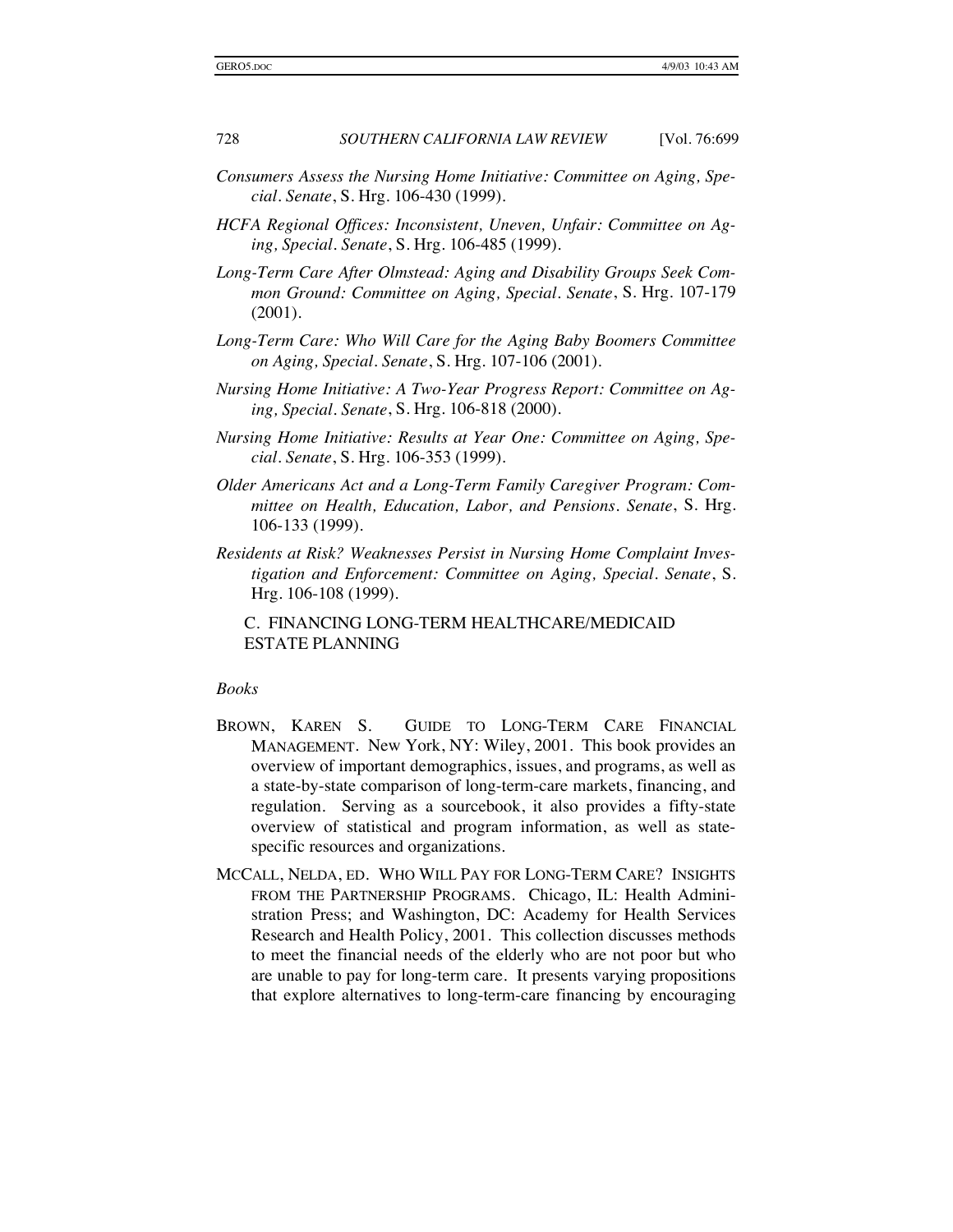the blending of private and public insurance designed to meet the needs of middle-class Americans. Contributors outline the problems and successes encountered when trying to implement the Robert Wood Johnson Foundation's Partnership for Long-Term Care.

### *Articles*

- AHMAD, OMAR N. *Medicaid Eligibility Rules for the Elderly Long-Term Care Applicant: History and Developments, 1965–1998.* 20 JOURNAL OF LEGAL MEDICINE 251 (1999). Ahmad provides an introduction to the history of the Medicaid program and an analysis of the meaning of the spousal impoverishment laws under the Medicaid program. The author also discusses recent legislation criminalizing fraudulent transfers of assets to establish Medicare eligibility, focusing in particular on attorney liability for such fraudulent transfers.
- ALLEN, BROOKS E. *The Price of Reform: Cost-Sharing Proposals for the Medicare Home Health Benefit*. 17 YALE JOURNAL ON REGULATION 137 (Winter 2000). Cost-sharing is one proposed solution to reform the Medicare home health program. The author explains how this is not a workable solution because of practical limitations that would result in inequitable consequences. Alternative proposals that would generate savings without the limitations associated with beneficiary cost-sharing are highlighted.
- BRADY, JENNIFER G. *Long-Term Care under Fire: A Case for Rational Enforcement*. 18 JOURNAL OF CONTEMPORARY HEALTH LAW & POLICY 1 (2001). Brady describes the history of nursing-home regulation and outlines recent state and federal regulations related to the industry. She details the impact of the BBA of 1997 on the financial situation of the industry. Many nursing homes have been forced into bankruptcy at a time of increasing private litigation against nursing homes. The article concludes with recommendations for addressing concerns about the industry.
- CONNOLLY, MARIE-THERESE. *Federal Law Enforcement in Long-Term Care*. 4 JOURNAL OF HEALTH CARE LAW & POLICY 230 (2001). Connolly gives an overview of federal enforcement of long-term-care laws and discusses the situations in which violations of such laws occur. The article critically analyzes case law regarding federal enforcement of both civil and criminal liability against agencies responsible for the enforcement of long-term-care laws. In addition, Connolly discusses preventative measures taken to ensure that such violations do not occur, and she concludes that the enforcement of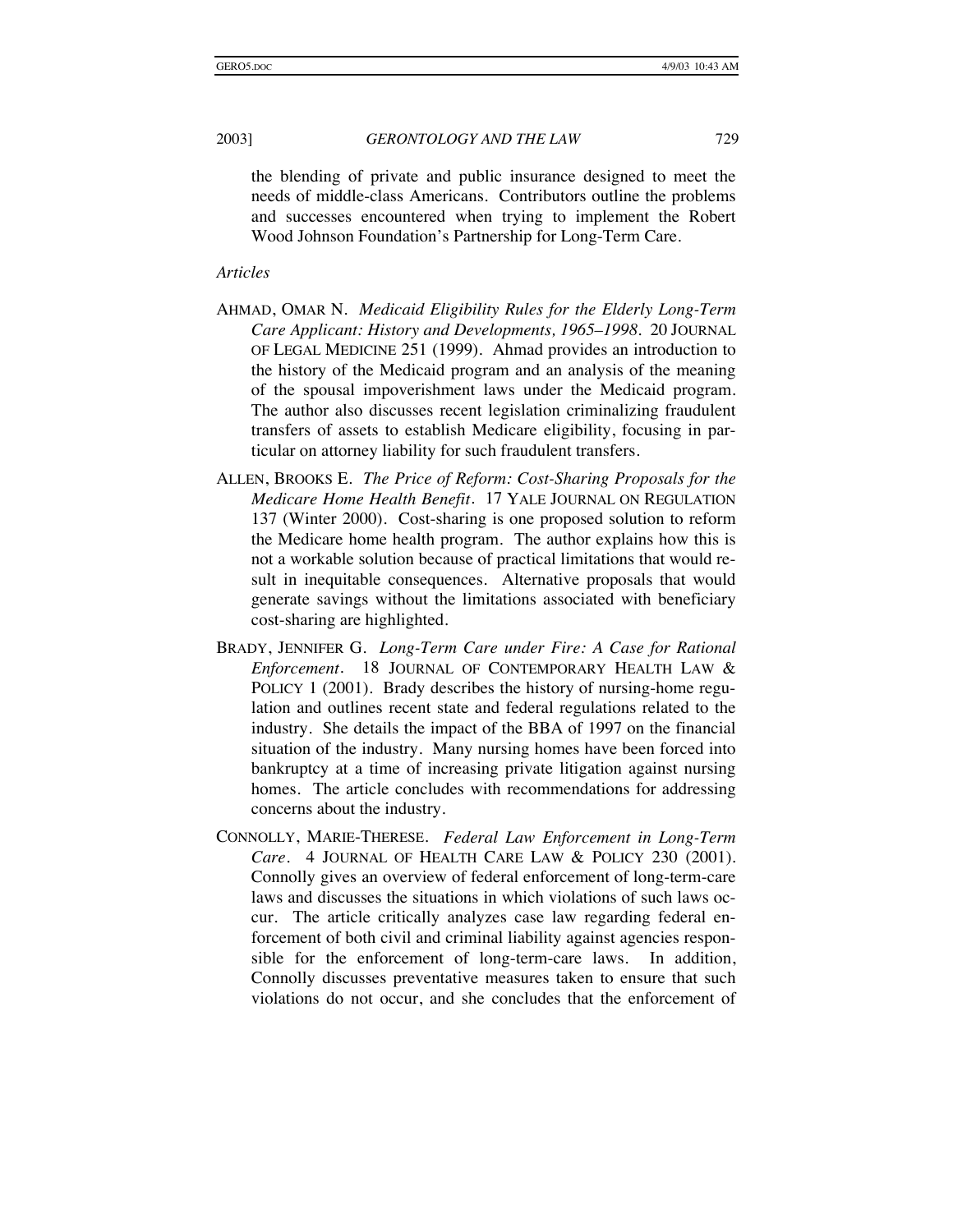laws and preventative measures are resulting in improvements to the system.

- CURRY, LESLIE AND OTHERS. *Medicaid Estate Planning: Perceptions of Morality and Necessity*. 41 GERONTOLOGIST 34 (February 2001). This study looks at the prevalence of Medicaid estate planning and the factors that influence individuals' decisions in this area. It considers the views of adults living in elder-care communities and the views of family caregivers. The authors address changing social norms and the implications for social policy.
- FARLEY, MICHAEL. *When "I Do" Becomes "I Don't": Eliminating the Divorce Loophole to Medicaid Eligibility*. 9 ELDER LAW JOURNAL 27 (2001). It is not unheard of for middle-class couples to divorce in an attempt to qualify for government assistance in order to pay for medical costs and to preserve their marital assets. Farley argues that the laws should be revised and that the practice of divorce simply to receive benefits should be prohibited.
- JAKOBSEN, KRISTEN R. *Space-Age Medicine, Stone-Age Government: How Medicare Reimbursement of Telemedicine Services Is Depriving the Elderly of Quality Medical Treatment*. 8 ELDER LAW JOURNAL 151 (2000). This note considers the delivery of medical services to the rural elderly via telemedicine. It includes a description of current telemedicine technology and the reimbursement for telemedicine treatment under the Medicare program. Jakobsen looks at the legislation currently in place that addresses telemedicine reimbursement, gives a cost-benefit analysis for telemedicine treatment, and proposes enhanced reimbursement under the Medicare program for telemedicine expenses.
- LOCK, SARAH L. & SIEMON, DOROTHY. *Litigation Strategies for Medicare and Medicaid Home Health Coverage*. 34 CLEARINGHOUSE REVIEW 318 (September/October 2000). This article examines lawsuits where litigants challenged the denial, reduction, or termination of their Medicare and Medicaid home healthcare. The cases involve the following issues: lack of available attendants for prescribed home care services, beneficiaries' notice and appeal rights not being enforced, discrimination against cognitively impaired individuals, and the state's failure to observe due process in denying services.
- MARMOR, THEODORE R. *How Not to Think about Medicare Reform*. 26 JOURNAL OF HEALTH POLITICS, POLICY & LAW 107 (2001). Marmor encourages readers to reexamine some common myths about Medi-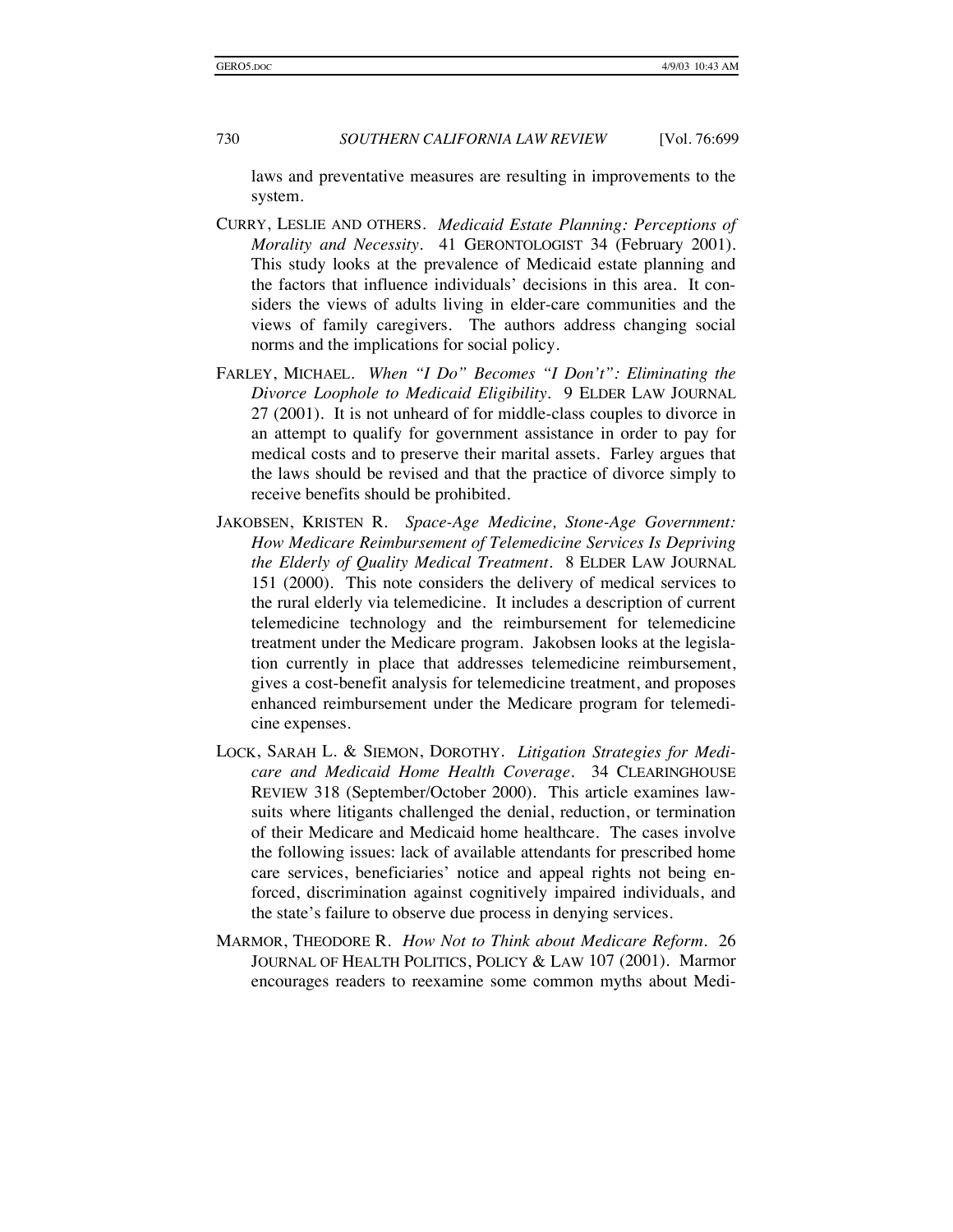care, including the notion that baby boomers will have a devastating financial effect on Medicare and the opinion that Medicare must be changed to emulate private health insurance plans. Readers are advised to avoid common pitfalls and ways of thinking about Medicare. Marmor concludes that the system needs adjusting, but not as much as the public has been led to believe.

- MARMOR, THEODORE R. & MCKISSICK, GARY J. *Medicare's Future: Fact, Fiction and Folly*. 26 AMERICAN JOURNAL OF LAW & MEDICINE 225 (2000). Marmor and McKissick contend that the Medicare debate derives from the political aspects of the program and that, because analysts pay little attention to those politics, the debate continues to grow in complexity. The article provides a history of the Medicare program and a discussion of the means for analyzing the debate.
- TAYLOR, DONALD H. AND OTHERS. *Formation of Trusts and Spend Down to Medicaid*. 54B JOURNALS OF GERONTOLOGY: SERIES B: PSYCHOLOGICAL SCIENCES & SOCIAL SCIENCES S194 (1999). This article examines the role of trusts in Medicaid spend down. It demonstrates that a cross sample of those surveyed said that Medicaid spend down was not the primary reason to establish a trust—avoiding probate was the main reason. But the authors warn that future studies should monitor this data.
- WALKER, LESLIE AND OTHERS. *Medicaid Eligibility Workers Discuss Medicaid Estate Planning for Nursing Home Care*. 39 GERONTOLOGIST 201 (1999). This article reports on a study of elder law attorneys, certified financial planners, and Medicaid eligibility workers regarding Medicaid estate planning for nursing-home care. Study participants discuss factors perceived to influence asset transfers for individuals trying to qualify for Medicaid. This article makes recommendations for asset-transfer practices.
- WEISBROT, MARK. *Demographic Tidal Waves and Other Myths: Social Security and Medicare*. 9 ELDER LAW JOURNAL 1 (2001). The author argues that both Social Security and Medicare are sustainable and not at risk of financial problems. He supports this argument through the study of demographics and the impact of "myths" on the public policy debate surrounding these issues. In addition, the author argues against the privatization of Medicare and Social Security.
- WIENER, JOSHUA M. AND OTHERS. *Federal and State Initiatives to Jump Start the Market for Private Long-Term Care Insurance*. 8 ELDER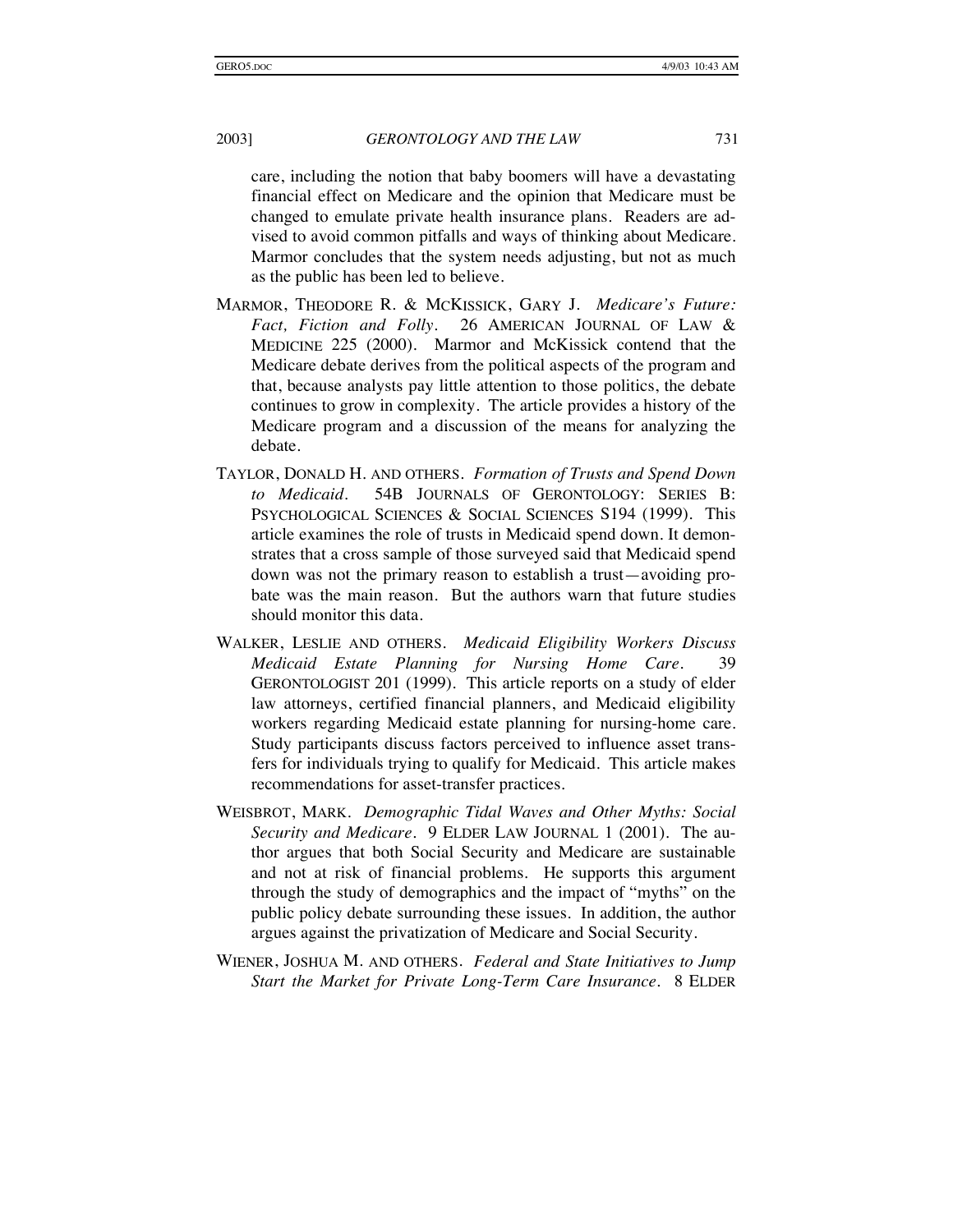LAW JOURNAL 57 (2000). The authors examine federal and state methods used to encourage individuals to purchase long-term-care policies. Methods used by the government include various tax deductions or credits for those who purchase these policies, tax incentives for employer contributions to long-term-care insurance, and the formation of public-private partnerships for long-term care. The authors provide reasons for their conclusion that these programs are largely ineffective.

### D. COMPETENCY/CAPACITY FOR DECISIONMAKING (INCLUDING GUARDIANSHIPS)

#### *Articles*

- CHANNICK, SUSAN A. *The Myth of Autonomy at the End-of-Life: Questioning the Paradigm of Rights*. 44 VILLANOVA LAW REVIEW 577 (1999). Channick considers the autonomy paradigm and informed consent in medical decisionmaking at the end of life. The article includes a discussion of recent U.S. Supreme Court cases looking at rights jurisprudence at life's end, and it proposes a shift away from the autonomy paradigm and informed consent to a more "communitarian" model that allows greater input from the immediate family.
- COLLOPY, BART J. *The Moral Underpinning of the Proxy-Provider Relationship: Issues of Trust and Distrust*. 27 JOURNAL OF LAW, MEDICINE & ETHICS 37 (Spring 1999). This article discusses the morality of proxy decisionmaking. The author argues that the focus of moral concerns regarding proxies should be trust and discretion instead of strict rules that prevent risk and uncertainty.
- DERSE, ARTHUR R. *Making Decisions About Life-Sustaining Medical Treatment in Patients with Dementia: The Problem of Patient Decision-Making Capacity*. 20 THEORETICAL MEDICINE 55 (January 1999). Derse closely examines the issue of informed consent in patients with dementia. He focuses on the issues of decisionmaking capacity and the refusal of treatment, and he states that patients with dementia should not be presumed automatically to lack decisionmaking capacity. Instead, an analysis of this capacity should be made. Individuals with some degree of decisionmaking capacity should be permitted to make choices about their medical treatment, even if this means forgoing treatment.
- EARNST, KELLY S. AND OTHERS. *Cognitive Models of Physicians' Legal Standard and Personal Judgments of Competency in Patients with*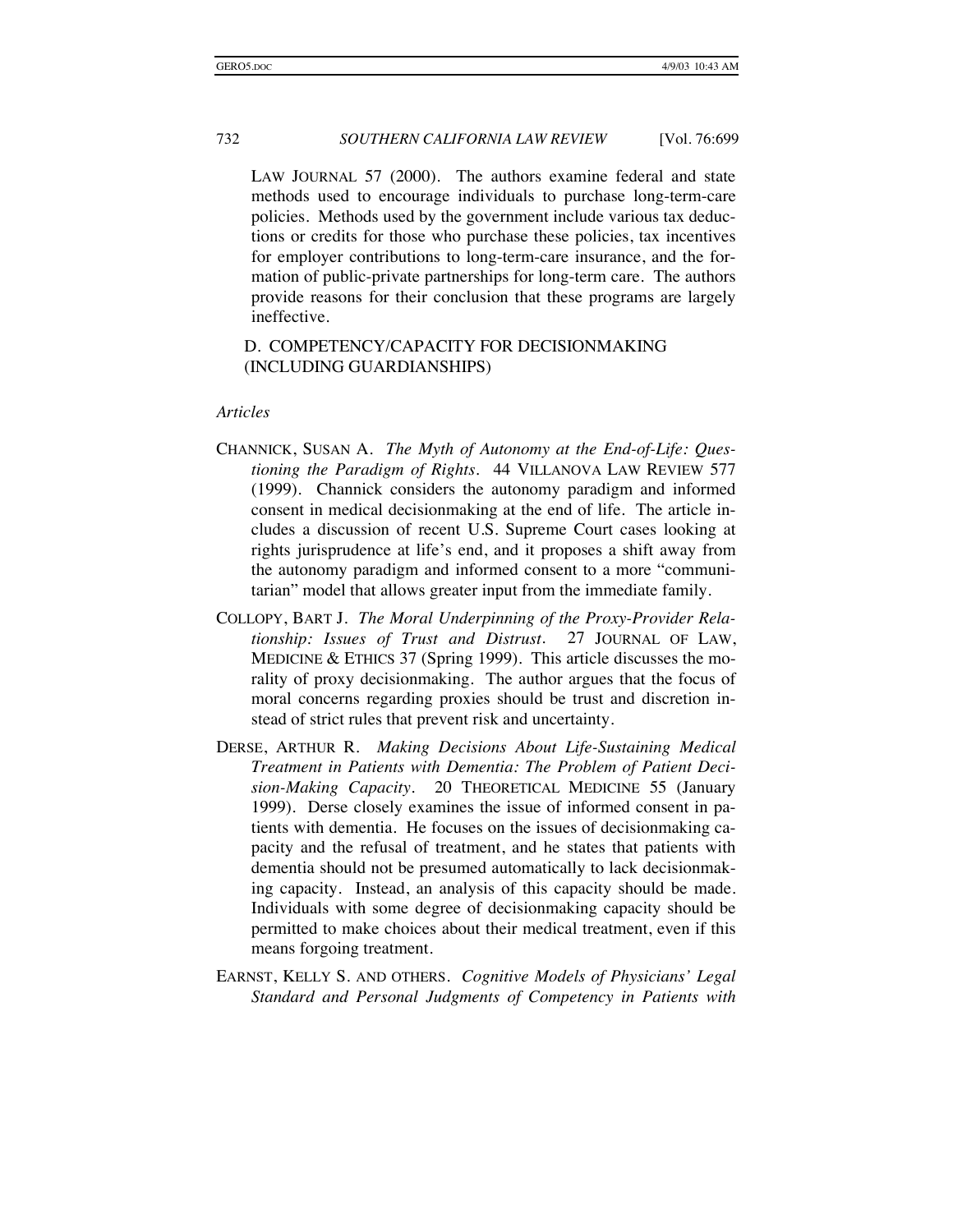*Alzheimer's Disease*. 48 JOURNAL OF THE AMERICAN GERIATRICS SOCIETY 919 (2000). The authors give results of a study examining five physicians' competency decisions concerning Alzheimer's patients. The study identifies cognitive patient predictors of physicians' judgment using defined legal standards and the physician's personal judgment.

- FINUCANE, THOMAS. *Thinking About Life-Sustaining Treatment Late in the Life of a Demented Person*. 35 GEORGIA LAW REVIEW 691 (2001). In this article, the author addresses the specific situation where an ailing elderly patient suffers from dementia and must make a decision about whether to receive medical treatment that would sustain life but be difficult and painful. Using the Standard Paradigm, the author discusses the legal issues surrounding this situation and the medical procedures that might be used.
- FRANCIS, LESLIE P. *Decisionmaking at the End of Life: Patients with Alzheimer's or Other Dementias*. 35 GEORGIA LAW REVIEW 539 (2001). This article describes end-of-life care for individuals in various stages of dementia. It considers advance directives and living wills as a means of precedent autonomy, and it reports on the instability of preferences for care and how these preferences may change at various different stages of life. It discusses the problems inherent in how to assess and act in the best interest of patients with dementia, and it proposes that in caring for someone with dementia, physicians should strike a balance between precedent autonomy and best-interest practices.
- HOFFMAN, DIANE E. AND OTHERS. *Regulating Research with Decisionally Impaired Individuals: Are We Making Progress?* DEPAUL JOURNAL OF HEALTH CARE LAW 547 (2000). This article provides both a history of the regulation of research upon individuals without the capacity to consent and the current legal status of such research. The author believes that further regulatory controls are necessary to ensure appropriate treatment of such individuals.
- JOHNS, A. FRANK. *Ten Years After: Where Is the Constitutional Crisis with Procedural Safeguards and Due Process in Guardianship Adjudication?* 7 ELDER LAW JOURNAL 33 (Spring 1999). Written in response to Mark Andrews' note asserting that there is a constitutional crisis in guardianship, this article gives a detailed history of guardianship and presents rebuttal state statutory evidence. Detailed charts accompany his analysis. The author concludes that although there are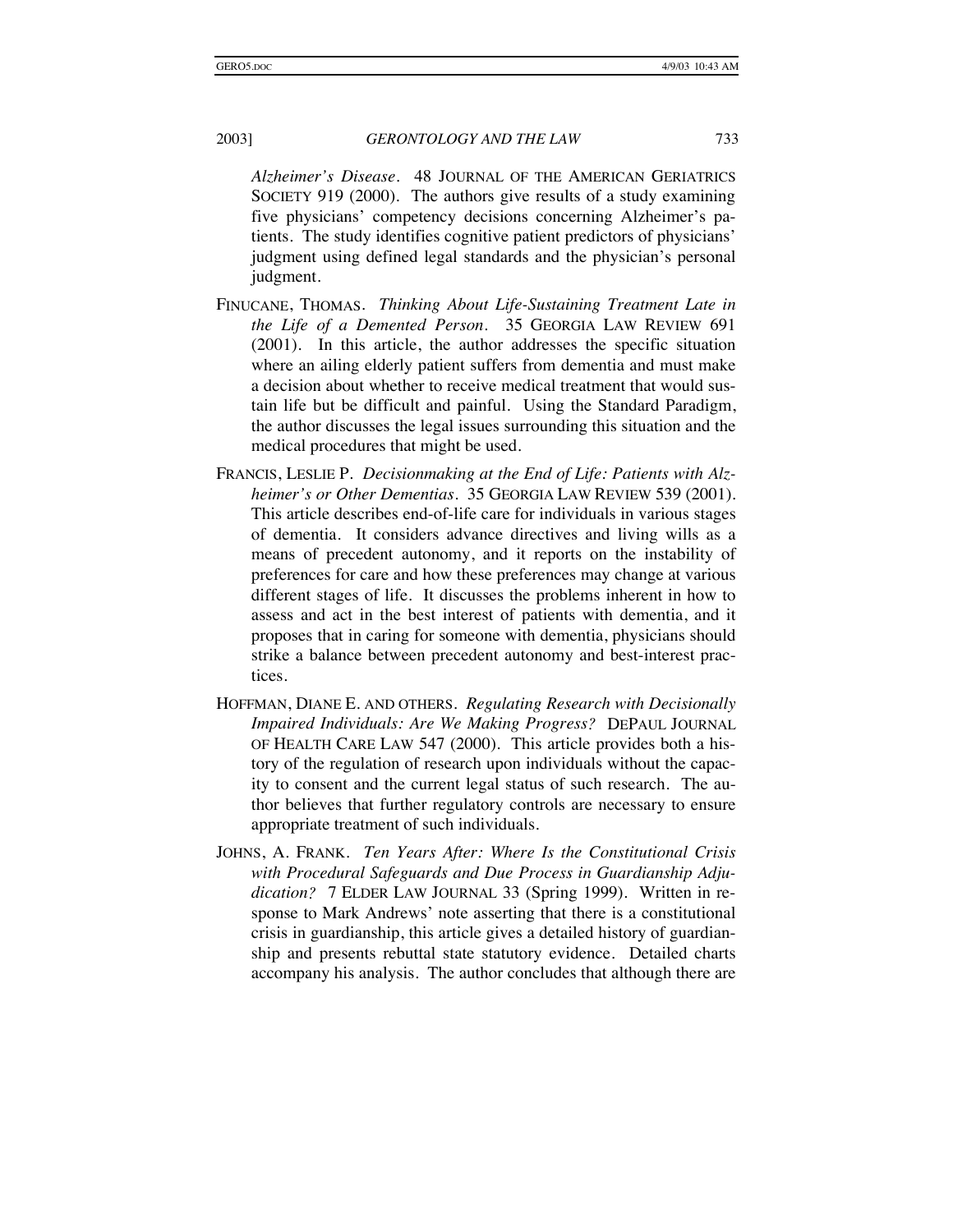definite areas that need attention, these do not include constitutional due process or procedural rights in the guardianship process.

- JOHNS, A. FRANK. *Three Rights Make Strong Advocacy for the Elderly in Guardianship: Right to Counsel, Right to Plan, and Right to Die*. 45 SOUTH DAKOTA LAW REVIEW 492 (2000). Johns focuses on the elder law attorney's involvement in the guardianship process. He includes a discussion about the right to counsel for the alleged incompetent person ("AIP"), and he examines the administration of the guardianship estate and the guardian's roles in asset preservation (including Medicaid planning and spend down). He concludes with a section on the termination of guardians by honoring the advanced directives of the AIP.
- KANE, MICHAEL N. *Legal Guardianship and Other Alternatives in the Care of Elders with Alzheimer's Disease*. 16(2) AMERICAN JOURNAL OF ALZHEIMER'S DISEASE & OTHER DEMENTIAS 89 (March–April 2001). Kane discusses the capacity issues of Alzheimer's disease and how these issues can be addressed through legal guardianship and directives. The paper illustrates that legal guardianships can be extremely restrictive and that other alternatives, such as directives, care management, and adult protective services, might be more appropriate in certain circumstances.
- KAPP, MARSHALL B. *Physicians' Legal Duties Regarding the Use of Genetic Tests to Predict and Diagnose Alzheimer's Disease*. 21 JOURNAL OF LEGAL MEDICINE 445 (2000). This article addresses physicians' potential responsibilities and exposure to liability with the possible use of emerging genetic techniques in the prediction and diagnosis of Alzheimer's disease. The author outlines the impact the disease has on the population, explains legal obligations associated with medical genetics, and predicts possible future issues that could expose physicians to liability.
- MARSON, DANIEL C. *Loss of Competency in Alzheimer's Disease: Conceptual and Psychometric Approaches*. 24 INTERNATIONAL JOURNAL OF LAW & PSYCHIATRY 267 (2001). The legal doctrine of informed consent requires that a valid consent to treatment be informed, voluntary, and competent. Loss of competency is a consequence of Alzheimer's disease and other related neurodegenerative disorders. The purpose of this article is to help the reader understand the issues surrounding competency loss in patients with neurodegenerative disorders. The authors provide a general explanation of competency assessment and research, present a cognitive model of the relationship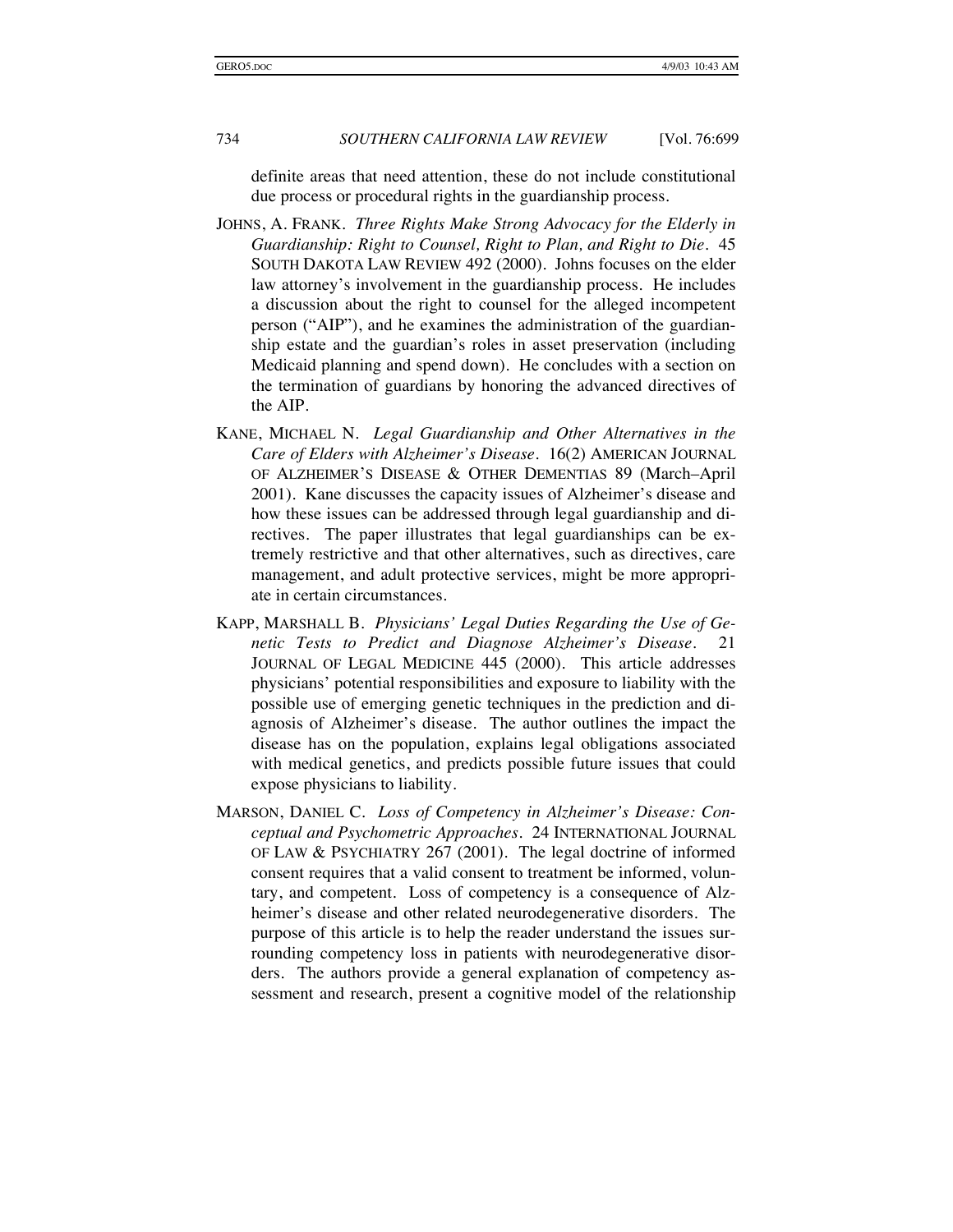of treatment consent capacity and its relationship to Alzheimer's disease, and discuss the methods and results of testing competency in patients.

- MARSON, DANIEL C. AND OTHERS. *Consistency of Physicians' Legal Standard and Personal Judgments of Competency in Patients with Alzheimer's Disease*. 48 JOURNAL OF THE AMERICAN GERIATRICS SOCIETY 911 (2000). This study examines experienced physicians' assessing the consent capacity of Alzheimer's patients. The findings state that when guided by a specific legal standard, experienced physicians show more consistency when assessing competency in Alzheimer's patients.
- MEZEY, MATHY AND OTHERS. *Decision-Making Capacity to Execute a Health Care Proxy: Development and Testing of Guidelines*. 48 JOURNAL OF THE AMERICAN GERIATRICS SOCIETY 179 (February 2000). This study evaluates the reliability of guidelines used to determine capacity in nursing-home residents to execute a healthcare proxy. The authors find that seventy-three percent of those tested had sufficient capacity to execute a healthcare proxy.
- MORGAN, DEANNE. *The Admission of Alzheimer's Patients to Hospital Inpatient Psychiatric Units*. 32 JOURNAL OF HEALTH LAW 269 (1999). Morgan begins by describing symptoms and treatment for Alzheimer's patients. Often times, hospitals or nursing homes may not feel that they can control the patient, or they feel that the patient is a danger to others. In these circumstances, hospitals may decide to transfer Alzheimer's patients to psychiatric units. The article includes a discussion of the legal and ethical issues surrounding such admission and Medicare coverage for Alzheimer's patients.
- OSUNA, E. AND OTHERS. *Informed Consent: Evaluation of the Information Provided to Elderly Patients*. 20 MEDICINE & LAW 379 (2001). In this study, the authors critically analyze the information received by patients and family members from healthcare providers for the basis of making informed consent. The study concludes that the information was directed primarily to family members and that patients were given little, if any, information. As a result, patients had minimal information upon which to base their informed consent.
- OVERMAN, WILLIAM H. AND OTHERS. *The Chronically Ill Elder Client: A Legal-Medical Perspective*. 6(2) JOURNAL OF MENTAL HEALTH & AGING 173 (Summer 2000). Overman argues that elder law attorneys must be able to identify chronic illness and depression in order to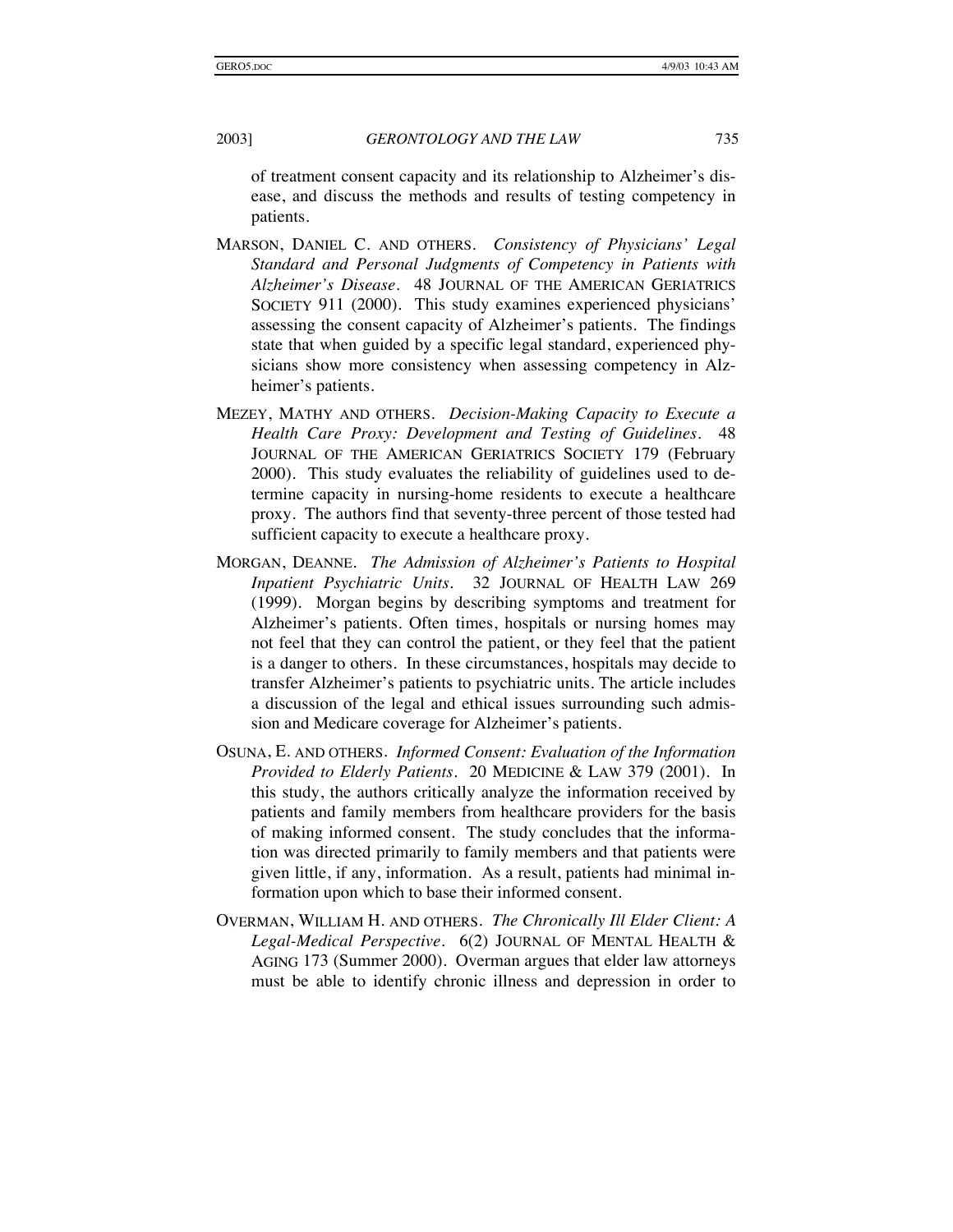know when to recommend that their clients seek medical attention. The article outlines the symptoms of various chronic illnesses and depression and how such illnesses can affect the attorney-client relationship.

- RABINS, PETER V. *Dementia and Alzheimer's Disease: An Overview*. 35 GEORGIA LAW REVIEW 451 (2001). Rabins describes the physical impairments causing dementia, discusses the stages of dementia and their likely effect on decisionmaking capacity, and briefly lists the ethical and legal challenges facing families of those with Alzheimer's disease. He then outlines the stages of treatment for an Alzheimer's patient.
- ROSSITER, WENDY C. *No Protection for the Elderly: The Inadequacy of the Capacity Doctrine in Avoiding Unfair Contracts Involving Seniors*. 78 OREGON LAW REVIEW 807 (Fall 1999). Because seniors are often the target of unfair contracts, the author states they deserve greater protection than provided under current contract law. After explaining why seniors are a vulnerable group, this article discusses problems with applying the capacity doctrine when trying to avoid contracts entered into by seniors. The author provides and critiques possible solutions.
- SABATINO, CHARLES P. *Representing a Client with Diminished Capacity: How Do You Know It and What Do You Do About It?* 16 JOURNAL OF THE AMERICAN ACADEMY OF MATRIMONIAL LAWYERS 481 (Winter 2000). The author discusses the professional ethics and responsibilities of an attorney in the representation of a client suffering from diminished capacity. The article addresses the identification of diminished capacity, the mechanisms to screen for a diminution of capacity, and what actions an attorney should take after the screening process is complete.
- SCHIMER, MARIA R. & ANETZBERGER, GEORGIA J. *Examining the Gray Zones in Guardianship and Involuntary Protective Services Laws*. 10 JOURNAL OF ELDER ABUSE AND NEGLECT 19 (1999). This study compares professionals' criteria to identify vulnerable adults as either incapacitated, which does not result in involuntary intervention, or incompetent, which can result in involuntary intervention. The authors also provide a historical analysis of involuntary protection and the legal standard for incompetence and incapacity. A decisionmaking grid is presented to assist professionals in reducing biases and regional differences.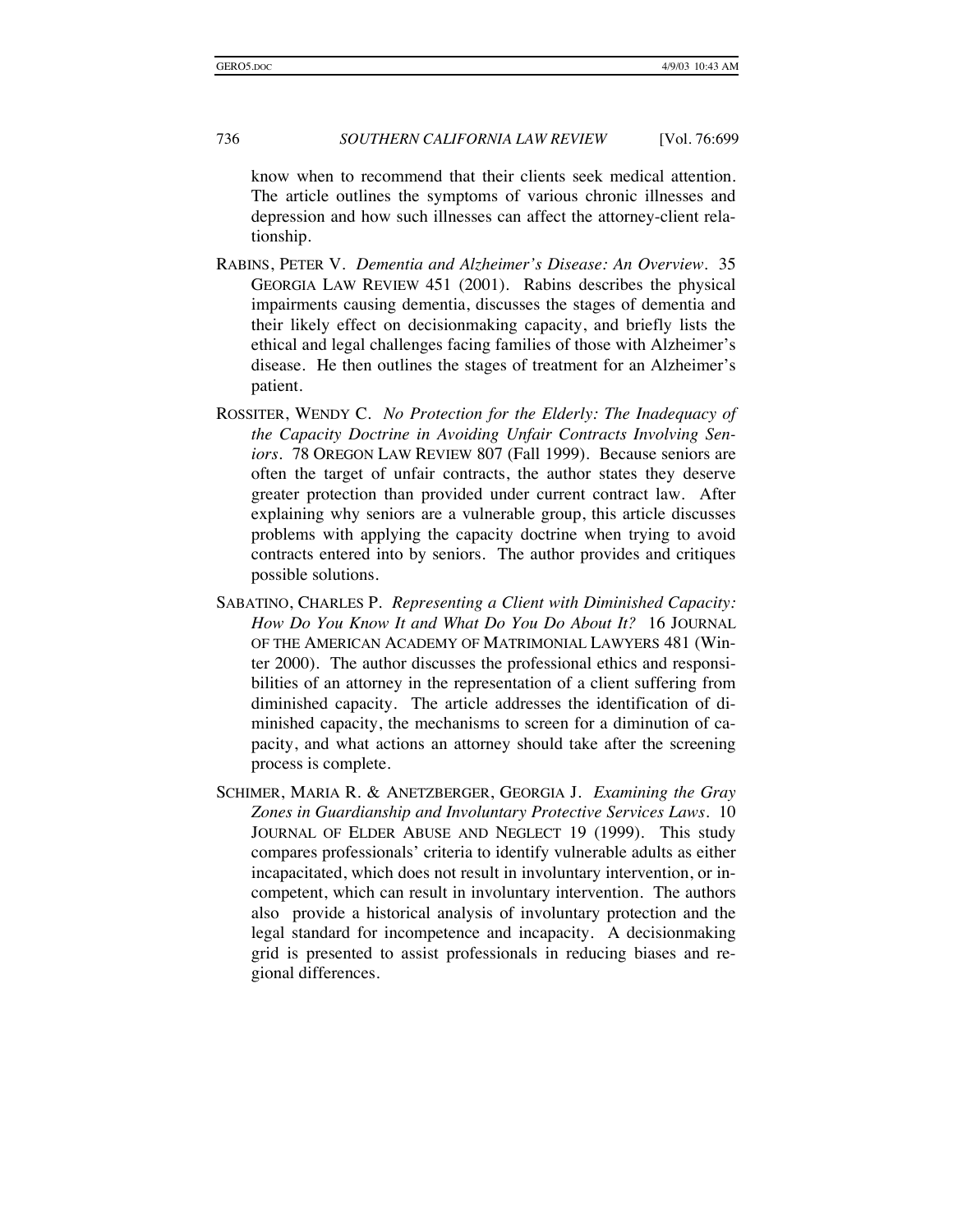- TEPLY, LARRY L. *The Elderly and Civil Procedure: Service and Default, Capacity Issues, Preserving and Giving Testimony, and Compulsory Physical or Mental Examinations*. 30 STETSON LAW REVIEW 1273 (2001). Teply addresses elder law issues that are appropriate for discussion in law school civil procedure courses. The author focuses on the following procedural topics: service and default, capacity-related issues, preserving and giving testimony, and compulsory physical or mental examinations. Brief explanations on how to incorporate these topics into class lectures are provided.
- WEYRAUCH, SAMANTHA. *Decision Making for Incompetent Patients: Who Decides and by What Standards*? 35 TULSA LAW JOURNAL 765 (2000). This law review comment discusses, through the use of case law and legislation, the problems with competency standards used to assess a patient's decisionmaking ability. The author ultimately concludes that the adoption of a uniform standard would greatly reduce the problems of assessment and its treatment in the legal arena.
- WILBER, KATHLEEN AND OTHERS. *New Perspectives on Conservatorship: The Views of Older Adult Conservatees and Their Conservators*. 8 AGING, NEUROPSYCHOLOGY & COGNITION 225 (September 2001). This study assesses how conservatorship is experienced from the perspective of the conservatee and how a conservatorship serves the older adult. The goal is to gain insight that would allow for improvements in the conservatorship practice and enhancements in the quality of life for conservatees.
- ZRONEK, SUE AND OTHERS. *Elderly Patients' Understanding of Advance Directives*. 1(2) JONA's HEALTHCARE LAW, ETHICS & REGULATION 23 (June 1999). The authors describe their study in which they analyzed patients' understanding of advance directives. The authors find that, while patients understand some general concepts about advance directives, most also had misconceptions as to their practical application. The authors offer suggestions for the education of patients regarding advance directives.

E. RIGHT TO DIE/DECISIONS ABOUT DYING (INCLUDING ADVANCE DIRECTIVES)

#### *Articles*

BISHOP, MARK S. *Crossing the Decisional Abyss: An Evaluation of Surrogate Decision-Making Statutes as a Means of Bridging the Gap Between Post-*Quinlan *Red Tape and the Realization of an Incompetent*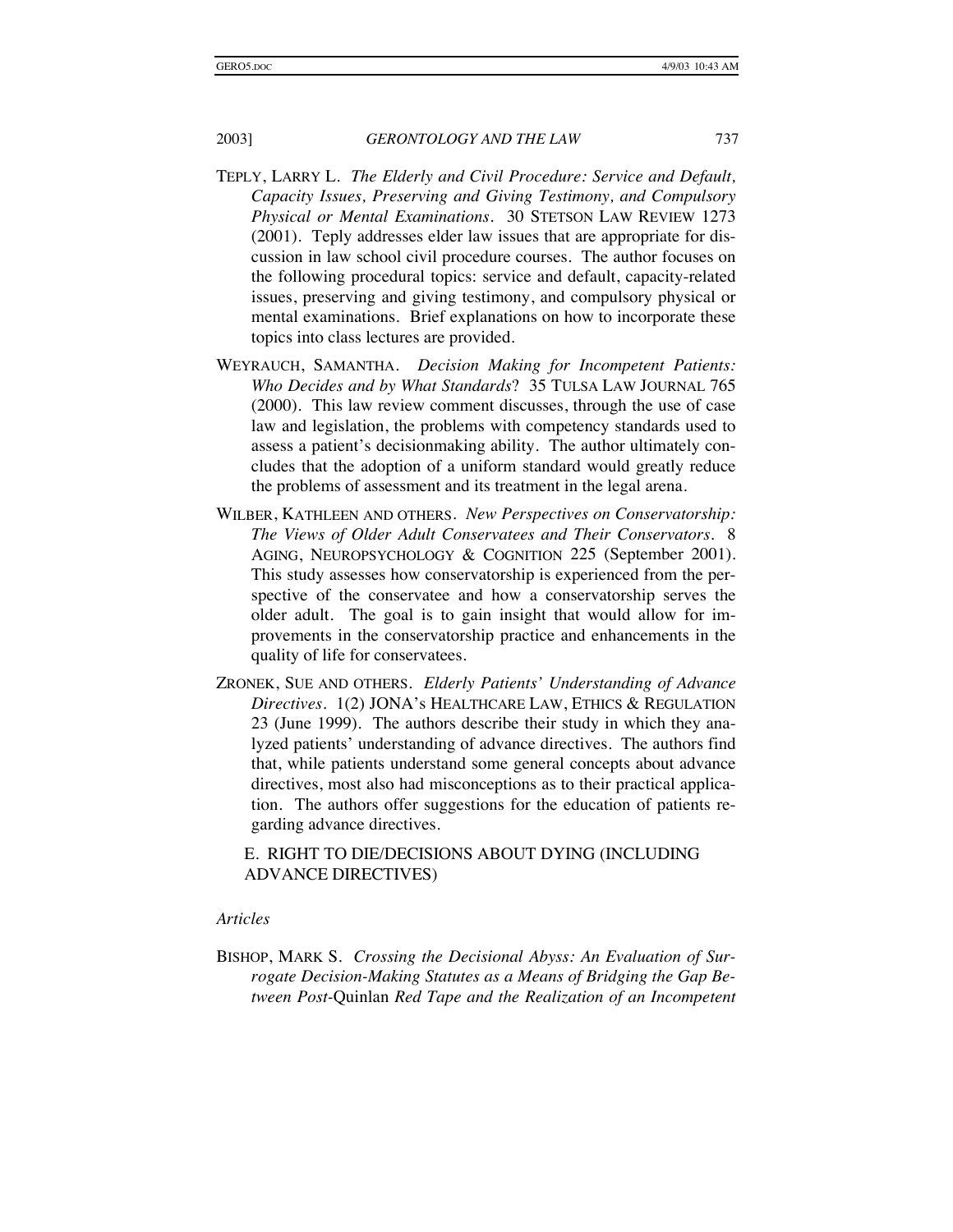*Patient's Right to Refuse Life-Sustaining Medical Treatment*. 7 ELDER LAW JOURNAL 153 (1999). The author argues that, although surrogate decisionmaking statutes are essential to the ability of an incompetent patient to refuse medical treatment to prolong life, they must be carefully drafted and updated as appropriate. The article specifically analyzes the surrogate statutes in Illinois, New Mexico, and Ohio.

- BRADLEY, ELIZABETH H. & RIZZO, JOHN A. *Public Information and Private Search: Evaluating the Patient Self-Determination Act*. 24 JOURNAL OF HEALTH POLITICS, POLICY & LAW 239 (April 1999). The Patient Self-Determination Act ("PSDA") is intended to make the public aware of the right to refuse or accept life-sustaining treatment and to participate in medical-treatment decisionmaking at the end of life. This article provides the results of a study conducted to examine the impact of the PSDA on patient decisionmaking, and it proposes guidelines for legislative initiatives. The authors conclude that the impact of the law on documentation is greatest among individuals for whom information is most beneficial but for whom a private search is most costly.
- CANTOR, NORMAN L. *Twenty-Five Years after* Quinlan*: A Review of the Jurisprudence of Death and Dying*. 29 JOURNAL OF LAW, MEDICINE  $&$  ETHICS 182 (2001). In this article, the author analyzes the history of right-to-die case law since *Quinlan*. The author argues that, although the laws surrounding the right to die have advanced, they also have become more convoluted.
- ENGLISH, DAVID M. & MORGAN, REBECCA C. *Nursing Home Residents and the New California Health Care Decisions Law*. 31 MCGEORGE LAW REVIEW 733 (2000). This article discusses advance directives and the lack thereof for nursing-home residents. It includes a significant section on the California Health Care Decisions Law, which addresses advance directives, and it talks about form directives and oral directives in light of this California statute.
- HAFEMEISTER, THOMAS L. *End-of-Life Decision Making, Therapeutic Jurisprudence, and Preventive Law: Hierarchical v. Consensus-Based Decision-Making Model*. 41 ARIZONA LAW REVIEW 329 (1999). Hafemeister advocates using a consensus-based decisionmaking model for end-of-life decisions. He contends that this model will reduce the number of controversies facing the courts and will better serve the interests of all the individuals associated with these deci-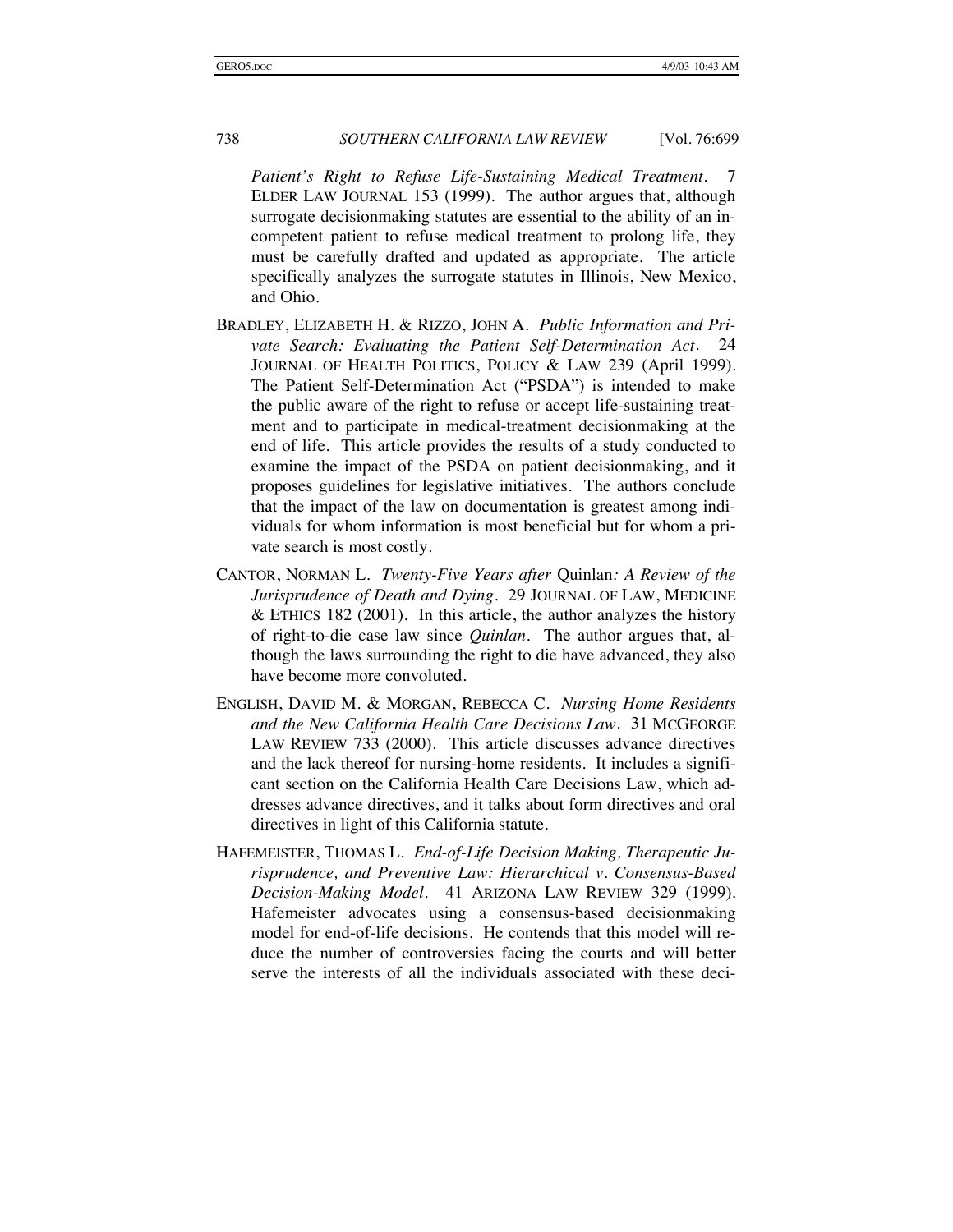sions. He discusses his method for integrating the therapeuticjurisprudence and preventative-law approaches into one model.

- KING, DEBORAH A. AND OTHERS. *Family Matters: A Social System Per*spective on Physician-Assisted Suicide and the Older Adult. PSYCHOLOGY, PUBLIC POLICY & LAW 434 (2000). The authors argue that the right-to-die decision should be made through a "family systems perspective" that includes the patient's family in the decisionmaking process. The authors conclude that if the patient refuses family participation in the process, physicians should investigate further the reasons for the patient's refusal.
- MOODY, LINDA E. AND OTHERS. *A Nursing Perspective on End-of-Life Care: Research and Policy Issues*. 2 JOURNAL OF HEALTH CARE LAW & POLICY 243 (1999). This article discusses advance directives, informed consent, and autonomy within the context of nursing. It delineates areas in which nursing research will improve the quality of end-of-life care.
- MOORE, CRYSTAL DEA & SHERMAN, SUSAN R. *Factors that Influence Elders' Decisions to Formulate Advance Directives*. 31(1/2) JOURNAL OF GERONTOLOGICAL SOCIAL WORK 21 (1999). In this study, the authors evaluate the factors that affect advance directive decisions by the elderly, including religion, family members, and ethnicity. They conclude that those assisting the elderly in preparing advance directives should be sensitive to those factors that might affect the decisionmaking process.
- PRATT, DAVID A. *Too Many Physicians: Physician-Assisted Suicide After*  Glucksberg*/*Quill. 9 ALBANY LAW JOURNAL OF SCIENCE & TECHNOLOGY 161 (1999). After discussing the legal history of physician-assisted suicide, the author argues that the right to refuse treatment is distinguishable from and does not include physicianassisted suicide. The author contends that, instead of changing the law to allow physician-assisted suicide, medical care at the end of life should be improved.
- PUCHALSKI, CHRISTINA M. AND OTHERS. *Patients Who Want Their Family and Physician to Make Resuscitation Decisions for Them: Observations from SUPPORT and HELP*. 48 JOURNAL OF THE AMERICAN GERIATRICS SOCIETY S84 (May 2000). This study analyzes existing data from the Hospitalized Elderly Longitudinal Project ("HELP") and the Study to Understand Prognosis and Preferences for Outcomes and Risks of Treatments ("SUPPORT"). The authors conclude that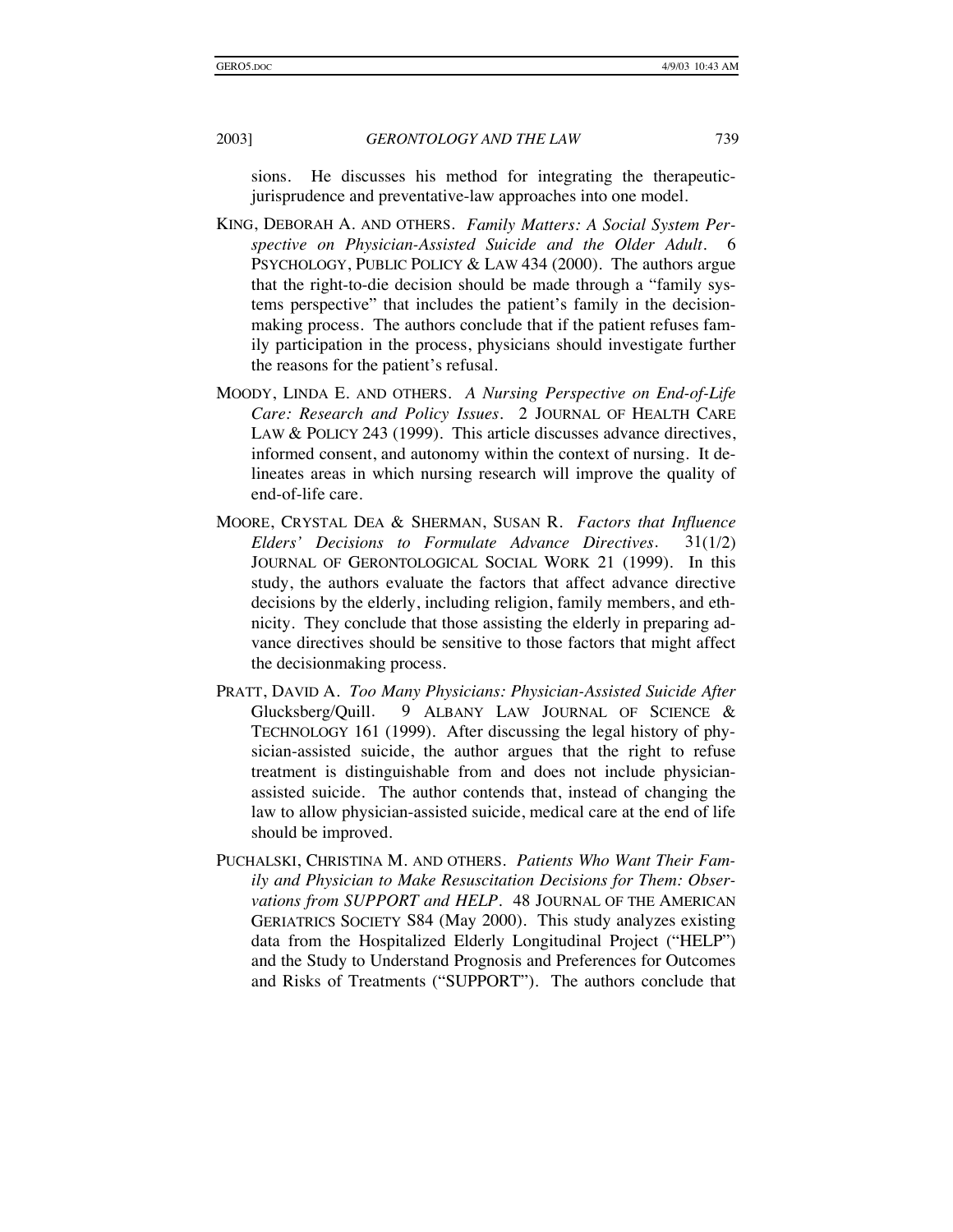older, seriously ill patients would prefer to have their family and physicians make resuscitation decisions for them rather than following their own stated preferences, were they to lose their decisionmaking capacity.

- RODRIGUEZ, KELLEN F. *Suing Health Care Providers for Saving Lives: Liability for Providing Unwanted Life-Sustaining Treatment*. 20 JOURNAL OF LEGAL MEDICINE 1 (1999). Rodriguez emphasizes recent studies showing that the majority of heroic life-saving treatment is given in spite of a patient's advance directive. The author examines legal liability in cases where the patient's advance directives have been disregarded. He emphasizes the need for improved communication among physicians, patients, and family members.
- ROSENFELD, AMY B. *Assisted Suicide, Depression, and Right to Die*. 6 PSYCHOLOGY, PUBLIC POLICY & LAW 467 (2000). This article analyzes previous literature discussing both assisted suicide and euthanasia. The author then uses this analysis to critique the literature and to recommend areas of concentration for those who want to research the issues further.
- SOVELL, EMILY J. *Elderly, Be Alert: The Battle Continues over Deathbed Rights*. 45 SOUTH DAKOTA LAW REVIEW 670 (2000). Sovell gives an overview of key issues in the assisted-suicide debate. The author outlines the pros and cons of the issue and a discussion of recent U.S. Supreme Court cases. She compares U.S. decisions on assisted suicide to those in the Netherlands.
- ZELEZNIK, JOMARIE AND OTHERS. *The Doctor-Proxy Relationship: Perception and Communication*. 27 JOURNAL OF LAW, MEDICINE & ETHICS 13 (1999). This article gives an overview of healthcare proxies and discusses the results of a survey conducted to determine how proxies are perceived by physicians. The study also examines communication within the physician-proxy relationship. Findings include the fact that many physicians were unaware that proxy documents were in their patients' files.

*Congressional Documents* 

*Death Planning Made Difficult: The Danger of Living Trust Scams: Committee on Aging, Special. Senate*, S. Hrg. 106-694 (2000).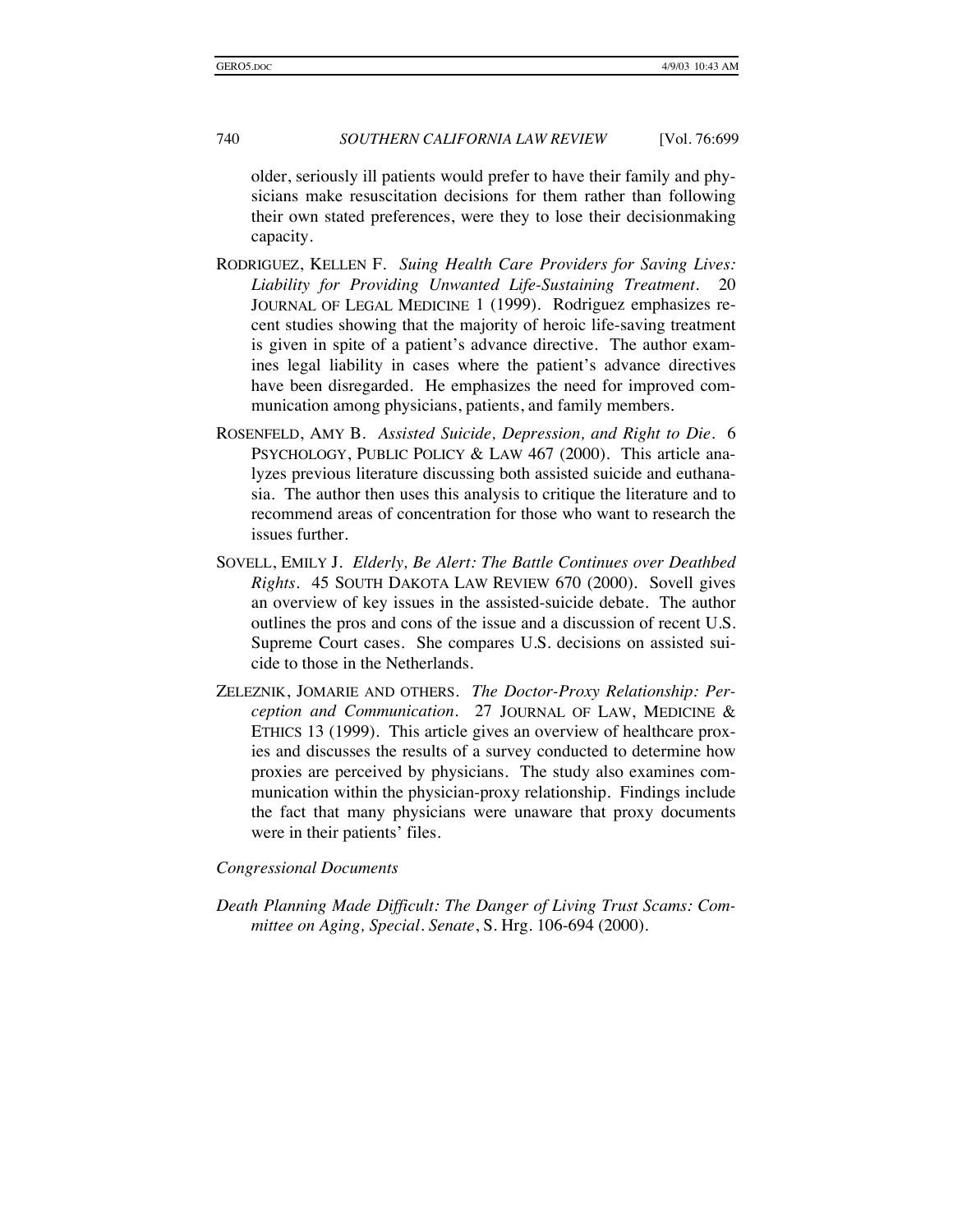#### V. SOCIAL POLICY/SOCIAL ISSUES

#### A. SOCIAL POLICY

#### *Books*

- BUTLER, ROBERT N. AND OTHERS, EDS. LIFE IN AN OLDER AMERICA. New York, NY: Century Foundation Press, 1999. This book is a collection of works by experts from the fields of public policy, healthcare policy, economics, media, and advertising. The general theme of this collection is to demystify the conception of aging and to remedy faulty predictions for the elderly in America.
- CAHILL, SEAN AND OTHERS. OUTING AGE: PUBLIC POLICY ISSUES AFFECTING GAY, LESBIAN, BISEXUAL AND TRANSGENDER ELDERS. Washington, DC: Policy Institute of the National Gay and Lesbian Task Force Foundation, 2000. This is a report from the National Gay and Lesbian Task Force Policy Institute on issues affecting the growing elder gay, lesbian, bisexual, and transgendered ("GLBT") community. The issues arise from the fact that federal and state government social services programs that support the lives of the nation's elderly do not recognize or support GLBT families. The report describes this population and important policy issues, and it makes recommendations for policy change.
- KOFF, THEODORE H. & PARK, RICHARD W. AGING PUBLIC POLICY: BONDING THE GENERATIONS, 2ND ED. Amityville, NY: Baywood Publishing Company, 1999. This comprehensive work on public policy and aging begins by describing the policymaking process. It then traces the development of specific aging policies in U.S. healthcare, employment, and retirement. The final section looks at future directions for policy developments concerning the aged.
- WEISSTUB, DAVID N. AND OTHERS, EDS. AGING: CULTURE, HEALTH, AND SOCIAL CHANGE. Boston, MA: Kluwer Academic Publishers, 2001. This book is an interdisciplinary compilation of works by individual authors. The authors discuss a variety of issues related to aging and the implications for social health policy both in the United States and internationally.

#### *Articles*

ABRAMS, SUSAN. *Inebriated Elders: The Problem of Substance Abuse Among the Elderly*. 9(2) ELDER LAW JOURNAL 229 (2001). Sub-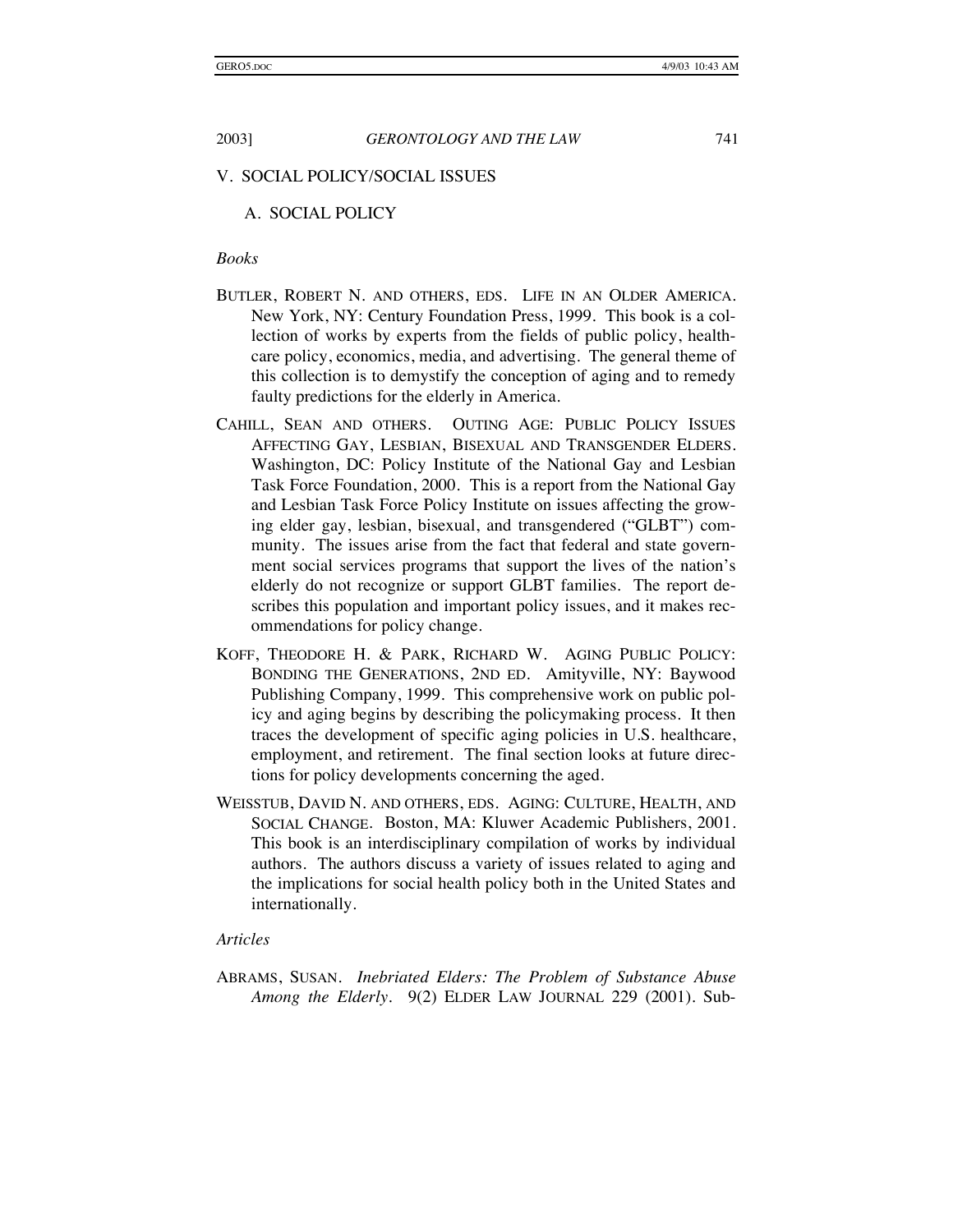stance abuse is a growing problem among the elderly. In discussing the problem, the author examines the factors making this a problem that is difficult to treat, and she outlines social, medical, and legal inadequacies that keep this problem largely hidden. Recommendations to prevent, detect, and treat the problem of senior substance abuse are provided.

- GINGISS, RANDALL J. *Second Marriage Considerations for the Elderly*. 45 SOUTH DAKOTA LAW REVIEW 469 (2000). In this article, the author discusses a variety of legal issues surrounding second marriages, including effects on children from the first marriage, prenuptial agreements, and elective-share statutes. The article also discusses the tax implications of the federal estate tax marital deduction and the impact of the deduction on the second spouse and children from the first marriage.
- GOSKER, ERIKA. *The Marketing of Gambling to the Elderly*. 7 ELDER LAW JOURNAL 185 (1999). The elderly spend a considerable amount of money on gambling and are particularly vulnerable to marketing efforts. The author examines the potential to regulate marketing techniques to protect this group and whether advertising directed at the elderly receives commercial speech protection. The nursinghome industry is charged with taking a role in preventing the gambling industry from targeting its residents.
- GROGAN, WILLIAM H. *The Tension Between Local Zoning and the Development of Elderly Housing: Analyzing the Use of the Fair Housing Act and the Americans with Disabilities Act to Override Zoning Decisions*. 33 SUFFOLK UNIVERSITY LAW REVIEW 317 (2000). Grogan examines various cities' opposition to senior housing in light of the Fair Housing Act ("FHA") and the ADA. He looks at recent cases that challenge local zoning decisions under the FHA and ADA.
- HAHN, OLIVER G. *Constitutional and Family Law–Grandparent Visitation in the Face of the Fourteenth Amendment Due Process Clause: Parental or Grandparental Rights?* Troxel v. Granville*, 530 U.S. 57.* 24 UNIVERSITY OF ARKANSAS AT LITTLE ROCK LAW REVIEW 199 (2001). This law review note analyzes the Supreme Court decision of *Troxel v. Granville* and its legal implications for substantive due process and fundamental rights. The note also analyzes the case in light of state legislation regarding grandparent visitation.
- HUDDY, LEONIE AND OTHERS. *Compassionate Politics: Support for Old-Age Programs Among the Non-Elderly*. 22 POLITICAL PSYCHOLOGY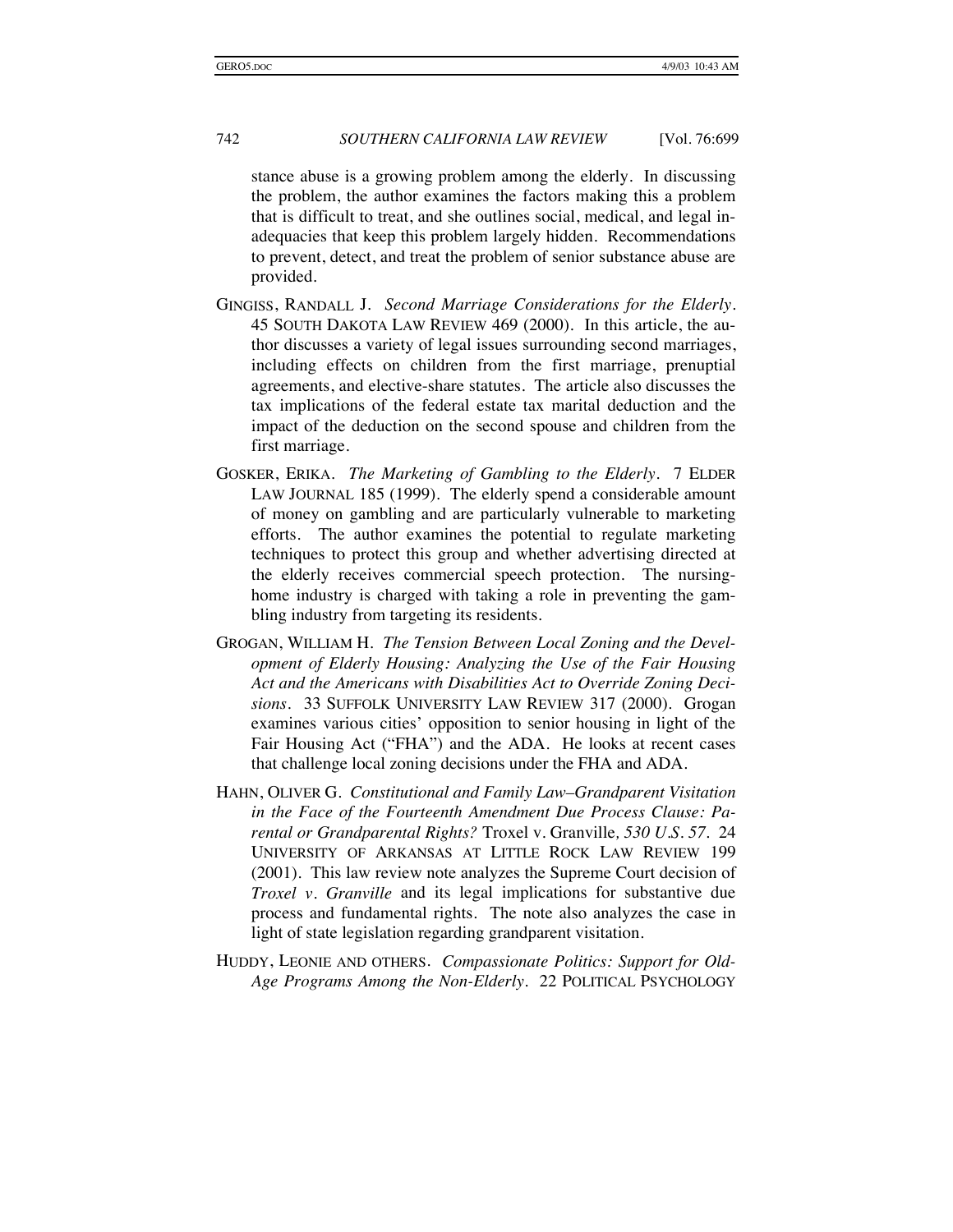443 (2001). This study analyzes the reasons nonelderly individuals support old-age programs such as Social Security and Medicare. It focuses on individuals who support these programs based on the recipients' perceived need, and it reveals that individuals are more likely to support government programs when they feel the aged are financially impoverished. The collected data indicate that support of old-age programs is a compassionate rather than self-interested response to need.

- MEADOWS, ROBYN L. *Bankruptcy Reform and the Elderly: The Effect of Means-Testing on Older Debtors*. 36 IDAHO LAW REVIEW 227 (2000). The author argues that means-based testing will have a negative impact on the elderly because of their fixed incomes. The article was written in light of the impending passage of the Bankruptcy Reform Act of 1999.
- PILLITIRE, MELODIE. *Grandparent Visitation Rights: The Pitfalls and the Promise*. 2 LOYOLA JOURNAL OF PUBLIC INTEREST LAW 177 (2001). Pillitire looks at grandparents' visitation rights and statutes allowing grandparents the right to sue for visitation. She recounts the changing structure of U.S. families and parental rights. She also discusses visitation cases involving grandparents and proposes standards for awarding or denying visitation.
- REIG, M. L. *The Unspoken Poor: Single Elderly Women Surviving in Rural America*. 9 ELDER LAW JOURNAL 257 (2001). The author contends that Social Security and SSI must be adjusted to increase the income of impoverished elderly women. The author provides the history of the rural elderly poor and of the government programs designed to assist this group, analyzes the causes of poverty among single elderly women in rural America, and makes recommendations that would help the economic situation of many of these women.
- SUTHERLAND, D. DIXON & MORGAN, REBECCA C. *Dying and Social Policy in the New Millennium*. 11(2-3) JOURNAL OF AGING & SOCIAL POLICY 145 (2000). Sutherland and Morgan discuss the decisionmaking processes in growing old and how the interrelationships between medicine, law, and religion impact that process. The authors critique society's inclination to allow the court system to be the ultimate arbiter of the complicated social issues surrounding the quality of life for the elderly. The authors argue that society must place greater emphasis on medicine and religion to create balance in the decisionmaking process.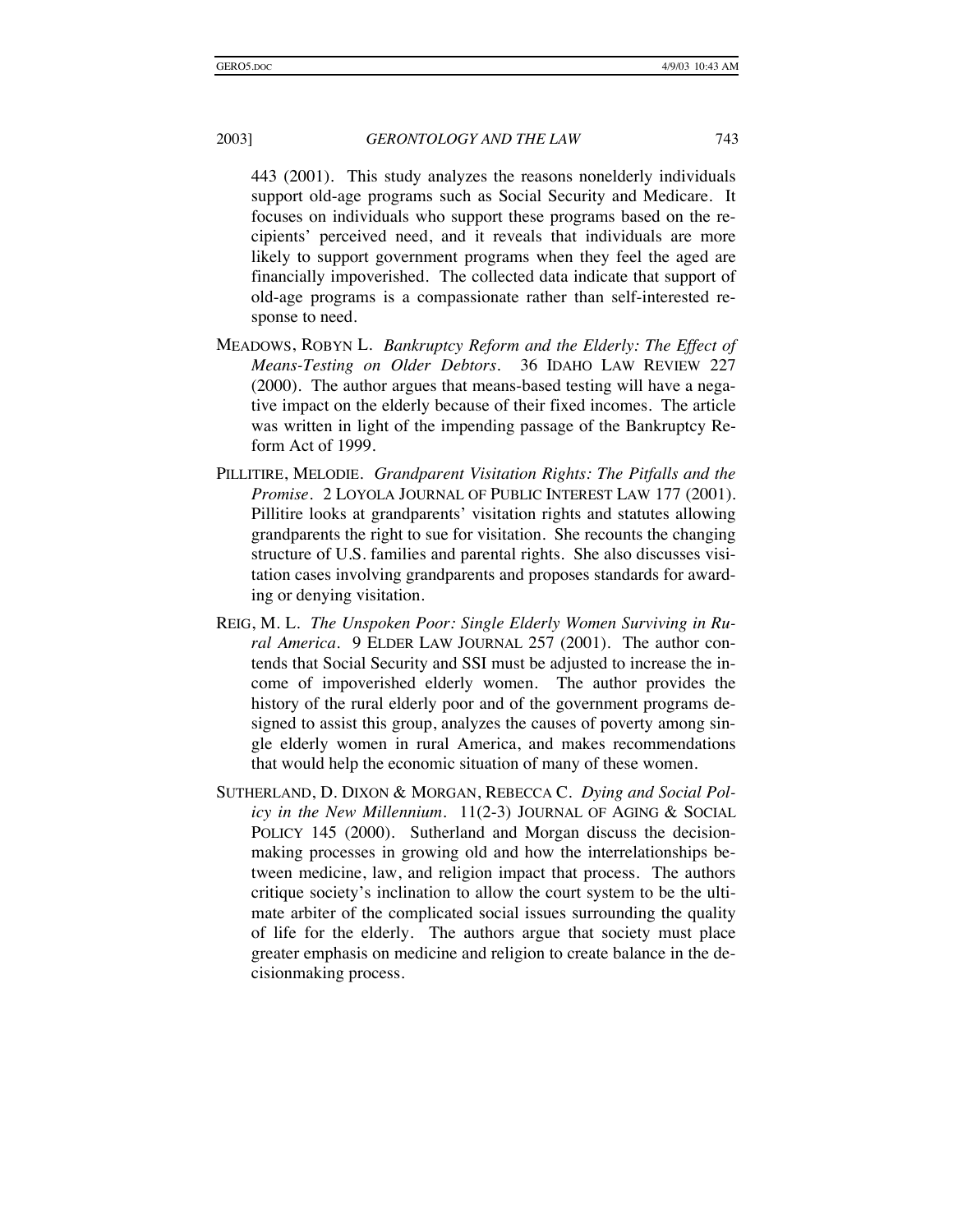*Congressional Documents* 

- *Boomers Are Coming: Challenges of Aging in the New Millennium: Committee on Aging, Special. Senate*, S. Hrg. 106-445 (1999).
- *Field Hearings on the Older Americans Act: Meeting the Needs of Our Nation's Seniors: Committee on Education and the Workforce. House*, (1999).
- *Hearing on Now Hiring: The Rising Demand for Older Workers: Committee on Aging, Special. Senate*, S. Hrg. 106-690 (2000).
- *Older Americans Act: Meeting the Needs of Our Nation's Seniors: Committee on Education and the Workforce. House*, (1999).

B. VICTIMIZATION OF THE ELDERLY

#### *Books*

- CARP, FRANCES M. ELDER ABUSE IN THE FAMILY: AN INTERDISCIPLINARY MODEL FOR RESEARCH. New York, NY: Springer Publishing Company, 2000. Designed to encourage greater research on elder abuse, this work outlines the history of elder abuse and develops a comprehensive conceptual model of domestic abuse of the aged. Sections identify core literature on the topic and areas for future research.
- ROTHMAN, MAX B. AND OTHERS, EDS. ELDERS, CRIME, AND THE CRIMINAL JUSTICE SYSTEM: MYTH, PERCEPTIONS, AND REALITY IN THE 21ST CENTURY. New York, NY: Springer Publishing Company, 2000. This book is comprised of a collection of works on gerontology and the criminal justice system. With a different author for each chapter, the book discusses a variety of topics from various disciplines, including criminology, law, sociology, psychology, and social work. A wide selection of empirical data is provided as well.
- TATARA, TOSHIO, ED. UNDERSTANDING ELDER ABUSE IN MINORITY POPULATIONS. Philadelphia, PA: Brunner/Mazel, 1999. This book contains a series of essays and studies discussing elder maltreatment in racial and ethnic minority populations. The four racial and ethnic populations discussed in depth are African American, Hispanic, Asian American, and American Indian. A fifth section takes a broader, multicultural approach in its examination of elder abuse issues.

*Articles*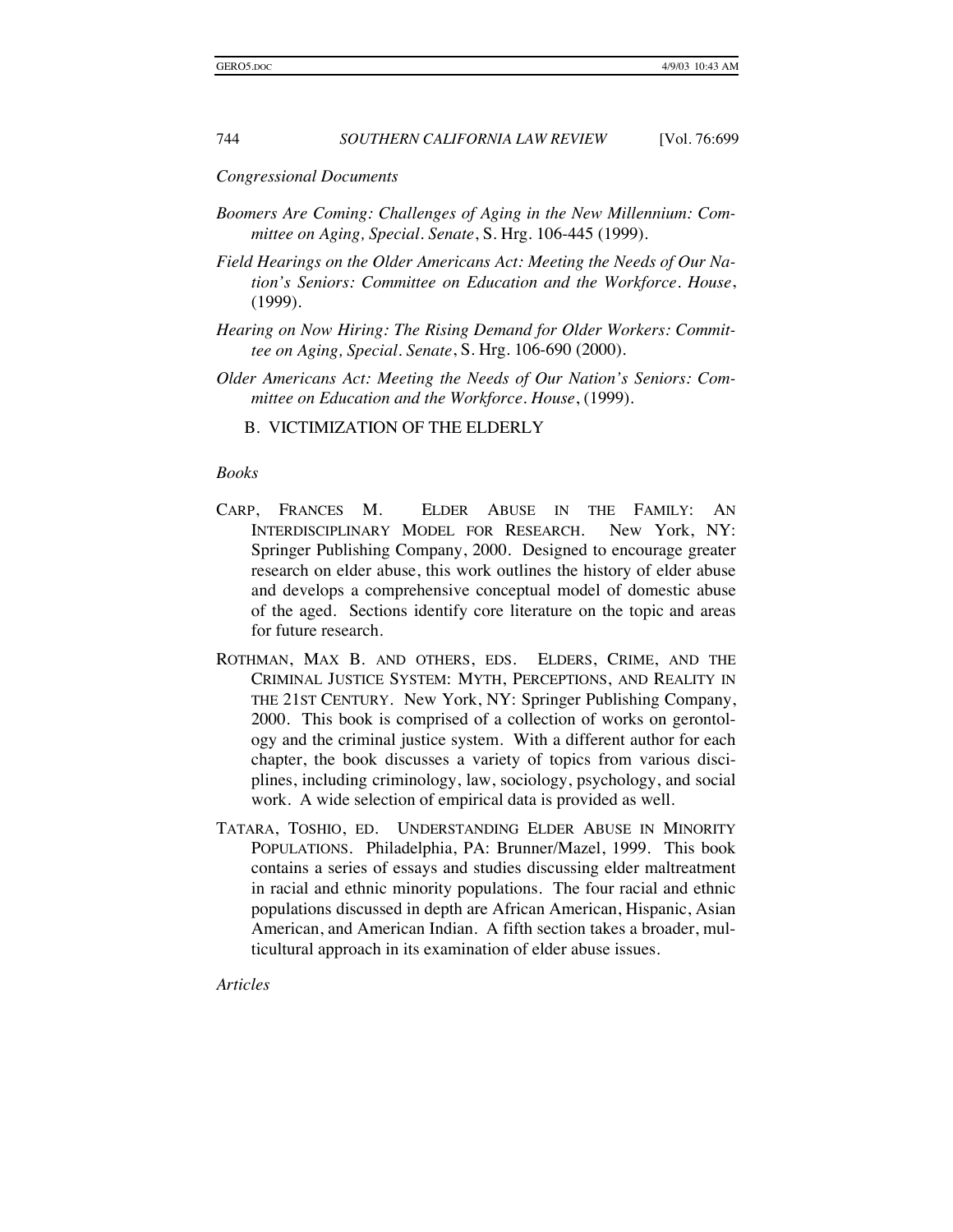- ALFONSO, HAYDEE I. *Mortgage Fraud Prevention Program: Volunteer Legal Services Program of the Bar Association of San Francisco*. 12 JOURNAL OF ELDER ABUSE & NEGLECT 75 (2000). This article discusses the circumstances leading to elderly persons' losing their homes through foreclosure as a result of fraud and unfair or deceptive business practices. The article describes a volunteer program in San Francisco that advocates on behalf of seniors facing home loss, and it includes training information for lawyers trying to develop similar programs for seniors.
- BAGINSKIS, MARK A. *Telemarketing Fraud upon the Elderly Shows No Signs of Slowing*. 11 LOYOLA CONSUMER LAW REVIEW 4 (1999). This article discusses the federal Senior Citizens Against Marketing Scams Act and the attempts to prevent telemarketing fraud upon the elderly. The author argues that until telemarketing fraud is addressed at the state level, it will continue to occur at an alarming rate.
- BERGERON, L. RENE*. Elder Abuse Case Study: Caregiver Stress or Domestic Violence? You Decide*. 34 JOURNAL OF GERONTOLOGICAL SOCIAL WORK 47 (2001). Bergeron uses a case example to explain the theories of caregiver stress and domestic violence as the cause of elder abuse. Elder abuse laws largely are shaped by the theory of caregiver stress, and this theory influences the case assessments and interventions offered to elderly victims. The author urges practitioners to examine more closely the domestic violence theory for shaping policy.
- BRANDL, BONNIE & MEUER, TESS. *Domestic Abuse in Later Life*. 8(2) ELDER LAW JOURNAL 297 (2000). State definitions of elder abuse vary, but they usually include physical and sexual abuse, financial exploitation, neglect, and self-neglect. This article, focusing on women and written for professionals who have close contact with the elderly, provides a definition of abuse, steps that can be taken to intervene, relevant civil and criminal laws that address elder abuse, and the most effective interventions shown to help victims.
- BRATKIEWICZ, JEFFREY L*. "Here's a Quarter, Call Someone Who Cares": Who Is Answering the Elderly's Call for Protection from Telemarketing Fraud?* 45 SOUTH DAKOTA LAW REVIEW 586 (2000). In this article, the author addresses the negative impact of telemarketing fraud on the elderly. The author then goes on to analyze legislation intended to prevent such fraud, namely, the federal Seniors Safety Act of 1999 and legislation passed in South Dakota.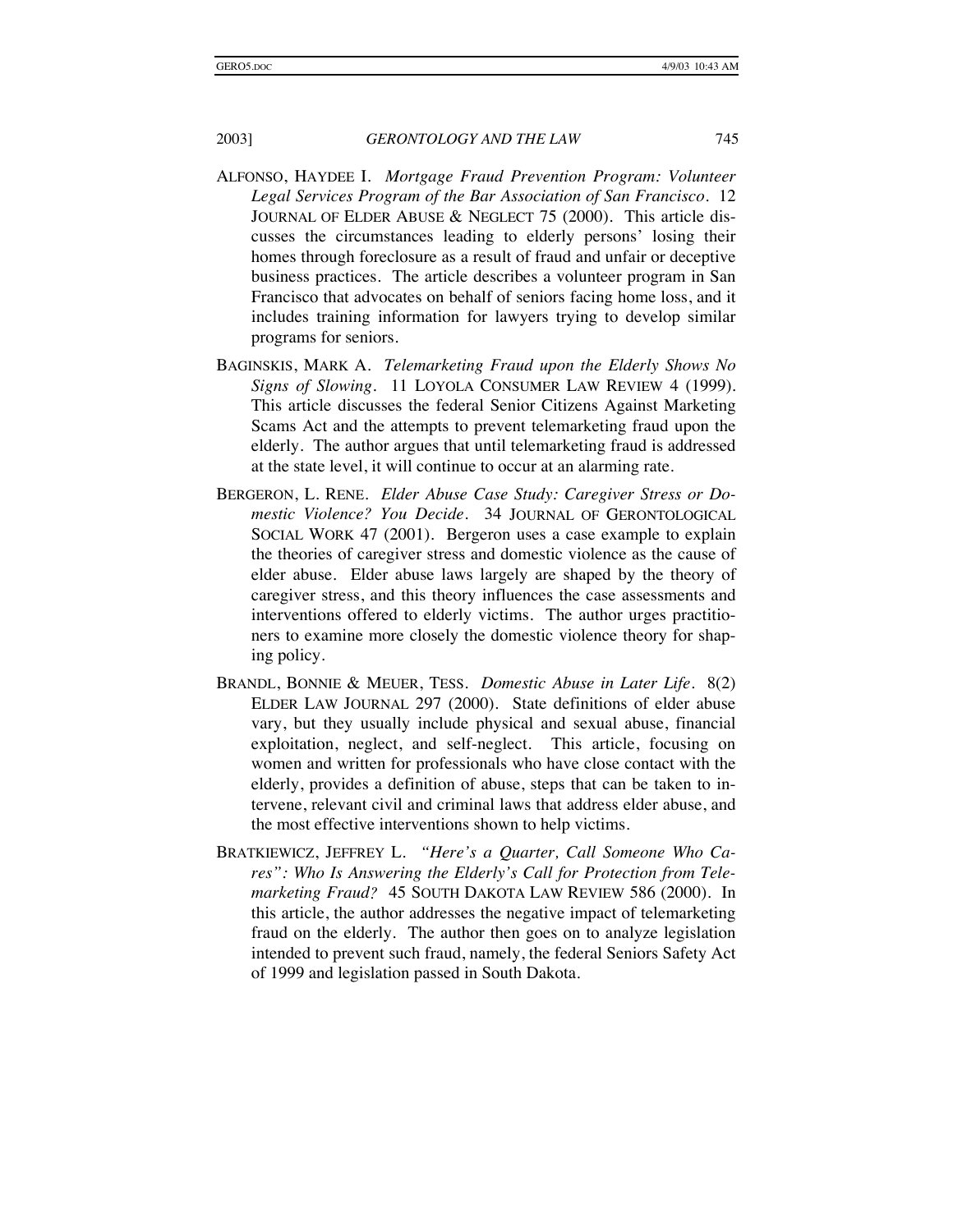- BRAUN, JULIE A. & CAPEZUTI, ELIZABETH A. *A Medico-Legal Evaluation of Dehydration and Malnutrition Among Nursing Home Residents*. 8 ELDER LAW JOURNAL 239 (2000). Braun and Capezuti look at dehydration and malnutrition as forms of elder abuse in nursing homes. They examine federal and state regulations concerning nutrition, as well as nursing-home standards governing nutrition and the use of feeding tubes in long-term-care facilities.
- CHOI, NAMKEE G. & MAYER, JAMES. *Elder Abuse, Neglect, and Exploitation: Risk Factors and Prevention Strategies*. 33 JOURNAL OF GERONTOLOGICAL SOCIAL WORK 5 (2000). Social workers are among those who first may be able to detect signs of elder maltreatment and who are responsible for providing intervention and preventative services. This source is a report of a study designed to help social workers by examining the differences between self-neglecting elders and those abused and/or neglected by others, and by identifying risk factors.
- CONWAY, GAIL C. *"There Oughtta Be a Law": A Survey of Legislative Responses to Elder Abuse*. 35 CLEARINGHOUSE REVIEW 41 (2001). Conway describes various state statutes criminalizing abuse and the financial exploitation of the elderly. Although statutes vary state-tostate, some states give increased penalties for crimes against the elderly. Some of these statutes treat issues such as the misuse of power of attorney and background checks for caregivers.
- CRICHTON, SUSAN J. AND OTHERS. *Elder Abuse: Feminist and Ageist Perspectives*. 10 JOURNAL OF ELDER ABUSE & NEGLECT 115 (1999). This article analyzes gender and age as significant variables in explaining elder abuse, and it uses a feminist theoretical approach to organize these variables. The authors compare elder abuse by a spouse to elder abuse by an adult child.
- DESSIN, CAROLYN L. *Financial Abuse of the Elderly*. 36 IDAHO LAW REVIEW 203 (2000). Dessin outlines the four basic categories of financial abuse of the elderly: theft, fraud, negligence, and breach of duty by fiduciary or caregiver. She broadly discusses the ways of avoiding abuse and reporting guidelines. Punishment for abusers varies by state, and in some circumstances the abusers may be prosecuted under theft or fraud statutes.
- HARKNESS, DONNA S. *Predatory Lending Prevention Project: Prescribing a Cure for the Home Equity Loss Ailing the Elderly*. 10 BOSTON UNIVERSITY PUBLIC INTEREST LAW JOURNAL 1 (2000). Harkness de-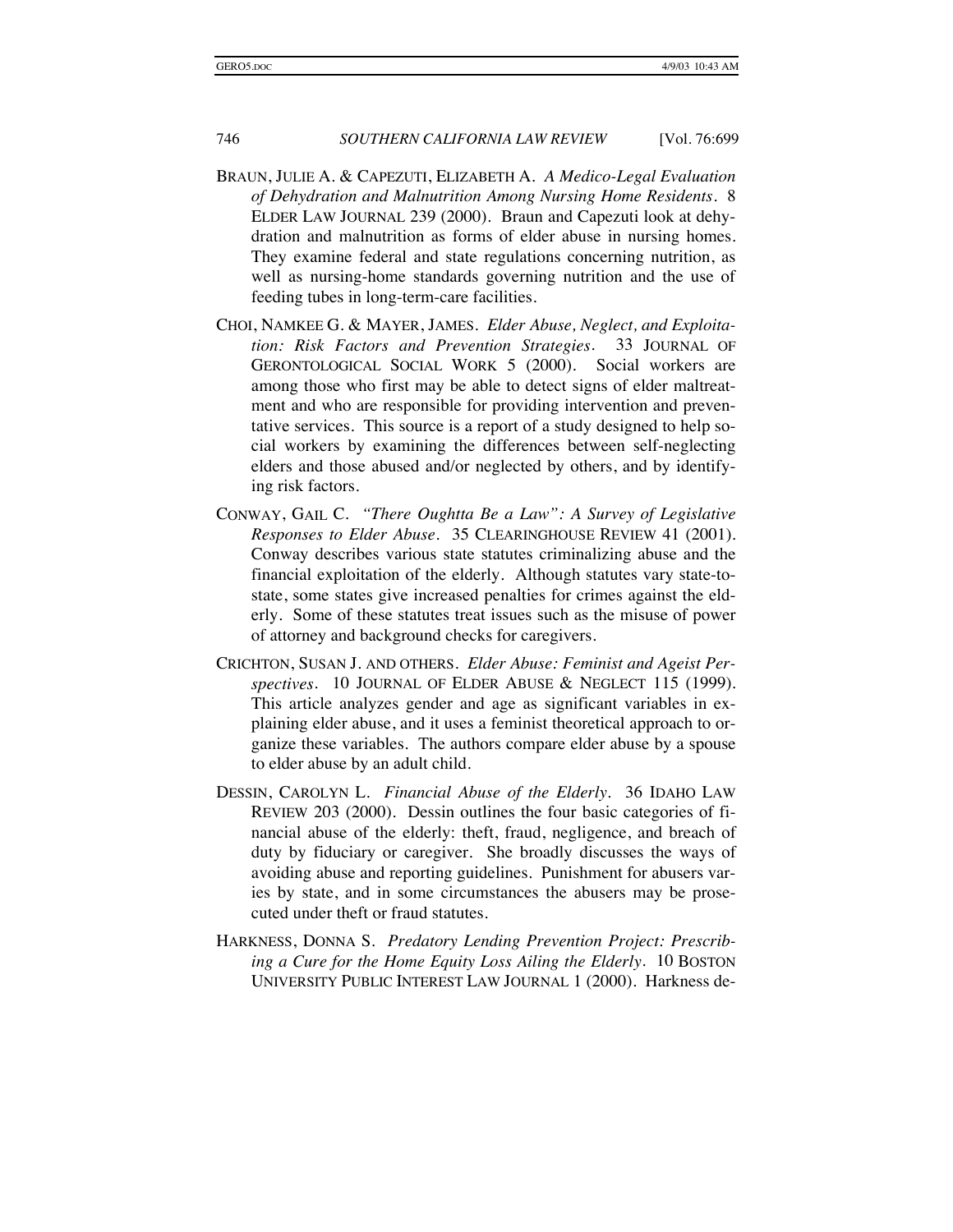scribes the prevalence of predatory lending practices involving senior citizens. Although the government has enacted disclosure laws such as the Truth in Lending and Home Ownership & Equity Protection Acts, violations still are rampant. To avoid these unethical practices, the author proposes a program of mandatory home counseling to aged home equity loan borrowers.

- JORDAN, LISAE C. *Elder Abuse and Domestic Violence: Overlapping Issues and Legal Remedies*. 15 AMERICAN JOURNAL OF FAMILY LAW 147 (2001). Jordan provides a practical discussion for the elder law attorney dealing with clients who may be victims of abuse. The author outlines risk factors for elder abuse and the legal remedies that are available for such abuse. In addition, the author offers approaches for dealing with issues of capacity and safety planning.
- KORPUS, KYMBERLEIGH N. *Extinguishing Inheritance Rights: California Breaks New Ground in the Fight Against Elder Abuse but Fails to Build an Effective Foundation*. 52 HASTINGS LAW JOURNAL 537 (January 2001). This note describes the growing problem of elder abuse in the United States and the remedies currently available to abused elders. The author explains inheritance doctrines and proposes a Chinese behavior-based model of inheritance as an alternative to traditional American descent doctrines. Behavior-based models punish misconduct and encourage familial ties, and they might serve to reduce elder abuse. California Probate Code § 259 is evaluated and identified as based on the same principles as Chinese inheritance statutes.
- LOUE, SANA. *Elder Abuse and Neglect in Medicine and Law: The Need for Reform*. 22 JOURNAL OF LEGAL MEDICINE 159 (2001). This article examines the broad topic of elder abuse and its differing manifestations, and it describes theories or models that explain the existence of elder abuse. It looks at various state laws punishing elder abusers, and it outlines different ways in which healthcare workers and legal workers must respond to or report the abuse. Also, it addresses different ways to protect the elderly from further abuse.
- MARCIANO, JENNIFER. *Mandatory Criminal Background Checks of Those Caring for Elders: Preventing and Eliminating Abuse in Nursing Homes*. 9 ELDER LAW JOURNAL 203 (2001). The author analyzes the federal and state legislation enacted for the protection of nursinghome patients from elder abuse. In addition, she analyzes the effectiveness of nursing-home regulation. She concludes that mandatory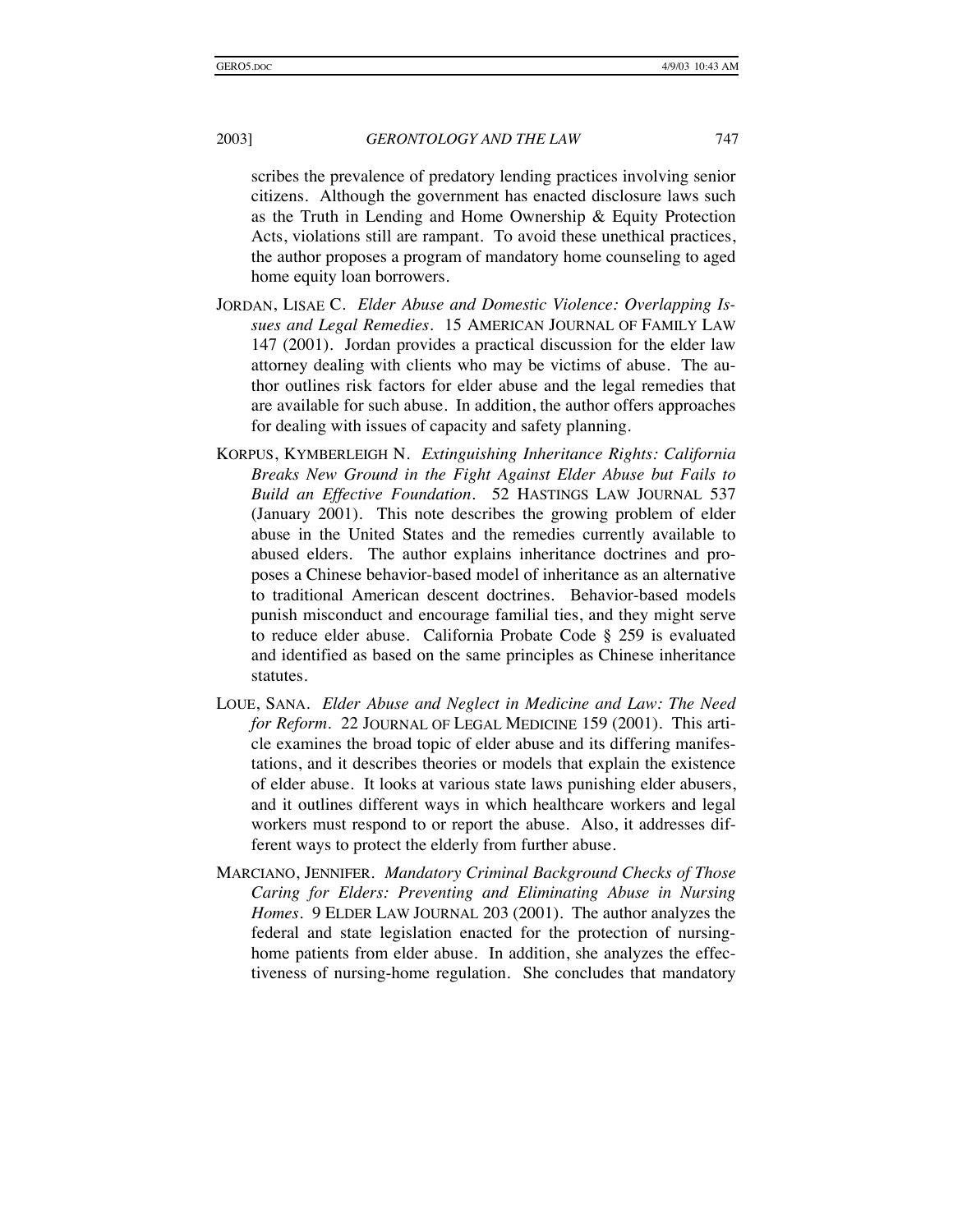criminal background checks are necessary to protect the elderly placed in nursing homes.

- MOSKOWITZ, SEYMOUR & DEBOER, MICHAEL J. *When Silence Resounds: Clergy and the Requirement to Report Elder Abuse and Neglect*. 49 DEPAUL LAW REVIEW 1 (1999). Because of the increasing problem of elder abuse and neglect, many jurisdictions require clergy to report elder mistreatment. This can conflict with a tradition of confidentiality in the context of clergy-parishioner communications. This article examines various religious traditions' clergy-parishioner communications and the impact of statutory reporting requirements on this communication, analyzes potential criminal and civil liabilities clergy face when violating reporting laws, and provides an analysis of the legal protections available to clergy.
- SACCO, VINCENT F. & NAKHAIE, M. REZA. *Coping with Crime: An Examination of Elderly and Nonelderly Adaptations*. 24 INTERNATIONAL JOURNAL OF LAW & PSYCHIATRY 305 (2001). The authors study the behavioral manifestation of fear among the elderly. They argue that such a measurement of fear is more appropriate because it focuses on the actions of the elderly as opposed to the perceptions or feelings of the elderly. This approach also allows for better data with which to analyze policy decisions regarding the elderly and victimization.
- THILGES, AMANDA A. *Abuse of a Power of Attorney: Who Is More Likely to Be Punished, the Elder or the Abuser*. 16 JOURNAL OF THE AMERICAN ACADEMY OF MATRIMONIAL LAWYERS 579 (2000). This law review comment discusses state statutes addressing the use of power of attorney to exploit the elderly financially. The author concludes that as financial exploitation of the elderly grows, these statutes will provide necessary remedies for those elders who fall victim to such abuse.
- THOMAS, CYNTHIA. *First National Study of Elder Abuse and Neglect: Contrast with Results from Other Studies*. 12 JOURNAL OF ELDER ABUSE & NEGLECT 1 (2000). This article compares the methods and results of the National Elder Abuse Incidence Study ("NEAIS") with several previous studies, and it makes recommendations for future studies. The author outlines features of the NEAIS, contrasts the methods and results with those of other studies with similar objectives, and assesses estimates provided by the studies to determine the cause of the differences.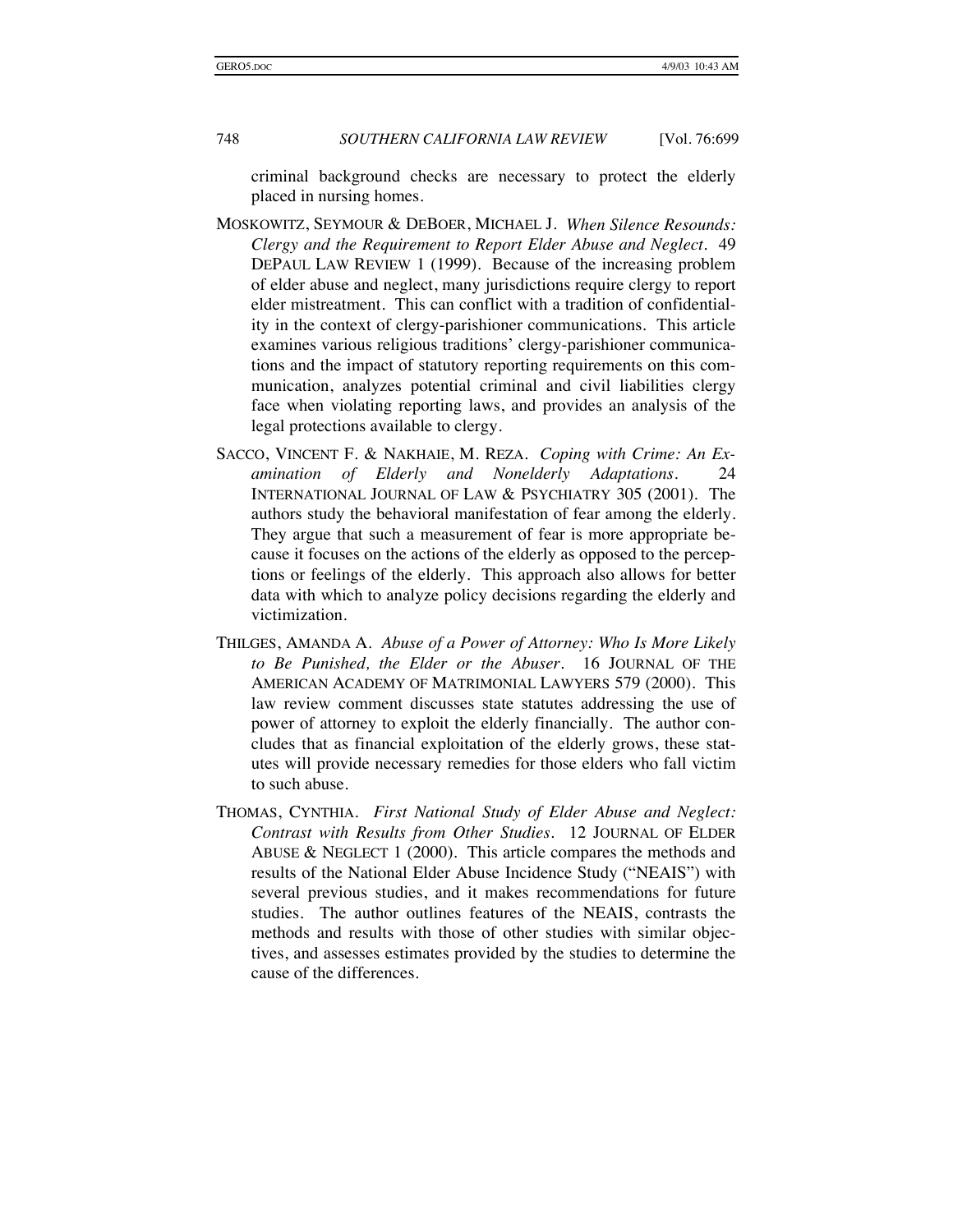TWITTY, JANET L. *Some Older People Do Not Have the Same Rights as Convicted Criminals: Bill's Story*. 5 JOURNAL OF ETHICS, LAW & AGING 51 (1999). Twitty explains unreasonable confinement in light of one elderly man living in rural Georgia. Although her article is a commentary, unreasonable confinement is discussed in relationship to the Georgia code. The article also lists warning signs of unreasonable confinement.

#### *Congressional Documents*

- *Deceptive Sweepstakes Mailings: Committee on Government Reform. House*, (1999).
- *Fraud: Targeting America's Seniors: Committee on Commerce, Science, and Transportation. Senate*, S. Hrg. 106-1018 (1999).
- *Misleading Mailings Targeted to Seniors: Committee on Ways and Means. House*, (2001).
- *Older Americans Act: Elder Abuse: Committee on Health, Education, Labor, and Pensions. Senate*, S. Hrg. 106-27 (1999).
- *Protecting Seniors from Fraud: Committee on Aging, Special. Senate*, S. Hrg. 106-851 (2000).
- *Saving Our Seniors: Preventing Elder Abuse, Neglect, and Exploitation: Committee on Aging, Special. Senate*, S. Hrg. 107-105 (2001).

C. AGED OFFENDERS

#### *Articles*

- ADAMS, WILLIAM E., JR. *The Intersection of Elder Law and Criminal Law: More Traffic than One Might Assume*. 30 STETSON LAW REVIEW 1331 (2001). In this article, the author argues for the inclusion of elder law issues in the first year law student criminal law curriculum. The author believes that this curriculum should discuss both the elderly as the victim and the elderly as the criminal.
- COHN, FELICIA. *The Ethics of End-of-Life Care for Prison Inmates.* 27 JOURNAL OF LAW, MEDICINE & ETHICS 252 (1999). Cohn considers arguments for improving end-of-life care for aged prisoners. She discusses the fact that it is difficult to put into practice improvements, as prison-hospital caregivers often have negative attitudes toward easing prisoners' suffering at life's end. She describes general concepts, such as the value of persons, concepts of justice, and an-eye-for-an-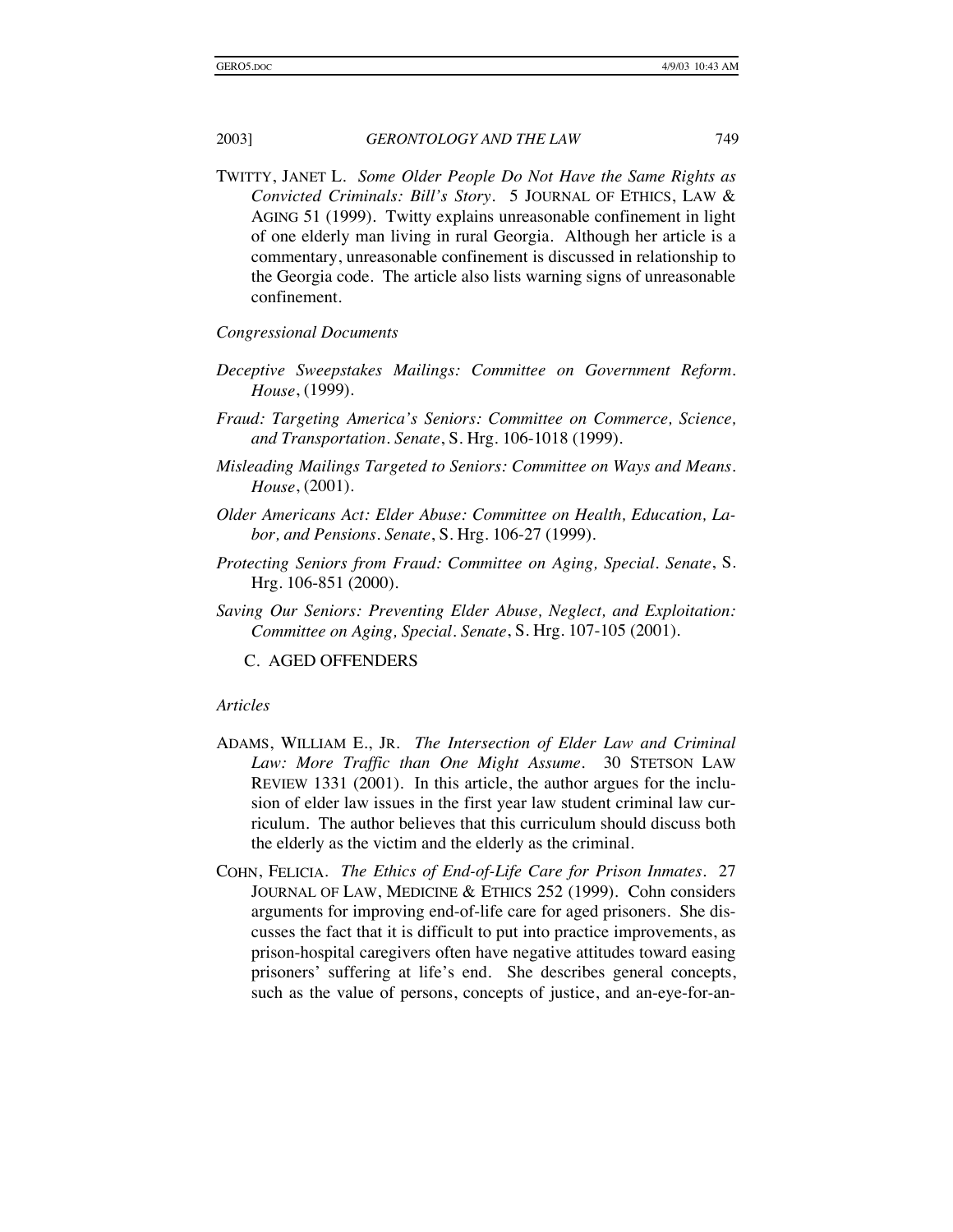eye, and she asks readers to consider if prisoners deserve the same standards of care as the nonprison population.

- CORWIN, PATRICIA S. *Senioritis: Why Elderly Federal Inmates Are Literally Dying to Get out of Prison.* 17 JOURNAL OF CONTEMPORARY HEALTH LAW & POLICY 687 (2001). This law review comment queries whether there is a duty to elderly inmates through the Eighth Amendment and its restriction against cruel and unusual punishment. The author also considers both state and federal treatment of elderly inmates and concludes that the state and federal governments are not dealing with elderly inmates appropriately.
- CURRAN, NADINE. *Blue Hairs in the Bighouse: The Rise in Elderly Inmate Population, Its Effect on the Overcrowding Dilemma and Solutions to Correct It.* 27 NEW ENGLAND JOURNAL ON CRIMINAL & CIVIL CONFINEMENT 225 (2000). Curran addresses issues facing the growing elderly-inmate population and its impact on prison overcrowding. A description of the problem of overcrowding, its causes, and how it affects inmates is provided. The author considers possible methods of alleviating overcrowding and of mitigating the problems the elderly face in prison on a daily basis, and she analyzes various legal claims that elderly inmates make against federal and state prison systems.
- GALLAGHER, ELAINE M. *Elders in Prison: Health and Well-Being of Older Inmates*. 24 INTERNATIONAL JOURNAL OF LAW & PSYCHIATRY 325 (2001). This article reviews existing data on the elderly in prisons. The author argues that policy changes in the treatment of elderly prisoners are necessary to address the fact that prisons are not intended for the elderly.
- RATHBONE-MCCUAN, ELOISE. *Elder Abuse Within the Context of Intimate Violence*. 69 UMKC LAW REVIEW 215 (2000). This article gives a brief history of the reported cases of elder abuse in the United States. It describes state programs to protect the elderly and discusses the reporting requirements of various professions. It also talks about the role of law enforcement and lawyers in reporting elder abuse, and it includes a section devoted to the prosecution of elder abuse under Missouri law.
- STEFFENSMEIER, DARRELL & MOTIVANS, MARK. *Older Men and Older Women in the Arms of Criminal Law: Offending Patterns and Sentencing Outcomes*. 55B JOURNAL OF GERONTOLOGY: SERIES B: PSYCHOLOGICAL SCIENCES & SOCIAL SCIENCES S141 (May 2000).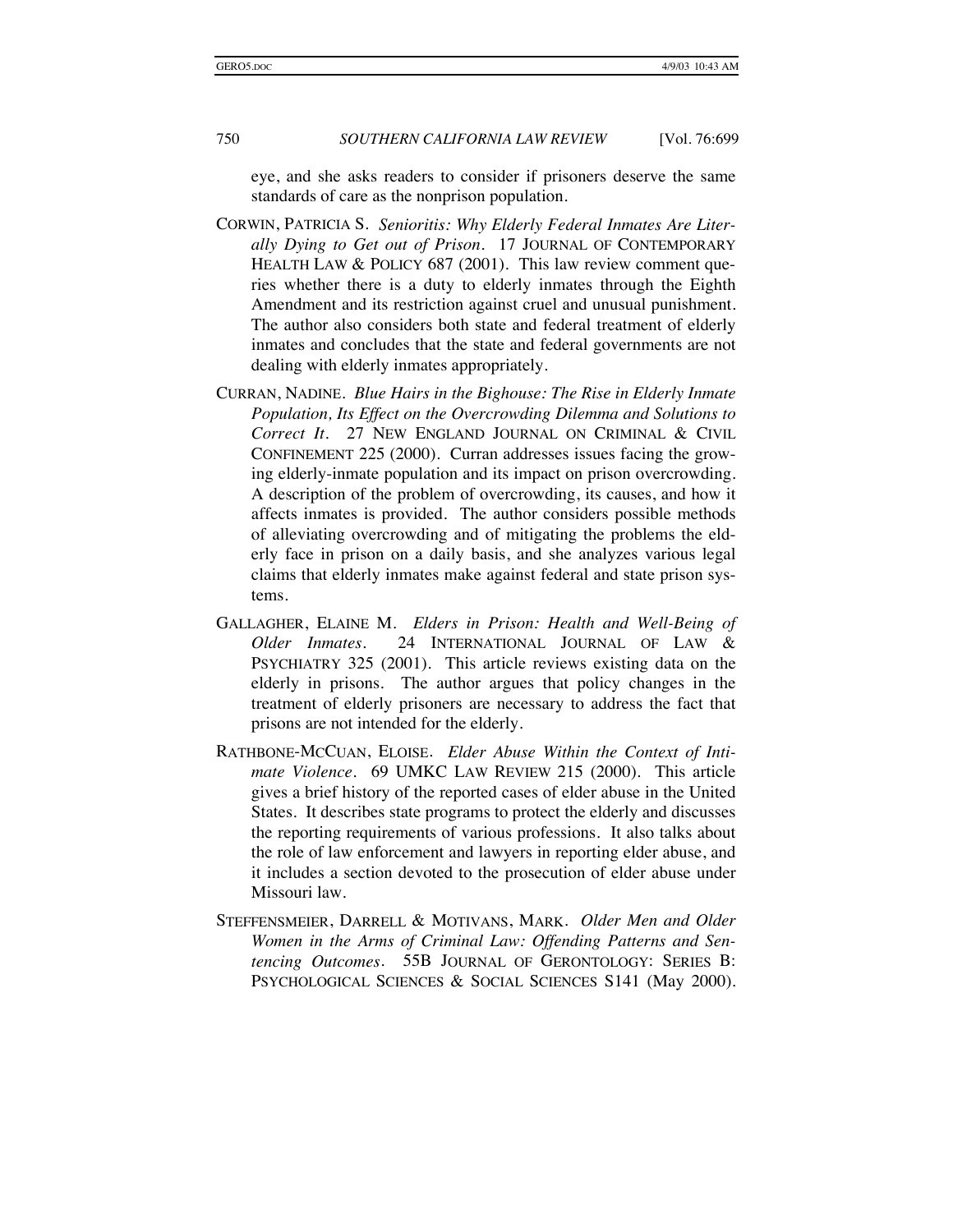Steffensmeier and Motivans report the results of a study conducted to determine if older defendants are given more lenient sentences than younger defendants and whether the pattern is similar for older male and female defendants. In most situations, the elderly are less likely to be imprisoned, and those who are imprisoned receive shorter prison terms than younger offenders. The study addresses whether the differences result from legitimate concerns regarding older offenders, such as their propensity to commit future crimes

YATES, JEFF & GILLESPIE, WILLIAM. *The Elderly and Prison Policy*. 11(2/3) JOURNAL OF AGING & SOCIAL POLICY 167 (2000). Yates and Gillespie discuss the graying of the prison population since the 1980s. They compare the higher costs associated with essential services to elderly prisoners versus younger prisoners. Added costs for older prisoners include prescriptions and other fees associated with healthcare for aged individuals. The authors encourage readers to reconsider the added costs of incarcerating aged offenders.

#### VI. ELDER PRACTICE

#### *Articles*

- FLEMING, ROBERT B. & MORGAN, REBECCA C. *Lawyers' Ethical Dilemmas: A "Normal" Relationship when Representing Demented Clients and Their Families*. 35 GEORGIA LAW REVIEW 735 (2001). The authors analyze the Model Rules of Professional Conduct as they apply to the attorney-client relationship with demented clients. They also suggest approaches that attorneys can apply in maintaining that relationship.
- GRAMA, JOANNA L. *The "New" Newlyweds: Marriage Among the Elderly, Suggestions to the Elder Law Practitioner*. 7 ELDER LAW JOURNAL 379 (1999). Grama addresses special concerns for the elderly who decide to remarry and the issues that attorneys representing these clients should know. Problems that the elderly encounter with later marriages that can serve as deterrents to marriage include protecting the wealth of both partners, medical care concerns, the possible loss of a widow's pension, and the family's reaction.
- HAYES, ROBERT D. AND OTHERS. *What Attorneys Should Know About Long-Term Care Insurance*. 7 ELDER LAW JOURNAL 1 (1999). The authors encourage elder law attorneys to advise clients on the benefits and availability of long-term-care insurance. Their article informs at-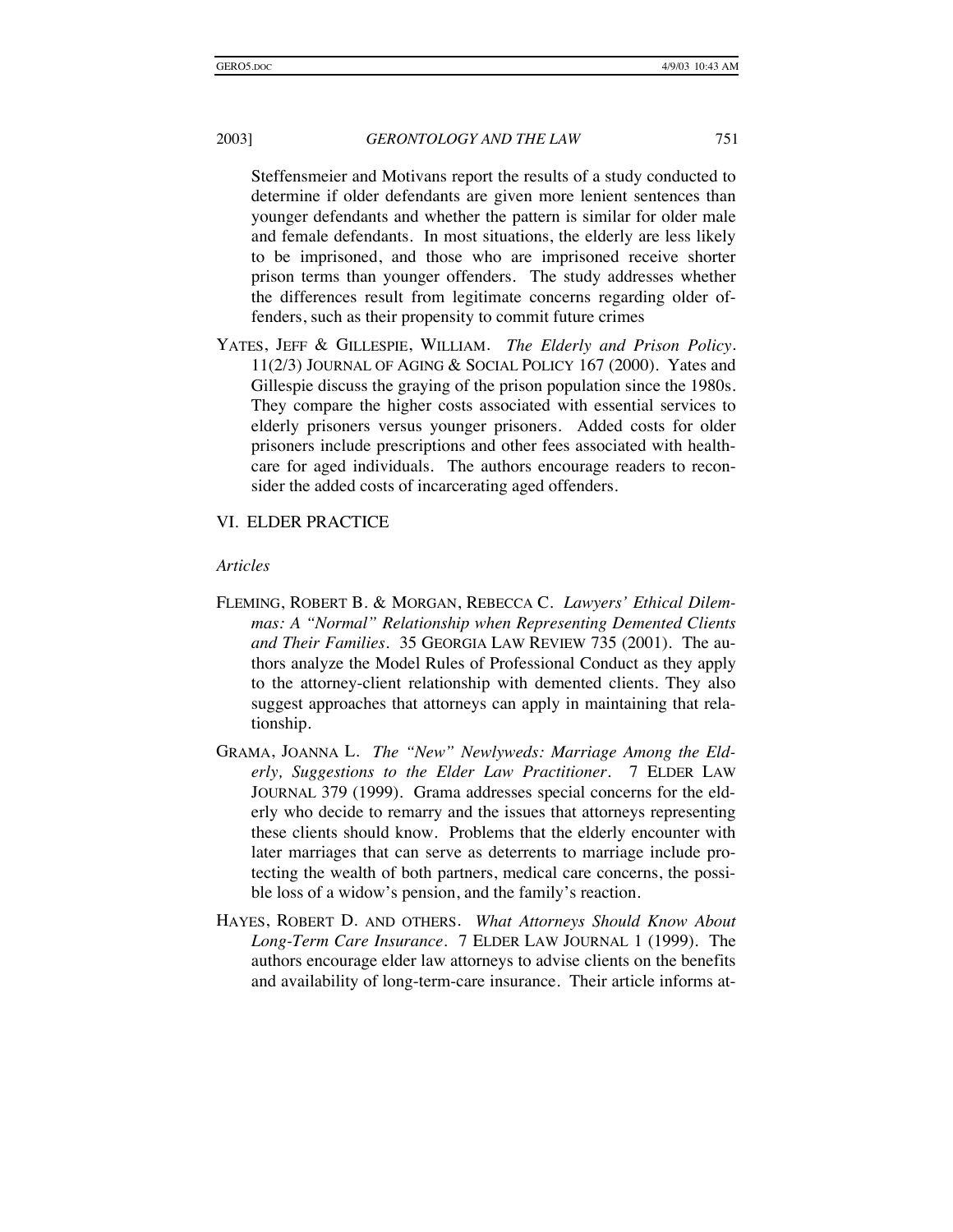torneys of the major features of such policies, and it details the exclusions from long-term-care policies and information about premium costs.

- LONGAN, PATRICK E. *Elder Law Across the Curriculum: Professional Responsibility*. 30 STETSON LAW REVIEW 1413 (2001). The author establishes a recommended curriculum for legal instruction on professional responsibility and elder law. The article includes problems, discussion questions, and analysis.
- LONGAN, PATRICK E. *Middle-Class Lawyering in the Age of Alzheimer's: The Lawyer's Duties in Representing a Fiduciary*. 70 FORDHAM LAW REVIEW 901 (2001). This article serves as a guide for attorneys practicing elder law by highlighting key issues and problems to watch for when dealing with aging clients. Attorneys must be aware of the growing problem of financial abuse of the elderly and must realize that their presence can serve as a deterrent to such abuse. The article provides options for attorneys to prevent financial abuse by a fiduciary.
- MORGAN, REBECCA C. *Who Is the Client? Ethical Issues in an Elder Law Practice*. 16 JOURNAL OF THE AMERICAN ACADEMY OF MATRIMONIAL LAW 463 (2000). Morgan discusses the attorneyclient relationship between an attorney and both the elderly client and the client's family. She recommends approaches to delineate clearly the attorney-client relationship and to avoid ethical issues.
- PANNEN, MARY L. *A Win-Win Partnership: The Elder Law Attorney and Geriatric Care Manager*. 34(3) JOURNAL OF GERONTOLOGICAL SOCIAL WORK 25 (2001). Pannen suggests that the elder law attorney and geriatric-care manager can work in conjunction to increase efficiency and provide added value for the client. The author provides specific scenarios where such a relationship would be beneficial to the client.
- PREMACK, PAUL. *Elder Law Practice: An Overview*. 45 SOUTH DAKOTA LAW REVIEW 461 (Fall 2000). Premack provides an overview of elder law practice. Elderly clients come with unique characteristics and challenges. This article describes typical legal problems elderly clients face and the practical needs of elder law attorneys.
- ROSENBERG, JOSEPH A. *Adapting Unitary Principles of Professional Responsibility to Unique Practice Contexts: A Reflective Model for Resolving Ethical Dilemmas in Elder Law*. 31 LOYOLA UNIVERSITY CHICAGO LAW JOURNAL 403 (2000). Rosenberg proposes a reflec-